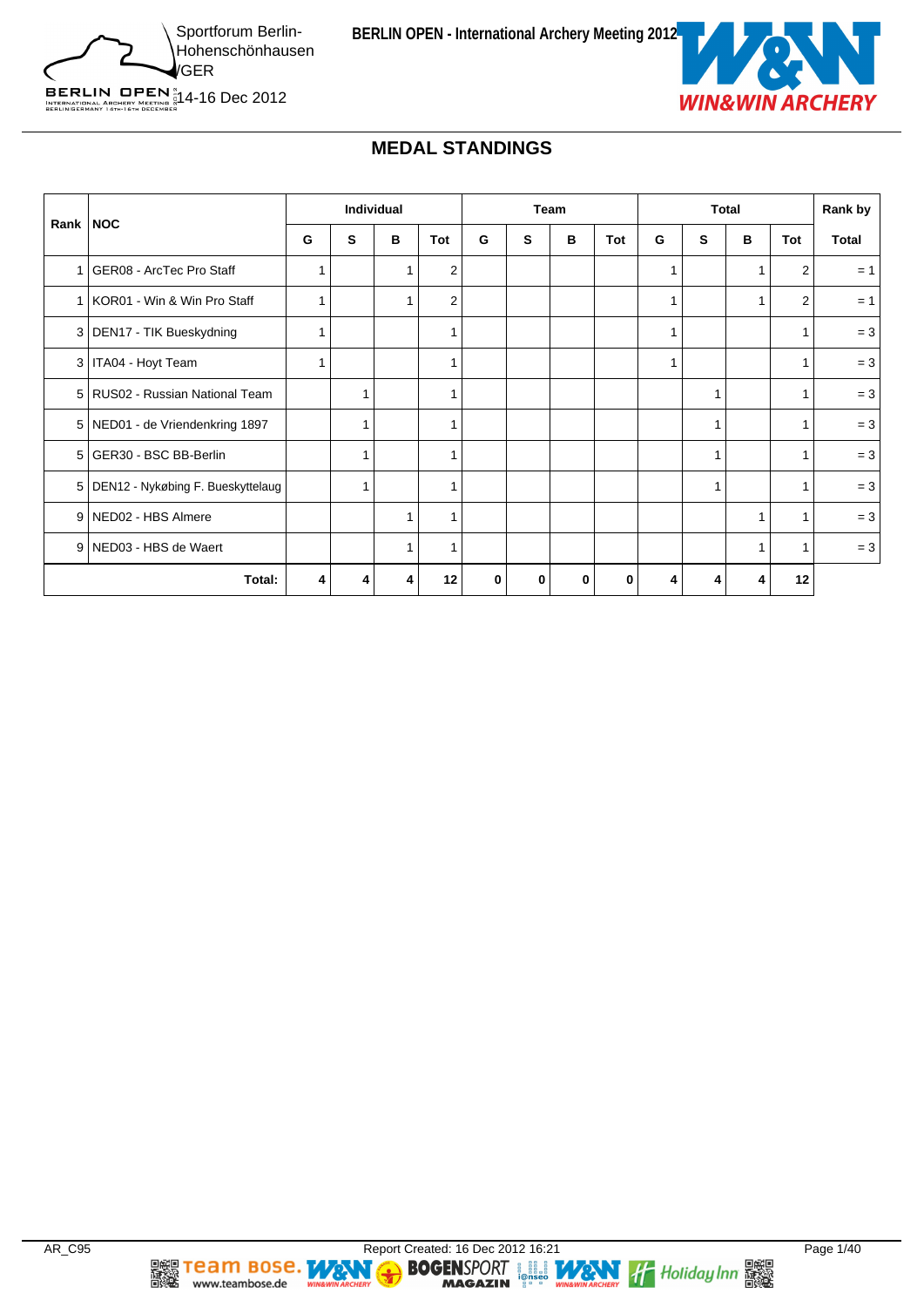



### **MEDALLISTS BY EVENT**

| <b>Event Name</b> |                   | Date   Medal  | <b>Name</b>             | <b>NOC</b>                      |
|-------------------|-------------------|---------------|-------------------------|---------------------------------|
| Recurve Men       | Sun 16 Dec GOLD   |               | <b>SCHMITZ Carlo</b>    | GER08-ArcTec Pro Staff          |
|                   |                   | <b>SILVER</b> | VAN DER VEN Rick        | NED01-de Vriendenkring 1897     |
|                   |                   | <b>BRONZE</b> | <b>MAYR Camilio</b>     | GER08-ArcTec Pro Staff          |
| Recurve Women     | Sun 16 Dec GOLD   |               | CHUN Sung Eun           | KOR01-Win & Win Pro Staff       |
|                   |                   | <b>SILVER</b> | <b>UNRUH Lisa</b>       | GER30-BSC BB-Berlin             |
|                   |                   | <b>BRONZE</b> | JANG Hye Jin            | KOR01-Win & Win Pro Staff       |
| Compound Men      | Sun 16 Dec   GOLD |               | <b>PAGNI Sergio</b>     | ITA04-Hoyt Team                 |
|                   |                   | <b>SILVER</b> | <b>HANSEN Stephan</b>   | DEN12-Nykøbing F. Bueskyttelaug |
|                   |                   | <b>BRONZE</b> | <b>BLEYENDAAL Ruben</b> | NED03-HBS de Waert              |
| Compound Women    | Sun 16 Dec   GOLD |               | SÖNNICHSEN Sarah        | DEN17-TIK Bueskydning           |
|                   |                   | <b>SILVER</b> | LOGINOVA Albina         | RUS02-Russian National Team     |
|                   |                   | <b>BRONZE</b> | <b>MARKOVIC Irina</b>   | NED02-HBS Almere                |

**DEE TEAM BOSE.**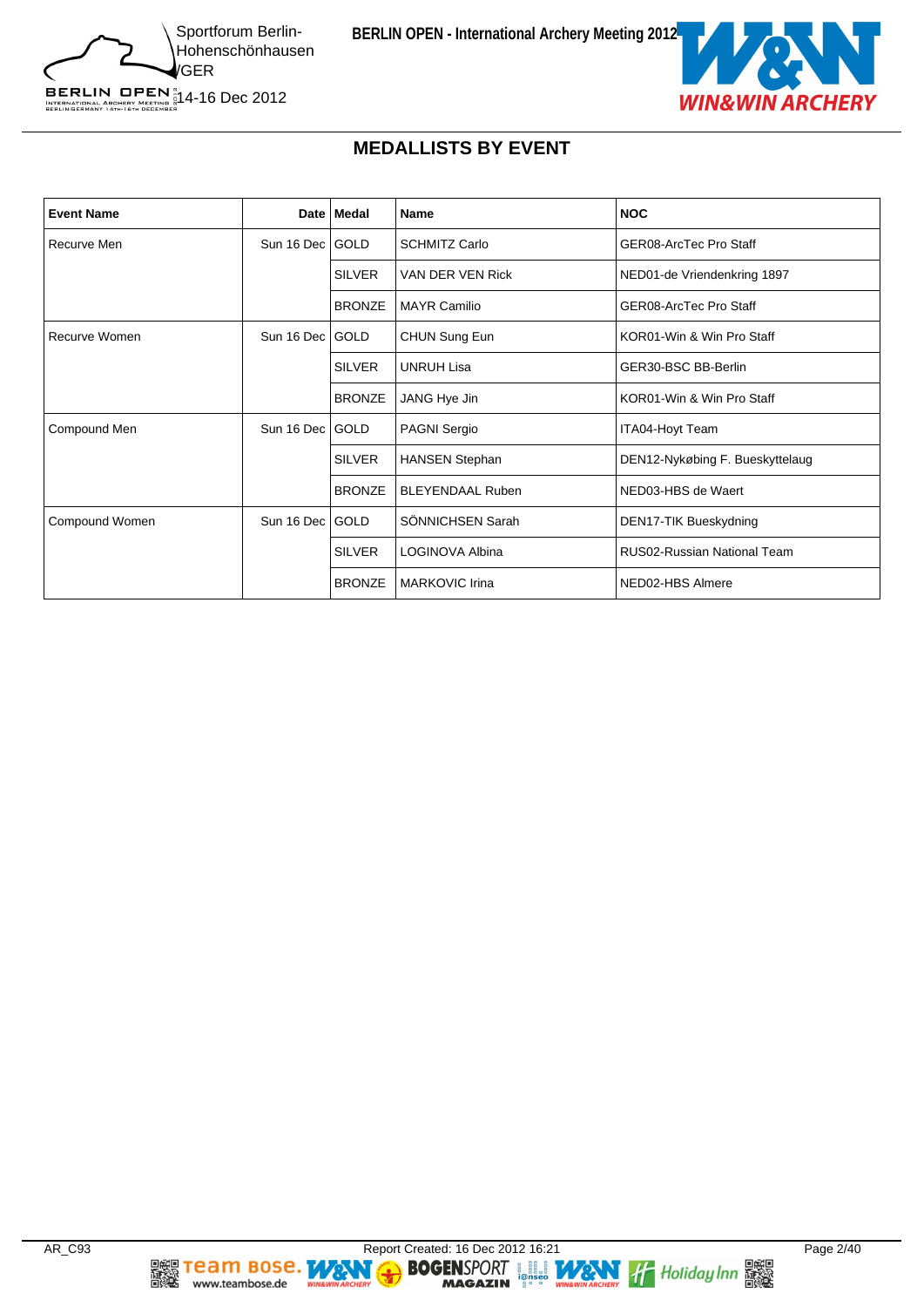BERLIN OPEN  $^{\circ}_{\frac{5}{64}}$ 14-16 Dec 2012<br>BERLINGERMANY 14TH-16TH DECEMBER



## **ENTRIES BY COUNTRY**

| NOC | Country                                                | Name                                                                                                                             | Date of Birth Back No. |                                      | Event                                                                           |
|-----|--------------------------------------------------------|----------------------------------------------------------------------------------------------------------------------------------|------------------------|--------------------------------------|---------------------------------------------------------------------------------|
|     | AUS01 ARROGONE ARCHERS                                 | <b>ANEAR Erika</b>                                                                                                               |                        | 001A                                 | Compound Women                                                                  |
|     | AUT01 ASKÖ LUFTENBERG                                  | <b>BITTERMANN Klaus</b><br><b>NICHTERL Andreas</b>                                                                               |                        | 012A<br>011A                         | Compound Men<br>Compound Men                                                    |
|     | AUT02 BGB ARCHERY TEAM AUSTRIA BERNHUBER Gerald        | <b>DORNHOFER Heribert</b><br><b>FAUSTMANN Martin</b>                                                                             |                        | 013A<br>023A<br>016A                 | Compound Men<br>Recurve Men                                                     |
|     |                                                        | <b>KOBATH Bruno</b><br><b>MLINARIC Stefan</b><br><b>PATAKI Stefan</b><br>PROBST Eva-Maria                                        |                        | 014A<br>015A<br>017A<br>002A         | Compound Men<br>Compound Men<br>Compound Men<br>Compound Men<br>Compound Women  |
|     | AUT03 BSV-HOF                                          | <b>USCHOUNIG Daniel Sebastian</b>                                                                                                |                        | 023A                                 | Compound Men                                                                    |
|     | AUT05 IHG INNSBRUCK                                    | <b>DOLLINGER Georg</b>                                                                                                           |                        | 005A                                 | Compound Men                                                                    |
|     | BEL01 KJSS RUMST BELGIUM                               | <b>DECKERS Michaël</b>                                                                                                           |                        | 024A                                 | Recurve Men                                                                     |
|     | BEL02 KROSSEN PRO TEAM                                 | <b>STRUYF Sabine</b>                                                                                                             |                        | 008C                                 | Recurve Women                                                                   |
|     | BEL03 LIÈGE                                            | <b>SCHOMMERS Nicolas</b>                                                                                                         |                        | 025A                                 | Recurve Men                                                                     |
|     | BEL04 NOOIT VOLLEERD LAAKDAL (NVL) GYS Lenthy          |                                                                                                                                  |                        | 001A                                 | Recurve Men                                                                     |
|     | CHI01 UNIVERSIDAD ANDRÉS BELLO SANTI AGUILAR Guillermo | <b>MEDINA Christian</b>                                                                                                          |                        | 027A<br>026A                         | Recurve Men<br>Recurve Men                                                      |
|     | CZE01 LK CERE                                          | <b>KOPZORA Teveza</b>                                                                                                            |                        | 014B                                 | Recurve Women                                                                   |
|     | DEN02 AALBORG BUESKYTTELAUG CARLÉ Nicolai              | <b>HALSKOV Aske</b>                                                                                                              |                        | 028A<br>008C                         | Recurve Men<br>Recurve Men                                                      |
|     | DEN03 AARHUS BUESKYTTELAUG                             | <b>THOMSEN Mikkel</b>                                                                                                            |                        | 029A                                 | Recurve Men                                                                     |
|     | DEN04 ÅLBORG                                           | <b>GALBERG Mathias</b><br><b>HOLT CASPERSEN Nynne</b>                                                                            |                        | 030A<br>009C                         | Recurve Men<br>Recurve Women                                                    |
|     | <b>DEN05 ARCUS</b>                                     | <b>BAGER Dennis</b>                                                                                                              |                        | 031A                                 | Recurve Men                                                                     |
|     | DEN06 BRANDE BUESKYTTE KLUB DAMSBO Martin              |                                                                                                                                  |                        | 018A                                 | Compound Men                                                                    |
|     | DEN07 BROBY BUESKYTTE KLUB                             | JOHANNESSEN Torben<br><b>KNUDSEN Mads</b>                                                                                        |                        | 019A<br>020A                         | Compound Men<br>Compound Men                                                    |
|     | DEN08 BUESKYTTELAUGET VIKING WELTZ Thomas              |                                                                                                                                  |                        | 032A                                 | Recurve Men                                                                     |
|     | DEN09 DANAGE DOMINO PRO TEAM ANDERSEN Joachim          |                                                                                                                                  |                        | 006B                                 | Compound Men                                                                    |
|     | DEN10 LAVIA ODENSE BUESKYTTER BANG Jan                 | <b>BANG Margaret</b>                                                                                                             |                        | 010B<br>004A                         | Compound Men<br>Compound Women                                                  |
|     | DEN11 LYNGBY BUESKYTTELAUG                             | <b>FRANTZEN Claus</b>                                                                                                            |                        | 024A                                 | Compound Men                                                                    |
|     | DEN12 NYKØBING F. BUESKYTTELAUG HANSEN Stephan         |                                                                                                                                  |                        | 025A                                 | Compound Men                                                                    |
|     | DEN13 SILKEBORG IF BUESKYDNING LAURSEN Anne Marie      | <b>LAURSEN Bjarne</b>                                                                                                            |                        | 005D<br>023B                         | Recurve Women<br>Recurve Men                                                    |
|     | DEN17 TIK BUESKYDNING                                  | <b>ANDERSEN Mads</b><br><b>FRANTZEN Sussie</b><br><b>LAURSEN Louise Klingenberg</b><br><b>LAURSEN Martin</b><br>SÖNNICHSEN Sarah |                        | 002A<br>001A<br>001B<br>009A<br>002B | Recurve Men<br>Recurve Women<br>Compound Women<br>Recurve Men<br>Compound Women |

爨騣

www.teambose.de

AR\_C32E Report Created: 16 Dec 2012 16:21 Page 3/40<br> **REPORT 16:21** Page 3/40<br>
The magnolian page and the magnosial page and the magnosial page and the magnosial page and the magnosium of the magnosium of the magnosium of

N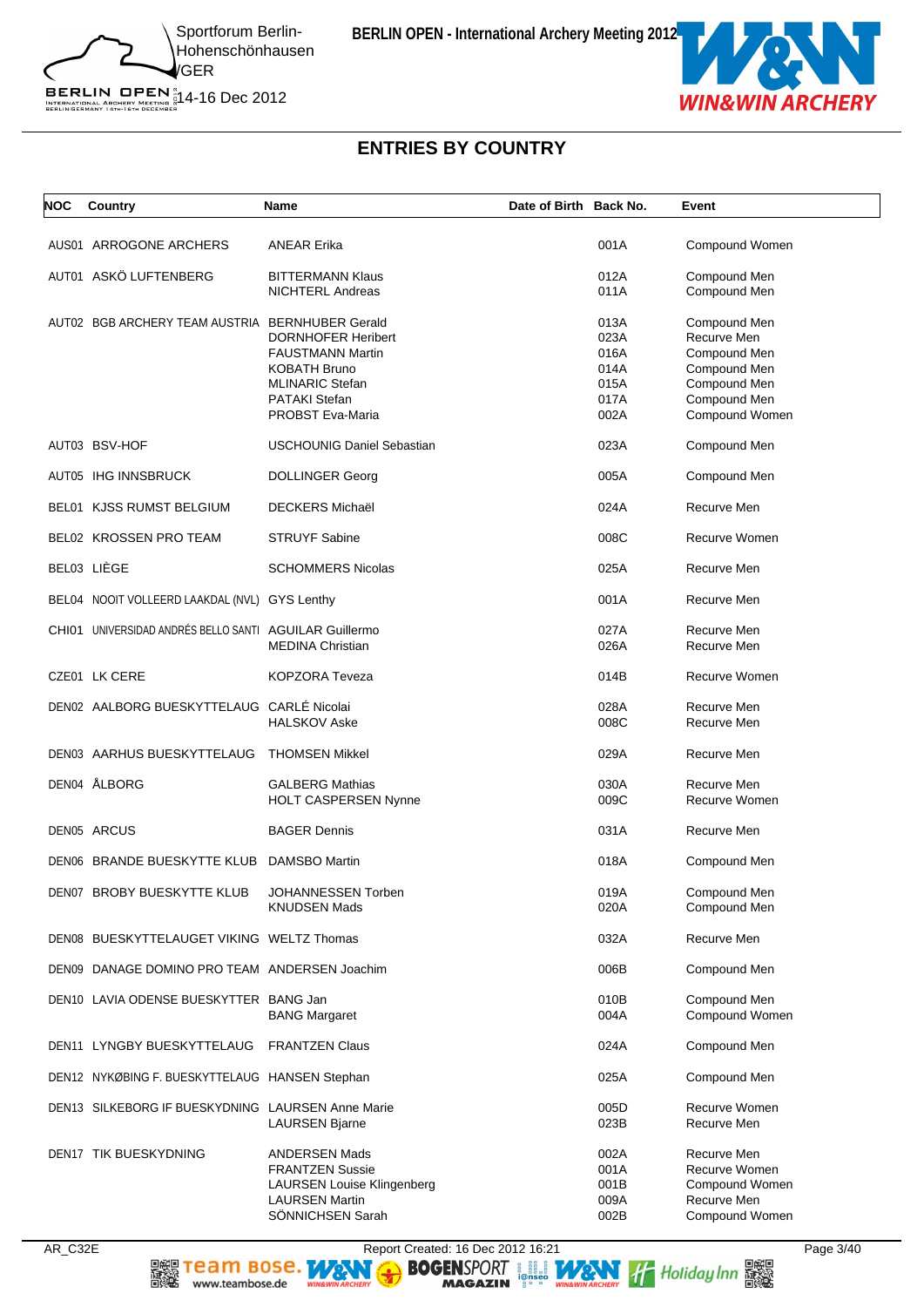

BERLIN OPEN  $^{\text{\tiny N}}_{\text{\tiny{IRTENATIONAL ARCHERY}}\atop{\text{\tiny{BERLINGERMANY 14}TH: 67H 0ECER}}$  14-16 Dec 2012

# **ENTRIES BY COUNTRY**

| <b>NOC</b> | Country                                               | Name                     | Date of Birth Back No. |      | Event          |
|------------|-------------------------------------------------------|--------------------------|------------------------|------|----------------|
|            | <b>DEN18 VIKING BUESKYTTELAUG</b>                     | <b>JENSEN Daniel</b>     |                        | 003A | Recurve Men    |
|            |                                                       |                          |                        |      |                |
| FIN01      | <b>MATHEWS PRO STAFF</b>                              | <b>JUUTILAINEN Mikko</b> |                        | 011B | Compound Men   |
|            |                                                       | NOTT Jon                 |                        | 012B | Compound Men   |
|            | FRA01 DIXIS                                           | BIDAULT Jérôme           |                        | 015B | Recurve Men    |
|            | FRA02 SKY ART PRO STAFF                               | <b>BURRI Kevin</b>       |                        | 025A | Compound Men   |
|            |                                                       | DE GRANDIS Jocelyn       |                        | 022A | Compound Men   |
|            |                                                       | <b>HOFER Patrizio</b>    |                        | 026A | Compound Men   |
|            |                                                       | <b>LEOTTA Andrea</b>     |                        | 024A | Compound Men   |
|            |                                                       | PETRAGLIO Tiziano        |                        | 028A | Compound Men   |
|            |                                                       | <b>SPRING Martin</b>     |                        | 027A | Compound Men   |
|            |                                                       | <b>VARECHON Dimitri</b>  |                        | 023A | Compound Men   |
|            | FRA03 OXFORD UNIVERSITY COMPANY OF A COSSADE Eleonore |                          |                        | 002A | Recurve Women  |
|            | GBR01 AUDCO ARCHERS                                   | <b>MARSH Chris</b>       |                        | 008D | Recurve Men    |
|            | GBR02 EUSTON PARK BOWMEN                              | <b>HAUSLER Michael</b>   |                        | 021B | Compound Men   |
|            | GBR04 OXFORD UNIVERSITY COMPANY OF A BAIER Katharina  |                          |                        | 031A | Compound Women |
|            |                                                       | <b>FROTSCHER Antie</b>   |                        | 003A | Recurve Women  |
|            |                                                       | <b>LANGTON Matthew</b>   |                        | 012A | Recurve Men    |
|            |                                                       | <b>MEASURES Angelina</b> |                        | 004A | Recurve Women  |
|            |                                                       | <b>MERRY Nat</b>         |                        | 030A | Compound Women |
|            |                                                       | SIMPSON Nichola          |                        | 032A | Compound Women |
|            |                                                       | <b>TAMLYN Marc</b>       |                        | 011A | Recurve Men    |
|            |                                                       | <b>TIMMINS David</b>     |                        | 010A | Recurve Men    |
|            |                                                       |                          |                        |      |                |
|            | GBR05 RUGBY BOWMEN                                    | <b>WHITE Christopher</b> |                        | 013B | Compound Men   |
|            | GBR06 SOUTHAMPTON UNIVERSITY ARCHERY PAULINYI Luis    |                          |                        | 004A | Recurve Men    |
|            | GER01 1. BERLINER BOGENSCHÜTZEN E.V. VOGE Michael     |                          |                        | 006C | Compound Men   |
|            |                                                       | <b>WEITSCH Jennifer</b>  |                        | 011B | Compound Women |
|            | GER02 1. BSC KARLSRUHE                                | <b>BRAUN Verena</b>      |                        | 010A | Recurve Women  |
|            |                                                       | <b>ELSASSER Henrik</b>   |                        | 025B | Recurve Men    |
|            |                                                       | <b>HURST Andreas</b>     |                        | 014B | Compound Men   |
|            |                                                       | <b>MEIER Jens</b>        |                        | 024B | Recurve Men    |
|            |                                                       | <b>RASTERT</b> Iveta     |                        | 003B | Compound Women |
|            |                                                       | <b>SCHALL Velia</b>      |                        | 004B | Compound Women |
|            | GER03 1. BSC NORDHEIDE                                | <b>WITT Christoph</b>    |                        | 005A | Recurve Men    |
|            |                                                       | <b>WITT Evelyn</b>       |                        | 014C | Recurve Women  |
|            |                                                       |                          |                        |      |                |
|            | GER04 1. BSC SULZBACH-ROSENBERG SCHWAMBERGER Anna     |                          |                        | 014D | Recurve Women  |
|            |                                                       | <b>ÜBLER David</b>       |                        | 006A | Recurve Men    |
|            | GER05 1800 PAPENBURG                                  | <b>BRINK Marcel</b>      |                        | 026A | Compound Men   |
|            | <b>GER06 HL CUSTOMSTRINGS</b>                         | <b>LAUBE Marcus</b>      |                        | 010C | Compound Men   |
|            |                                                       | LÜPKEMANN Henning        |                        | 013C | Compound Men   |
|            |                                                       |                          |                        |      |                |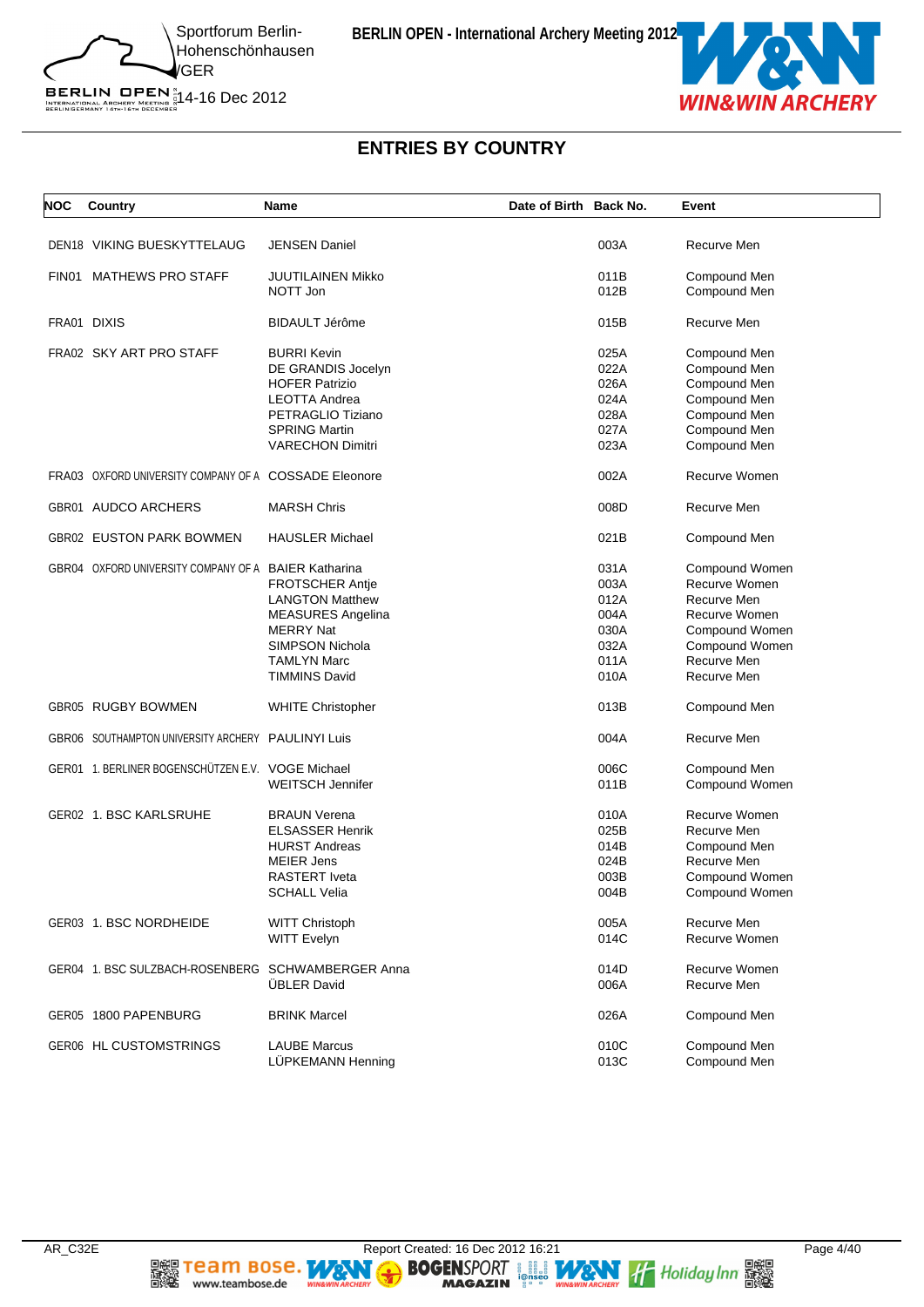

BERLIN OPEN  $^{\text{\tiny N}}_{\text{\tiny{IRTENATIONAL ARCHERY}}\atop{\text{\tiny{BERLINGERMANY 14}TH: 67H 0ECER}}$  14-16 Dec 2012

# **ENTRIES BY COUNTRY**

| <b>NOC</b> | Country                                             | <b>Name</b>                   | Date of Birth Back No. |      | Event          |
|------------|-----------------------------------------------------|-------------------------------|------------------------|------|----------------|
|            |                                                     |                               |                        |      |                |
|            | GER08 ARCTEC PRO STAFF                              | <b>BRÜNING Henry</b>          |                        | 007A | Compound Men   |
|            |                                                     | <b>HEEG Tobias</b>            |                        | 017B | Compound Men   |
|            |                                                     | <b>KLINGNER Lars</b>          |                        | 015B | Compound Men   |
|            |                                                     | <b>MAYR Camilio</b>           |                        | 010B | Recurve Men    |
|            |                                                     | <b>RAUPACH Christian</b>      |                        | 024B | Compound Men   |
|            |                                                     | <b>SCHÄFER Malte</b>          |                        | 023B | Compound Men   |
|            |                                                     | SCHÄFER Thorben               |                        | 006D | Compound Men   |
|            |                                                     | <b>SCHMITZ Carlo</b>          |                        | 027B | Recurve Men    |
|            |                                                     | <b>TAUTZ Sebastian</b>        |                        | 022B | Compound Men   |
|            |                                                     |                               |                        |      |                |
|            |                                                     | <b>TITSCHER Paul</b>          |                        | 016B | Compound Men   |
|            |                                                     | <b>TUCHSCHERER Dirk</b>       |                        | 026B | Recurve Men    |
|            | GER11 ASV AURICH                                    | <b>KOBIELA Heinz</b>          |                        | 013A | Recurve Men    |
|            |                                                     | <b>SCHULZE Michael</b>        |                        | 014A | Recurve Men    |
|            |                                                     | <b>SCHULZE Susanne</b>        |                        | 005A | Recurve Women  |
|            | GER12 BASSUM VON 1848                               | LEMKE Jana                    |                        | 006A | Recurve Women  |
|            |                                                     |                               |                        |      |                |
|            | GER13 BC GOLDEN ARROW XATEN-VYNEN HECKES Willi      |                               |                        | 007B | Compound Men   |
|            | GER14 BC VILLINGEN-SCHWENNINGEN BÖHNKE Julia        |                               |                        | 015A | Recurve Women  |
|            |                                                     | GÖLZ Dominic                  |                        | 030C | Recurve Men    |
|            | GER15 BERGEDORFER SCHÜTZENGESELLSCHA GÄBLER Regina  |                               |                        | 032A | Recurve Women  |
|            | GER16 BLANKENFELDER BOGENSCHÜTZEN 08 GRÜNEFELD Anna |                               |                        | 032B | Recurve Women  |
|            | GER17 BOGENFREUNDE BADEN                            | <b>BRUNN Heiko</b>            |                        | 025B | Compound Men   |
|            |                                                     | <b>KRASTEL Bernd</b>          |                        | 018B | Compound Men   |
|            | GER18 BOGENGILDE PADERBORNER LAND BALMOSAN Aurel    |                               |                        | 016B | Recurve Men    |
|            | GER19 BOGENSCHÜTZEN FEUCHT HARTMANN Daniel          |                               |                        | 031B | Recurve Men    |
|            |                                                     | <b>RUHLAND Michael</b>        |                        | 029B | Recurve Men    |
|            |                                                     | <b>SCHNEIDER Arnold</b>       |                        | 028B | Recurve Men    |
|            |                                                     | <b>WERNER Boris</b>           |                        | 030B | Recurve Men    |
|            |                                                     |                               |                        |      |                |
|            | GER22 BOGENSPORTFREUNDE AHLEN SUDHOLT Olaf          |                               |                        | 007D | Compound Men   |
|            | GER23 BOGENWELT TEAM E.V.                           | <b>KUTTLER Sebastian</b>      |                        | 027A | Compound Men   |
|            |                                                     | <b>SZRES Attila</b>           |                        | 029A | Compound Men   |
|            |                                                     | <b>TSCHERNITSCH Engelbert</b> |                        | 008A | Recurve Men    |
|            | GER24 BORGFELDER SGI                                | SCHÜTTENBERG Hendric          |                        | 032B | Recurve Men    |
|            | GER25 BS BADEN-BADEN                                | FALKSON Lara Franziska        |                        | 032B | Compound Women |
|            |                                                     |                               |                        |      |                |
|            | GER26 BS BIETIGHEIM                                 | <b>GIESA Sven</b>             |                        | 023C | Recurve Men    |
|            |                                                     | <b>WINKLER Felix</b>          |                        | 022C | Recurve Men    |
|            | <b>GER27 BS FRANKFURT</b>                           | <b>DIETZ Daniel</b>           |                        | 026B | Compound Men   |
|            |                                                     | <b>ZIEMER Harald</b>          |                        | 027B | Compound Men   |
|            | GER28 BS MÜHLEN                                     | <b>OSWALD Manuel</b>          |                        | 015A | Recurve Men    |
|            | GER29 BS NEUMARKT                                   | <b>FRANZ Norbert</b>          |                        | 017B | Recurve Men    |
|            |                                                     | SEIBOLD Jürgen                |                        | 024C | Recurve Men    |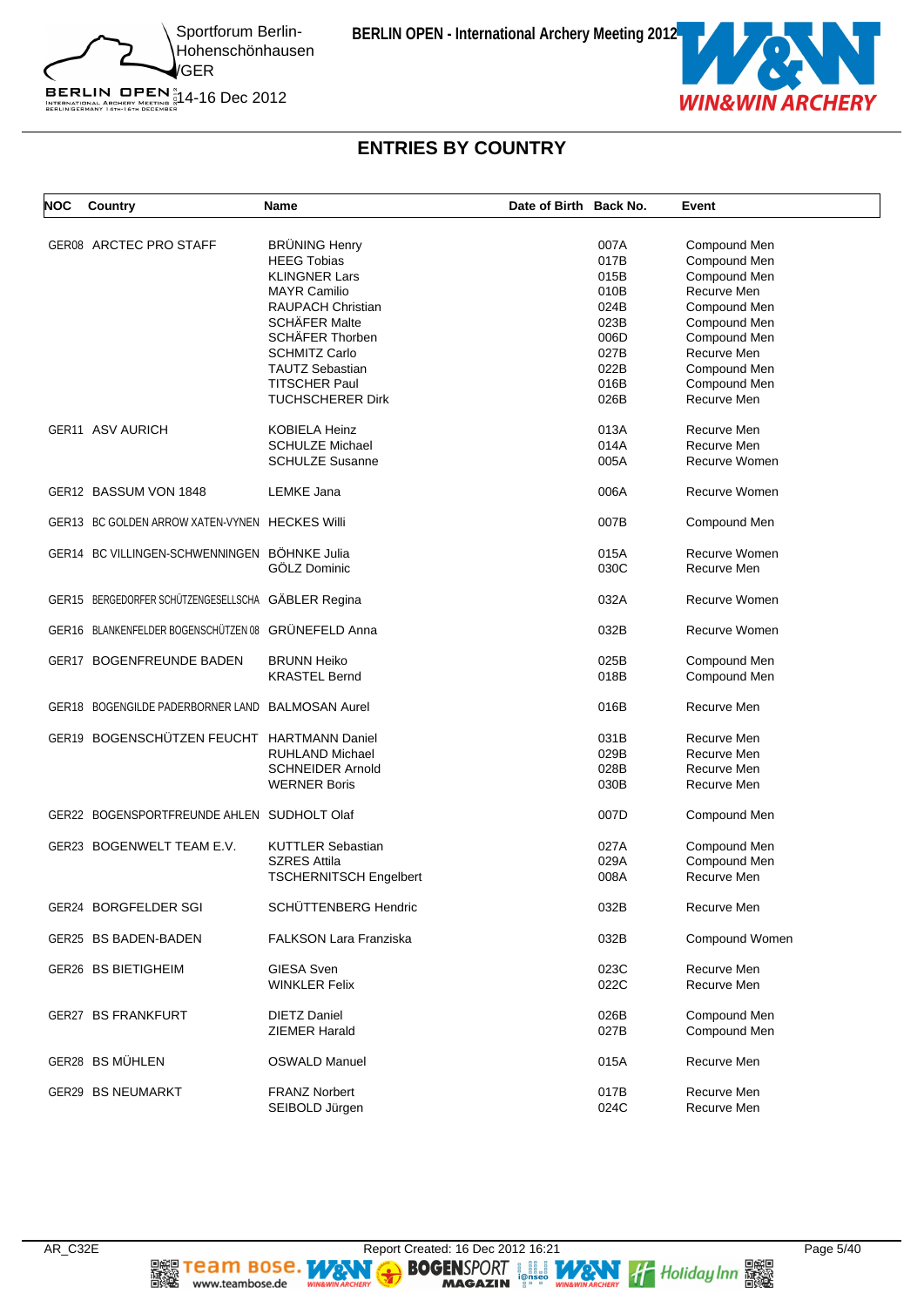BERLIN OPEN  $^{\text{\tiny N}}_{\text{\tiny{IRTENATIONAL ARCHERY}}\atop{\text{\tiny{BERLINGERMANY 14}TH: 67H 0ECER}}$  14-16 Dec 2012



#### **ENTRIES BY COUNTRY**

| NOC | Country                     | Name                       | Date of Birth Back No. |      | Event          |
|-----|-----------------------------|----------------------------|------------------------|------|----------------|
|     | GER30 BSC BB-BERLIN         | <b>AMMERBACHER Andreas</b> |                        | 016A | Recurve Men    |
|     |                             | EICHHOLZ Paul              |                        | 010A | Recurve Men    |
|     |                             | <b>FENGLER Martin</b>      |                        | 021A | Recurve Men    |
|     |                             |                            |                        |      |                |
|     |                             | <b>FREYWALD Cynthia</b>    |                        | 016A | Recurve Women  |
|     |                             | <b>JUNCKER Maximilian</b>  |                        | 008B | Compound Men   |
|     |                             | <b>KRAUTZ Laura</b>        |                        | 032C | Recurve Women  |
|     |                             | <b>NEHLS Frank</b>         |                        | 007A | Recurve Men    |
|     |                             | <b>RICHTER Elena</b>       |                        | 007B | Recurve Women  |
|     |                             | <b>RICHTER Stephan</b>     |                        | 020A | Recurve Men    |
|     |                             | <b>SACHSE Oliver</b>       |                        | 022A | Recurve Men    |
|     |                             | SCHADE Björn               |                        | 019A | Recurve Men    |
|     |                             | <b>SCHMIDT Carlo</b>       |                        | 017A | Recurve Men    |
|     |                             | <b>SCHMIDT Peter</b>       |                        | 016A | Recurve Men    |
|     |                             |                            |                        |      |                |
|     |                             | <b>SKOERIES Eric</b>       |                        | 009A | Recurve Men    |
|     |                             | STALLBAUM Tim              |                        | 018A | Recurve Men    |
|     |                             | <b>UNRUH Lisa</b>          |                        | 006B | Recurve Women  |
|     |                             | <b>VELTEROP Wolmar</b>     |                        | 015A | Recurve Men    |
|     |                             | <b>WINTER Karina</b>       |                        | 008B | Recurve Women  |
|     | <b>GER32 BSC CLAUEN</b>     | <b>HEISE Friederike</b>    |                        | 007A | Recurve Women  |
|     |                             | LIEKE Fabian               |                        | 018A | Recurve Men    |
|     |                             | LIEKE Michael              |                        | 017A | Recurve Men    |
|     |                             |                            |                        |      |                |
|     | GER33 BSC DESSAU            | <b>JAHN Jason</b>          |                        | 018B | Recurve Men    |
|     | GER34 BSC DÜLMEN            | <b>SCHOB Christian</b>     |                        | 008D | Compound Men   |
|     | GER35 BSC GARBSEN           | <b>DUMKE Dagmar</b>        |                        | 032D | Recurve Women  |
|     | GER36 BSC HOCHTAUNUS        | SAUERWALD Carina           |                        | 001B | Recurve Women  |
|     |                             | SIEBERT Freddy             |                        | 028B | Compound Men   |
|     | GER37 BSC IBBENBÜREN        | SCHWERTMANN Sonja          |                        | 002B | Recurve Women  |
|     |                             | SEELIGER Jörg              |                        | 019A | Recurve Men    |
|     |                             |                            |                        |      |                |
|     | GER38 BSC ISERLOHN          | <b>BAUMANN Christian</b>   |                        | 020B | Recurve Men    |
|     |                             | <b>BAUMANN Martina</b>     |                        | 029D | Recurve Women  |
|     |                             | <b>CALOVINI Klaus</b>      |                        | 019B | Recurve Men    |
|     |                             | <b>ENGELMANN Dieter</b>    |                        | 012A | Recurve Men    |
|     |                             | <b>WAHL Stephan</b>        |                        | 011A | Recurve Men    |
|     | GER39 BSC LINGEN            | <b>KOLDE Nils</b>          |                        | 025C | Recurve Men    |
|     | GER40 BSC NIDDERAU          | <b>ASBACH Jens</b>         |                        | 020B | Compound Men   |
|     |                             |                            |                        |      |                |
|     |                             | <b>SCHOTT Timo</b>         |                        | 019B | Compound Men   |
|     | <b>GER41 BSC OBERHAUSEN</b> | WÄCHTER Nico               |                        | 020A | Recurve Men    |
|     | GER42 BSC VORGEBIRGE        | <b>BUMKE Heike</b>         |                        | 030C | Compound Women |
|     |                             | <b>BUMKE Margit</b>        |                        | 031C | Compound Women |
|     |                             | <b>LAMMERICH Jens</b>      |                        | 026C | Recurve Men    |
|     |                             | <b>LAMMERICH Jörg</b>      |                        | 027C | Recurve Men    |
|     |                             | <b>LAMMERICH Marc</b>      |                        | 030A | Compound Men   |
|     |                             | OSWALD Lisa                |                        | 009B | Recurve Women  |
|     |                             |                            |                        |      |                |
|     | GER43 BSC WENDISCH EVERN    | <b>BORMANN Manfred</b>     |                        | 021B | Recurve Men    |
|     |                             | <b>BORMANN Uta</b>         |                        | 030D | Recurve Women  |
|     |                             | <b>KRAMER Jannis</b>       |                        | 009B | Recurve Men    |
|     | GER44 BSC-DÜLMEN            | <b>TÖNNES Christian</b>    |                        | 010B | Recurve Men    |
|     | GER45 BSC-HOCHTAUNUS        | <b>JUST Valentino</b>      |                        | 021C | Compound Men   |
|     |                             | <b>MEIGNER Falko</b>       |                        | 011B | Recurve Men    |
|     |                             | MEIßNER Otgontschimeg      |                        | 003B | Recurve Women  |

AR\_C32E Report Created: 16 Dec 2012 16:21 Page 6/40 BOGENSPORT **SOLUTION** Heliday Inn **BEST** 

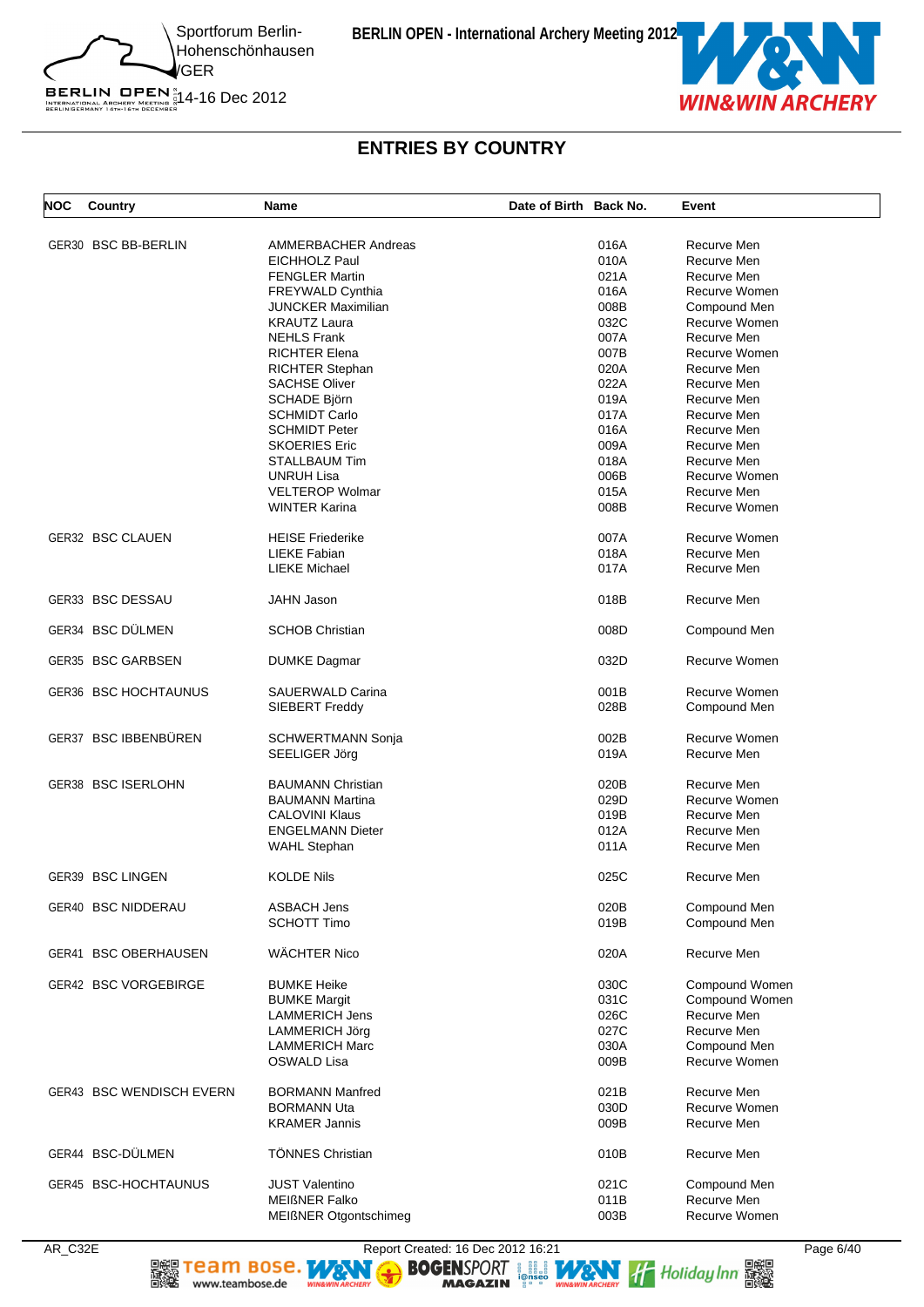

BERLIN OPEN  $^{\text{\tiny N}}_{\text{\tiny{IRTENATIONAL ARCHERY}}\atop{\text{\tiny{BERLINGERMANY 14}TH: 67H 0ECER}}$  14-16 Dec 2012

# **ENTRIES BY COUNTRY**

| NOC | Country                                                  | Name                                    | Date of Birth Back No. |              | Event                        |
|-----|----------------------------------------------------------|-----------------------------------------|------------------------|--------------|------------------------------|
|     | GER46 BSF AHLEN                                          | <b>NOTTEBAUM Detlef</b>                 |                        | 013A         | Recurve Men                  |
|     | GER47 BSF AHLEN BOGENSPORTFREUNDE AH CHRISTOCHOWITZ Dirk |                                         |                        | 014A         | Recurve Men                  |
|     | GER48 BSG EBERSBERG                                      | <b>BERGER Kristina</b>                  |                        | 001C         | Compound Women               |
|     |                                                          | <b>HEIGENHAUSER Roman</b>               |                        | 031A         | Compound Men                 |
|     | <b>GER49 BSG RAUBLING</b>                                | <b>BAUER Katharina</b>                  |                        | 004B         | Recurve Women                |
|     | GER50 BSL LÖRCHER                                        | <b>BAßLER Michael</b>                   |                        | 032A         | Compound Men                 |
|     |                                                          | <b>MATTHES Sandro</b>                   |                        | 022B         | Compound Men                 |
|     | GER51 BSV WERSTE                                         | <b>WEISSFLOG Stefan</b>                 |                        | 001B         | Recurve Men                  |
|     | GER52 BV ESSEN                                           | <b>GRETEN Dieter</b>                    |                        | 023B         | Compound Men                 |
|     | GER53 BW DEDINGHAUSEN                                    | <b>STUCKE Till</b>                      |                        | 002B         | Recurve Men                  |
|     | GER54 CFB SOEST                                          | <b>BATHE Matthias</b>                   |                        | 013B         | Recurve Men                  |
|     |                                                          | <b>GRANITZA Karina</b>                  |                        | 032C         | Compound Women               |
|     |                                                          | <b>HEIN Fin Lukas</b>                   |                        | 022C         | Compound Men                 |
|     |                                                          | <b>HEITMANN</b> Inga                    |                        | 005B         | Recurve Women                |
|     |                                                          |                                         |                        |              |                              |
|     | <b>GER55 DJK STADTLOHN</b>                               | <b>BENGFORT Christina</b>               |                        | 022A         | Compound Women               |
|     |                                                          | <b>BENGFORT Thomas</b>                  |                        | 003B         | Recurve Men                  |
|     | GER56 DRESDNER BOGENSCHÜTZENVEREIN BÜTTNER Ralf          |                                         |                        | 028C         | Recurve Men                  |
|     |                                                          | ULLMANN Jan                             |                        | 029C         | Recurve Men                  |
|     | <b>GER57 FSG TACHERTING</b>                              | HAIDN-TSCHALOVA Veronika                |                        | 031D         | Recurve Women                |
|     |                                                          | <b>WIESER Felix</b>                     |                        | 022B         | Recurve Men                  |
|     | GER58 GOSLARER SC 08                                     | <b>ROHRBECK Holger</b>                  |                        | 015C         | Recurve Men                  |
|     | GER59 GRÜN-WEIß HOLTEN                                   | <b>METZLAFF Arne</b>                    |                        | 030C         | Recurve Men                  |
|     | GER60 HAMMER SC 08                                       | <b>EMMERICH Jutta</b>                   |                        | 021A         | Compound Women               |
|     |                                                          | <b>HESSE Christian</b>                  |                        | 025B         | Compound Men                 |
|     |                                                          | <b>KLOß Thorsten</b>                    |                        | 024B         | Compound Men                 |
|     |                                                          | <b>MECKELBURG Lara</b>                  |                        | 011C         | Compound Women               |
|     |                                                          | <b>SPARDING Simon-Julius</b>            |                        | 004B         | Recurve Men                  |
|     |                                                          |                                         |                        |              |                              |
|     | GER61 HBG-HAMBURGER BOGENSCHÜTZEN GI FLÄSCHNER Caren     |                                         |                        | 017A         | Recurve Women                |
|     |                                                          | <b>KUHNE Tanja</b>                      |                        | 020B         | Compound Women               |
|     |                                                          | <b>NORDMEYER Britta</b><br>RÖHL Carsten |                        | 018A<br>016C | Recurve Women<br>Recurve Men |
|     |                                                          |                                         |                        |              |                              |
|     | GER63 HSC08 BOGENSPORT                                   | <b>LANGEN Daniel</b>                    |                        | 009A         | Compound Men                 |
|     |                                                          | <b>SCHMIDT Dirk</b>                     |                        | 031C         | Recurve Men                  |
|     |                                                          | <b>SCHMIDT Verena</b>                   |                        | 007D         | Recurve Women                |
|     |                                                          | <b>SPRENGER Karsten</b>                 |                        | 014B         | Recurve Men                  |
|     | GER64 HUBERTUS- U. WILDSCHÜTZEN FÜNF HALLMANN Günter     |                                         |                        | 026B         | Compound Men                 |
|     |                                                          | <b>MULLER Martin</b>                    |                        | 027B         | Compound Men                 |
|     | GER65 ISBZ WILLSTÄTT-HESSELHURST RITTMANN Robin          |                                         |                        | 028B         | Compound Men                 |
|     | GER66 JSC-RATZEBURG                                      | <b>ADLER Frank</b>                      |                        | 009B         | Compound Men                 |
|     |                                                          |                                         |                        |              |                              |
|     | GER67 KKS FALKENAUGE EDEMISSEN KOCH Joachim              | <b>KOCH Kerstin</b>                     |                        | 005B<br>019A | Recurve Men<br>Recurve Women |
|     |                                                          |                                         |                        |              |                              |
|     | GER68 KKS REIHEN                                         | <b>LANDGRAF Hans-Ulrich</b>             |                        | 029B         | Compound Men                 |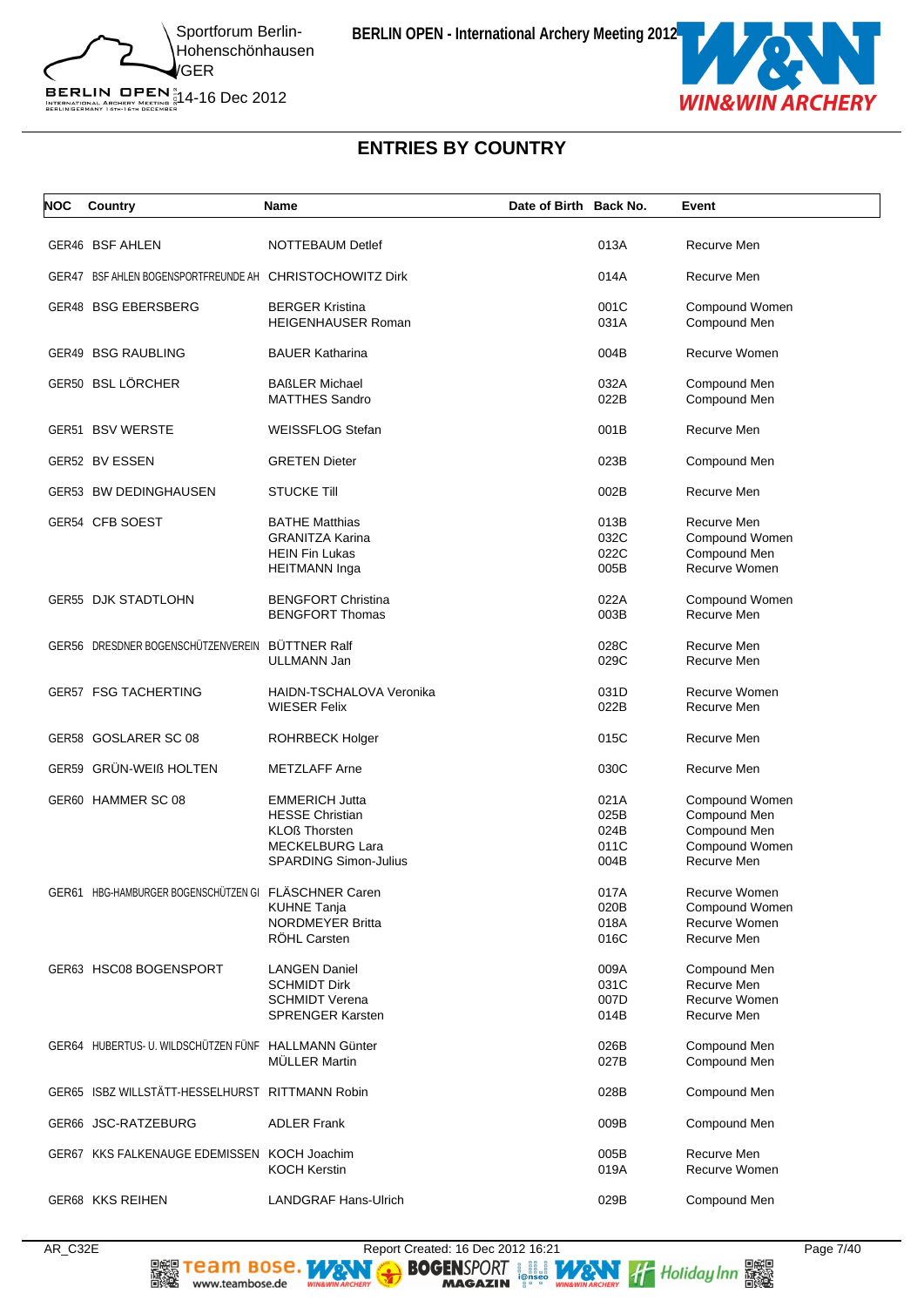



# **ENTRIES BY COUNTRY**

| NOC | Country                                                 | <b>Name</b>               | Date of Birth Back No. |      | Event         |
|-----|---------------------------------------------------------|---------------------------|------------------------|------|---------------|
|     | GER69 LTG LÖWEN                                         | <b>HENTSCHEL Ronni</b>    |                        | 011C | Compound Men  |
|     |                                                         | <b>SCHNAUDT Horst</b>     |                        | 009C | Compound Men  |
|     | GER70 MINDENER BOGENSCHÜTZEN E.V DUARTE Fabio           |                           |                        | 015B | Recurve Men   |
|     | GER71 NJK HANNOVER                                      | DE VRIES Volker           |                        | 017C | Recurve Men   |
|     |                                                         | <b>DEGNER Bernd</b>       |                        | 018C | Recurve Men   |
|     |                                                         | <b>FREIMANN Katharina</b> |                        | 015B | Recurve Women |
|     |                                                         | <b>HALM Torsten</b>       |                        | 019C | Recurve Men   |
|     |                                                         |                           |                        | 007B | Recurve Men   |
|     |                                                         | <b>KREHER Fritjof</b>     |                        |      |               |
|     |                                                         | RUDOLPH Kevin             |                        | 006B | Recurve Men   |
|     |                                                         | <b>VALENTIN Alina</b>     |                        | 008D | Recurve Women |
|     | GER72 NO NAME ARCHERY PRO STAFF KNECHTEL Kai            |                           |                        | 023C | Compound Men  |
|     | GER73 OFFENBACHER FLOBERTSCHÜTZEN HARBRECHT Christopher |                           |                        | 012C | Compound Men  |
|     | GER74 PAPENBURG VON 1800                                | <b>FRAMME Georg</b>       |                        | 024C | Compound Men  |
|     |                                                         | <b>FRAMME</b> Petra       |                        | 006B | Recurve Women |
|     |                                                         |                           |                        |      |               |
|     | GER75 PRO SPORT BERLIN 24                               | <b>MILAZ Dominik</b>      |                        | 022C | Recurve Men   |
|     |                                                         | ROSENBERG Michael         |                        | 021C | Recurve Men   |
|     |                                                         |                           |                        |      |               |
|     |                                                         | <b>WEICK Erik</b>         |                        | 020C | Recurve Men   |
|     | GER76 PSB 24                                            | <b>HILDEBRANDT Carlo</b>  |                        | 015D | Recurve Men   |
|     |                                                         | <b>HILDEBRANDT Silvia</b> |                        | 027C | Recurve Women |
|     |                                                         | <b>JAEGER Birte</b>       |                        | 016B | Recurve Women |
|     |                                                         | JAEGER Björn              |                        | 008B | Recurve Men   |
|     |                                                         | <b>JAEGER Rene</b>        |                        | 009B | Recurve Men   |
|     |                                                         |                           |                        |      |               |
|     |                                                         | RÖSLER Leon               |                        | 016D | Recurve Men   |
|     |                                                         | UNGLAUBE Zinayida         |                        | 028C | Recurve Women |
|     | GER77 PSV FRANKFURT '90                                 | <b>JUST Falk</b>          |                        | 008C | Compound Men  |
|     |                                                         | <b>KOSS Daniel</b>        |                        | 007C | Compound Men  |
|     | GER78 PSV MAGDEBURG                                     | <b>FRIEDRICH Antje</b>    |                        | 029C | Recurve Women |
|     | GER79 RHEYDTER TV                                       | <b>BREMER Tilman</b>      |                        | 032C | Recurve Men   |
|     |                                                         |                           |                        |      |               |
|     | GER80 S.G.STRÜTH 1953EV.                                | <b>KUNZ Manfred</b>       |                        | 010B | Recurve Men   |
|     | GER81 SAUERLACHER BOGENSCHUTZEN COSTANTINI Raffaele     |                           |                        | 030B | Compound Men  |
|     |                                                         | <b>PAULI Claus</b>        |                        | 011B | Recurve Men   |
|     |                                                         |                           |                        |      |               |
|     | GER82 SBR HORNBURG                                      | <b>STELLMACH Ansgar</b>   |                        | 031B | Compound Men  |
|     |                                                         | STELLMACH Hagen           |                        | 032B | Compound Men  |
|     | <b>GER83 SCHGEM NORDERSTEDT</b>                         | <b>WOLF Andrea</b>        |                        | 030C | Recurve Women |
|     |                                                         | <b>WOLF Markus</b>        |                        | 017D | Recurve Men   |
|     | GER84 SCHÜTZENVEREIN LEERHAFE-HOVEL PÖßIGER Christian   |                           |                        | 022C | Compound Men  |
|     |                                                         |                           |                        |      |               |
|     | GER85 SG HAGENBURG-ALTENHAGEN KLÜPPEL Christopher       |                           |                        | 012B | Recurve Men   |
|     |                                                         | <b>SEMBDNER Heiko</b>     |                        | 013B | Recurve Men   |
|     | GER86 SG MOGONO LEIPZIG                                 | PEDRYS Roman              |                        | 018D | Recurve Men   |
|     | GER87 SG MOTOR GOHLIS-NORD LEIPZIG E KRIEG Gabor        |                           |                        | 003A | Recurve Men   |
|     |                                                         |                           |                        |      |               |
|     | GER88 SG MOTOR HALLE                                    | <b>KRAUßE Dirk</b>        |                        | 023C | Compound Men  |
|     |                                                         | <b>LUTHARDT Thomas</b>    |                        | 022A | Recurve Men   |
|     |                                                         | <b>MICHEL Dittmar</b>     |                        | 019D | Recurve Men   |
|     |                                                         | <b>SCHMIDT Susann</b>     |                        | 031C | Recurve Women |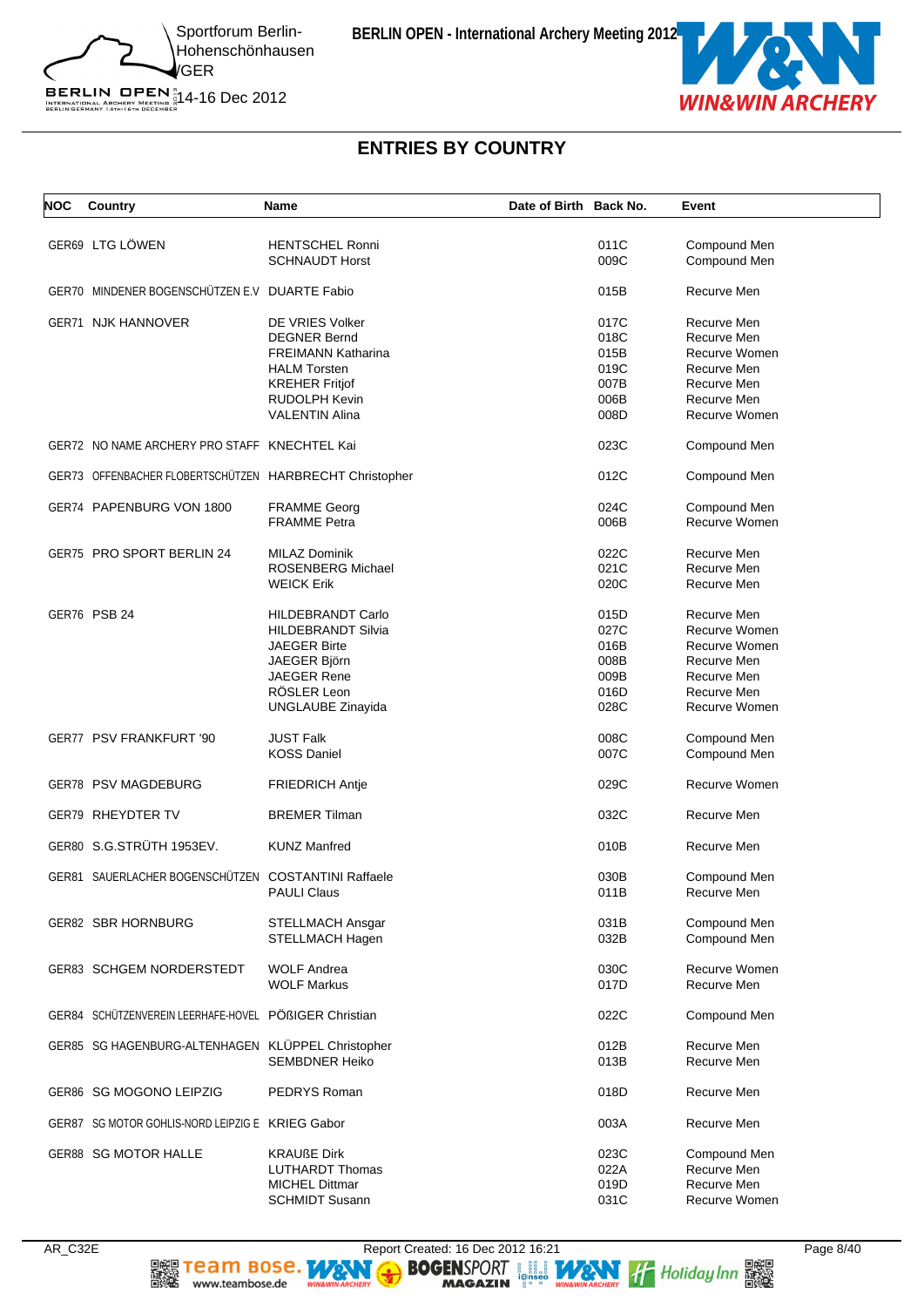

BERLIN OPEN  $^{\text{\tiny N}}_{\text{\tiny{IRTENATIONAL ARCHERY}}\atop{\text{\tiny{BERLINGERMANY 14}TH: 67H 0ECER}}$  14-16 Dec 2012



#### **ENTRIES BY COUNTRY**

| NOC | Country                                   | Name                                                                        | Date of Birth Back No. |                              | Event                                                        |
|-----|-------------------------------------------|-----------------------------------------------------------------------------|------------------------|------------------------------|--------------------------------------------------------------|
|     | GER89 SG STERN RASTATT                    | <b>GONSER Justus</b><br><b>MARSCHAR Klaus</b><br><b>WUTTGE Sebastian</b>    |                        | 025C<br>026C<br>023D         | Compound Men<br>Compound Men<br>Recurve Men                  |
|     | GER90 SG TELL DIETZENBACH                 | <b>BOLLWICH Daniela</b><br>JEPSEN Jörg-Peter<br>LÖHR Anette<br>LÖHR Philipp |                        | 001C<br>001C<br>007B<br>016B | Recurve Women<br>Recurve Men<br>Recurve Women<br>Recurve Men |
|     | GER91 SG ZELL                             | DE SIMONE Max                                                               |                        | 017B                         | Recurve Men                                                  |
|     | GER92 SGES HAGENBURG                      | <b>HENTSCHKE Isabel</b>                                                     |                        | 030D                         | Compound Women                                               |
|     | GER93 SG-FREIBURG                         | <b>GRAMER Sarah</b>                                                         |                        | 002C                         | Recurve Women                                                |
|     | GER94 SGI BIEBERACH                       | <b>HERZIG Sven</b>                                                          |                        | 020D                         | Recurve Men                                                  |
|     | GER95 SGI BORGFELD                        | <b>AUGNER Manuel</b>                                                        |                        | 018B                         | Recurve Men                                                  |
|     | <b>GER96 SGI DITZINGEN</b>                | <b>VISCHER Kevin</b>                                                        |                        | 002C                         | Recurve Men                                                  |
|     | GER97 SGI SEEHAUSEN                       | <b>HASENFUß Thomas</b>                                                      |                        | 003C                         | Recurve Men                                                  |
|     | GER98 SGI WELZHEIM                        | <b>SCHAAF Simeon</b>                                                        |                        | 024D                         | Recurve Men                                                  |
|     | GER99 SG-KIRBERG                          | <b>MOHR Adolf</b>                                                           |                        | 019B                         | Recurve Men                                                  |
|     | GERA0 SHERWOOD BSC HERNE                  | RÖLLER Jamina<br><b>WIESE Ulrike</b><br>WINKELMEYER Nils                    |                        | 027D<br>021B<br>020B         | Recurve Women<br>Compound Women<br>Recurve Men               |
|     | <b>GERA1 SIEGBURGER SV</b>                | <b>LANGE Peter</b>                                                          |                        | 009C                         | Recurve Men                                                  |
|     | <b>GERA2 SPS CRAILSHEIM</b>               | <b>HEINKEL Yannic</b>                                                       |                        | 004C                         | Recurve Men                                                  |
|     | GERA3 SSC-FOCKBEK                         | <b>KAHLLUND Florian</b>                                                     |                        | 021D                         | Recurve Men                                                  |
|     | GERA4 SSG VOGEL ÖSTRINGEN                 | <b>RIEGER Cedric</b><br><b>SPIES Manuel</b><br>VAN DER STRAETEN Steffen     |                        | 025D<br>024C<br>010C         | Recurve Men<br>Compound Men<br>Recurve Men                   |
|     | <b>GERA5 SSV EHINGEN</b>                  | <b>WEISS Christian</b>                                                      |                        | 026D                         | Recurve Men                                                  |
|     | <b>GERA6 SSV KARLSBAD</b>                 | <b>TSCHALL Patrick</b>                                                      |                        | 022D                         | Recurve Men                                                  |
|     | <b>GERA7 SSV TARMSTEDT</b>                | <b>HEINS Mascha</b>                                                         |                        | 017B                         | Recurve Women                                                |
|     | <b>GERA8 STADER SV</b>                    | <b>HABERMANN Frauke</b>                                                     |                        | 018B                         | Recurve Women                                                |
|     | GERA9 SUSC MÜLLENBORN 1971 E.V. HACK Rolf |                                                                             |                        | 027C                         | Compound Men                                                 |
|     | GERB0 SV "ECHO" WIESENTAL                 | <b>WEIK Marco</b>                                                           |                        | 027D                         | Recurve Men                                                  |
|     | GERB1 SV 1912 SEEHEIM                     | <b>WARRLICH Simone</b>                                                      |                        | 019B                         | Recurve Women                                                |
|     | GERB2 SV 1919 AROLSEN                     | <b>HARTWICH Jimmy</b><br><b>HEIMBECK Jan</b><br><b>HEIMBECK Petra</b>       |                        | 025C<br>005C<br>015C         | Compound Men<br>Recurve Men<br>Recurve Women                 |
|     | GERB3 SV 2000 DIEDRICHSHAGEN              | <b>HEßE Jörg</b><br>RÖBISCH Annedore<br><b>TORNOW Peter</b>                 |                        | 026C<br>016C<br>009D         | Compound Men<br>Recurve Women<br>Compound Men                |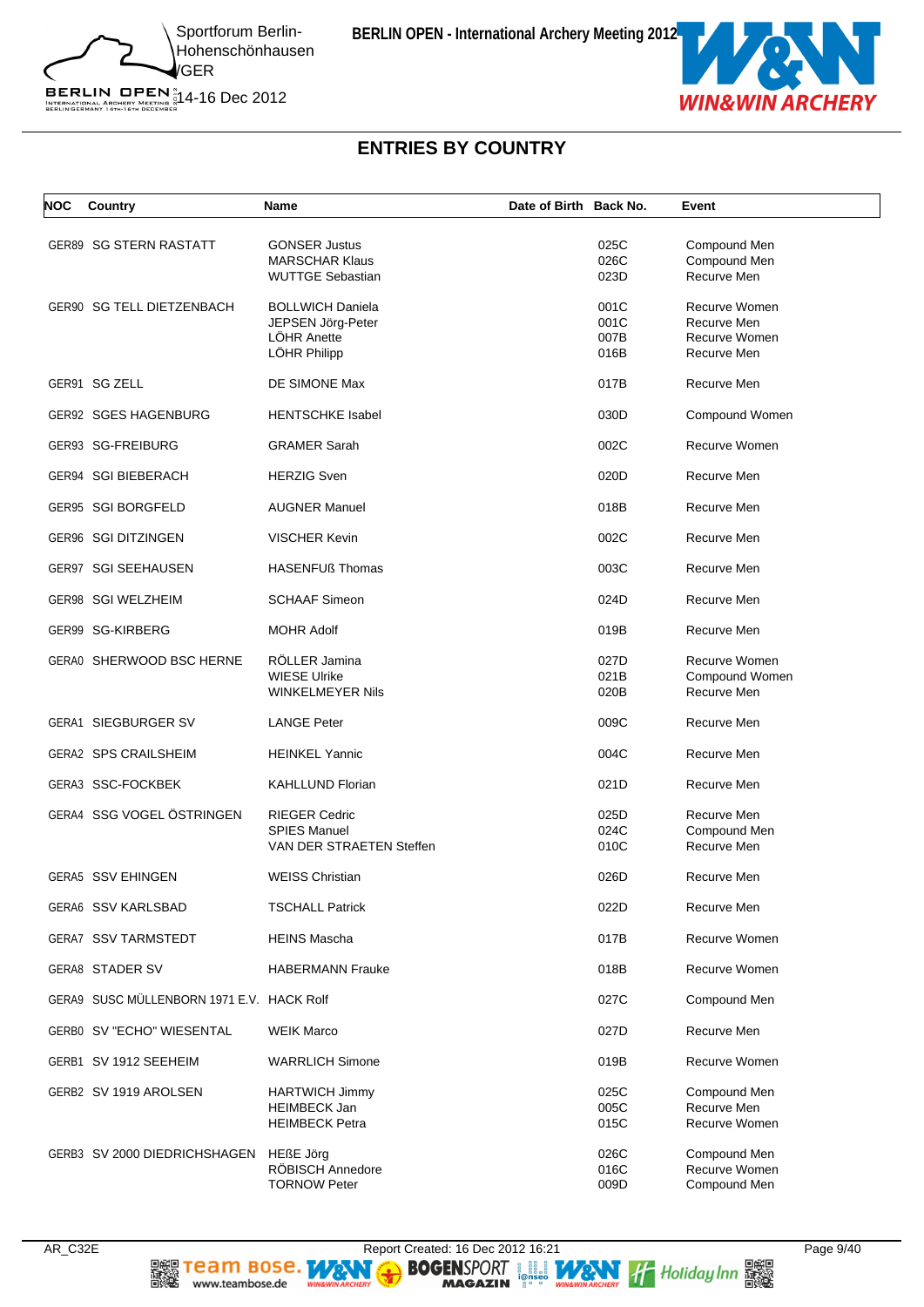

BERLIN OPEN  $^{\text{\tiny N}}_{\text{\tiny{IRTENATIONAL ARCHERY}}\atop{\text{\tiny{BERLINGERMANY 14}TH: 67H 0ECER}}$  14-16 Dec 2012

# **ENTRIES BY COUNTRY**

| <b>NOC</b> | Country                                     | Name                       | Date of Birth Back No. | Event                        |
|------------|---------------------------------------------|----------------------------|------------------------|------------------------------|
|            | GERB4 SV BÖDDIGER                           | <b>EIBECK Pia</b>          | 004C                   | Recurve Women                |
|            |                                             | <b>LANGKABEL Rick</b>      | 011C                   | Recurve Men                  |
|            | <b>GERB5 SV BREITUNGEN</b>                  | <b>EBERLEIN Josefine</b>   | 028D                   | Recurve Women                |
|            | GERB6 SV DALLGOW EV                         | <b>SCHOLZ Max</b>          | 025B                   | Recurve Men                  |
|            | <b>GERB7 SV DAUELSEN</b>                    | CASPARY-RASCHDORF Nicole   | 017C                   | Recurve Women                |
|            |                                             | <b>KEIB Heiko</b>          | 012C                   | Recurve Men                  |
|            |                                             | RASCHDORF, Axel            | 013C                   | Recurve Men                  |
|            |                                             | ROHRBERG Sebastian         | 028D                   | Recurve Men                  |
|            | GERB8 SV DIANA OBER-RODEN                   | <b>AUGENREICH Julian</b>   | 006C                   | Recurve Men                  |
|            |                                             | <b>GOTTA Nik</b>           | 007C                   | Recurve Men                  |
|            | GERB9 SV EDELWEIß THIERHAUPTEN MAYR Andreas |                            | 008C                   | Recurve Men                  |
|            | <b>GERCO SV FRANKONIA NEUSES</b>            | <b>WAGNER Matthias</b>     | 027C                   | Compound Men                 |
|            |                                             |                            |                        |                              |
|            | GERC1 SV GÖHL                               | <b>DOST Stefan</b>         | 025C                   | Recurve Men<br>Recurve Women |
|            |                                             | <b>DOST Ute</b>            | 027B                   |                              |
|            | GERC2 SV GUTSMUTHS JENA                     | <b>KOMISCHKE Konrad</b>    | 014C                   | Recurve Men                  |
|            |                                             | <b>KROPPEN Michelle</b>    | 028B                   | Recurve Women                |
|            |                                             | WECKMÜLLER Maximilian      | 029D                   | Recurve Men                  |
|            | <b>GERC3 MTV ROTTORF</b>                    | RÖTTING Andreas            | 009C                   | Recurve Men                  |
|            |                                             | RÖTTING Jan-Luca           | 026B                   | Recurve Men                  |
|            | GERC4 SV HEILIGENFELDE                      | <b>FRIEDRICH Sofie</b>     | 029B                   | Recurve Women                |
|            |                                             | <b>MARTENS Fabian</b>      | 010C                   | Recurve Men                  |
|            |                                             | <b>SUND Greta</b>          | 030B                   | Recurve Women                |
|            | GERC5 SV HOHENMEMMINGEN                     | <b>BÜRMANN Ralf</b>        | 028C                   | Compound Men                 |
|            |                                             | <b>HARTMANN Anja</b>       | 031D                   | Compound Women               |
|            | GERC6 SV JERRISHOE                          | <b>HANSEN Jaqueline</b>    | 018C                   | Recurve Women                |
|            | <b>GERC7 SV JERSLEBEN</b>                   | <b>BÜHNEMANN Alexander</b> | 010A                   | Compound Men                 |
|            | <b>GERC8 SV KAUFUNGEN</b>                   | <b>WEINMEISTER Vanessa</b> | 005C                   | Recurve Women                |
|            | GERC9 SV LEERHAFE-HOVEL                     | <b>TELLE Uwe</b>           | 028C                   | Compound Men                 |
|            | GERD0 SV LITZELSTETTEN                      | <b>BORHO Christopher</b>   | 015C                   | Recurve Men                  |
|            |                                             | <b>HEISLER Annkathrin</b>  | 019C                   | Recurve Women                |
|            |                                             | <b>HEISLER Matthias</b>    | 011C                   | Recurve Men                  |
|            |                                             | <b>HUBER Niels</b>         | 030D                   | Recurve Men                  |
|            |                                             | <b>STRAUB Mario</b>        | 017C                   | Recurve Men                  |
|            |                                             | <b>WILD Christian</b>      | 016C                   | Recurve Men                  |
|            | <b>GERD1 SV MEINE</b>                       | <b>KLEINSORG Tobias</b>    | 012C                   | Recurve Men                  |
|            | <b>GERD2 SV QUERUM</b>                      | SPECKLIN Jan               | 013C                   | Recurve Men                  |
|            | GERD3 SV ROCKENBERG                         | KÖHLER Gabriele            | 031B                   | Recurve Women                |
|            |                                             | <b>KÖHLER Thomas</b>       | 025D                   | Recurve Men                  |
|            | <b>GERD4 SV SEEHEIM</b>                     | <b>LO MANTO Yvonne</b>     | 015D                   | Recurve Women                |
|            |                                             | PÖTSCH Jörg                | 001D                   | Recurve Men                  |
|            |                                             |                            |                        |                              |
|            | GERD5 SV SELZERBRUNNEN                      | <b>CORREIA Jerome</b>      | 026A                   | Recurve Men                  |
|            |                                             | <b>SLIWA Mariusz</b>       | 029C                   | Compound Men                 |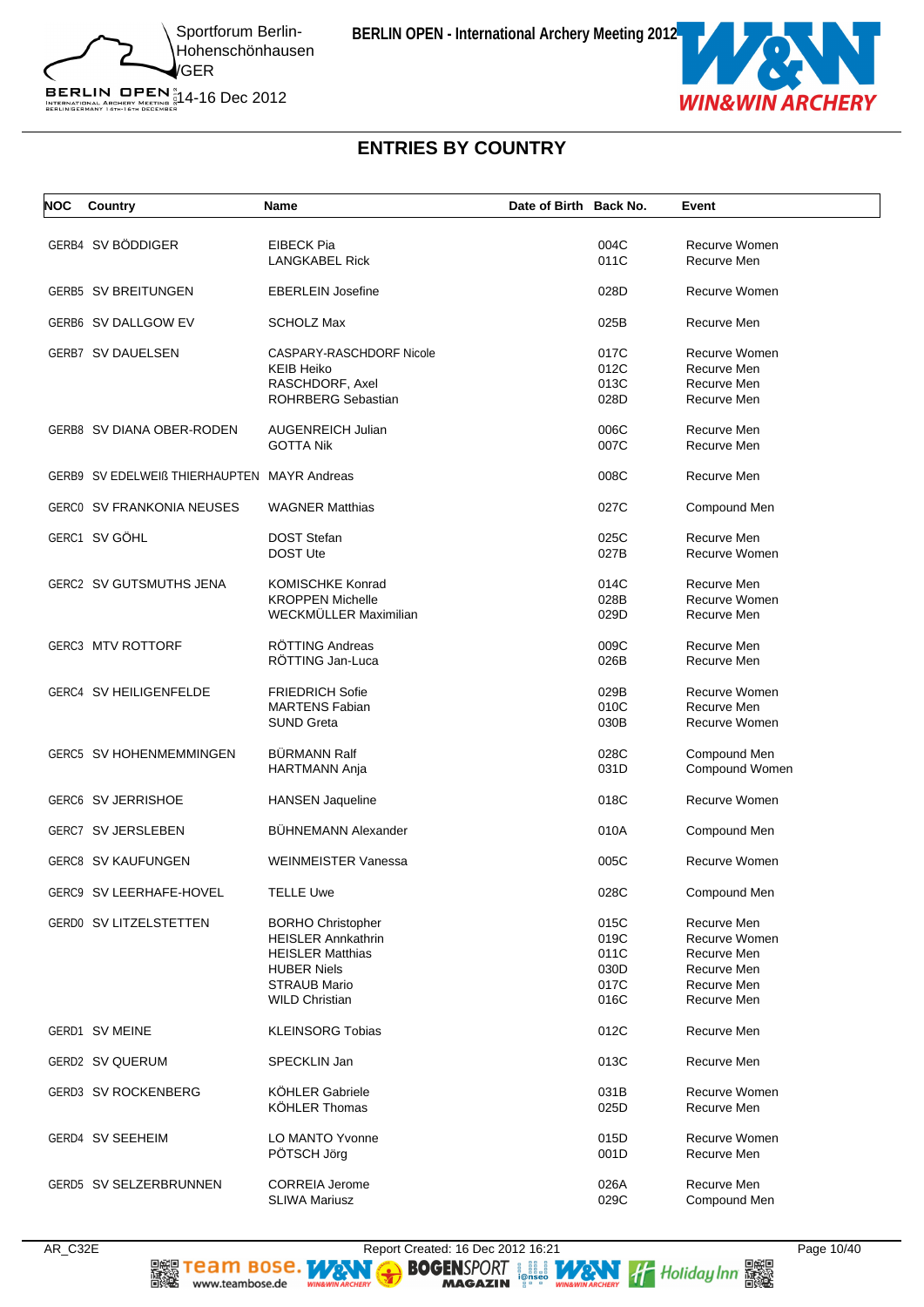

BERLIN OPEN  $^{\text{\tiny N}}_{\text{\tiny{IRTENATIONAL ARCHERY}}\atop{\text{\tiny{BERLINGERMANY 14}TH: 67H 0ECER}}$  14-16 Dec 2012

# **ENTRIES BY COUNTRY**

| NOC | Country                                                  | <b>Name</b>                    | Date of Birth Back No. |      | Event          |
|-----|----------------------------------------------------------|--------------------------------|------------------------|------|----------------|
|     | GERD6 SV STAHL UNTERWELLENBORN PFEIFER Bianca            |                                |                        | 002C |                |
|     |                                                          |                                |                        |      | Compound Women |
|     |                                                          | <b>RAKEL Erika</b>             |                        | 011D | Compound Women |
|     |                                                          | <b>WAGNER Ramona</b>           |                        | 003C | Compound Women |
|     | <b>GERD7 SV TELL KLEINOSTHEIM</b>                        | <b>KRUSCHINA Hannah</b>        |                        | 006C | Recurve Women  |
|     | GERD8 TSV WITTENAU BERLIN                                | <b>BIERNATH Joachim</b>        |                        | 026D | Recurve Men    |
|     | GERD9 SV-MÖNKEBERG                                       | <b>KOPLIN Thimo</b>            |                        | 002D | Recurve Men    |
|     | GERE0 TEAM AG                                            | <b>GLAUBRECHT Thomas</b>       |                        | 014C | Compound Men   |
|     | GERE1 TEAM ARCHERSWORLD                                  | <b>DREßLER Astrid</b>          |                        | 001D | Recurve Women  |
|     |                                                          | <b>GAUDING Burkhard</b>        |                        | 018C | Recurve Men    |
|     |                                                          | <b>HAGELÜKEN Denise</b>        |                        | 002D | Recurve Women  |
|     |                                                          | <b>HEILEMANN Julia</b>         |                        | 007C | Recurve Women  |
|     |                                                          |                                |                        |      |                |
|     |                                                          | JOSEPHS Ingo                   |                        | 019C | Recurve Men    |
|     |                                                          | <b>THEISEN Renate</b>          |                        | 020C | Compound Women |
|     |                                                          | <b>THEISEN Wolfgang</b>        |                        | 003D | Recurve Men    |
|     | <b>GERE2 TEAM BEITER</b>                                 | <b>HEIM Michael</b>            |                        | 026C | Recurve Men    |
|     |                                                          | <b>HEIMBECK Michael</b>        |                        | 010C | Compound Men   |
|     |                                                          | <b>LORENZ Andreas</b>          |                        | 018C | Compound Men   |
|     | GERE3 TEAM EST-BOGENSPORT                                | AKCAKAYA Cicek                 |                        | 013A | Compound Women |
|     |                                                          | <b>IMHOFF Jörg</b>             |                        | 029D | Compound Men   |
|     |                                                          | <b>IMHOFF Susanne</b>          |                        | 031B | Compound Women |
|     |                                                          |                                |                        |      |                |
|     |                                                          | <b>PRELL Uwe</b>               |                        | 004A | Compound Men   |
|     |                                                          | <b>ROSEK Iris</b>              |                        | 012A | Compound Women |
|     |                                                          | <b>ROSEK Philipp</b>           |                        | 021D | Compound Men   |
|     |                                                          | <b>STERNHEIM Sarah Mareike</b> |                        | 014A | Compound Women |
|     |                                                          | <b>TAPAN Erdal</b>             |                        | 003A | Compound Men   |
|     |                                                          | <b>VOSS Rainer</b>             |                        | 002A | Compound Men   |
|     | <b>GERE4 TEAM MARSTALL</b>                               | <b>BETTIN Heinz</b>            |                        | 001B | Compound Men   |
|     |                                                          | <b>BLOHM Heimo</b>             |                        | 002B | Compound Men   |
|     |                                                          | <b>GÁSPARIC Milan</b>          |                        | 023A | Recurve Men    |
|     |                                                          | <b>GIEßEL Sabine</b>           |                        | 003B | Recurve Women  |
|     |                                                          |                                |                        |      |                |
|     |                                                          | <b>HASCHA Petra</b>            |                        | 012B | Compound Women |
|     |                                                          | <b>HORNUNG Henrik</b>          |                        | 016C | Compound Men   |
|     |                                                          | KÖHNE Hans Christoph           |                        | 023D | Compound Men   |
|     |                                                          | <b>OBST Oliver</b>             |                        | 031D | Recurve Men    |
|     |                                                          | RASTETTER Philipp              |                        | 015C | Compound Men   |
|     |                                                          | <b>REICH Andreas</b>           |                        | 022D | Compound Men   |
|     |                                                          | <b>WALTER Hermann</b>          |                        | 024A | Recurve Men    |
|     | GERE5 TSG 07 BURG GRETESCH                               | <b>MECKFESSEL Claudia</b>      |                        | 003D | Recurve Women  |
|     |                                                          | <b>MECKFESSEL Peter</b>        |                        |      | Recurve Men    |
|     |                                                          |                                |                        | 010D |                |
|     |                                                          | <b>SCHWERTMANN Martin</b>      |                        | 011D | Recurve Men    |
|     |                                                          | <b>SCHWERTMANN Nils</b>        |                        | 009D | Recurve Men    |
|     | GERE6 TSG LÜBBENAU                                       | <b>MOCZKO Andreas</b>          |                        | 023B | Recurve Men    |
|     |                                                          | <b>RATZMANN Holger</b>         |                        | 004B | Compound Men   |
|     |                                                          | <b>RATZMANN Katrin</b>         |                        | 012C | Compound Women |
|     | GERE7 TSV BERLIN-WITTENAU                                | <b>KUHLIG Erik</b>             |                        | 024B | Recurve Men    |
|     | GERE8 TSV DG HOLSTEINISCHE SCHWEIZ BALDIN Dennis-Hartmut |                                |                        | 012D | Recurve Men    |
|     | GERE9 TSV HEILIGENHAFEN                                  | <b>HANNAPPEL Hans Georg</b>    |                        | 001C | Compound Men   |
|     |                                                          |                                |                        |      |                |
|     | GERF0 TSV LADELUND BOGENSPORT CLAUSSEN Collin            |                                |                        | 031C | Compound Men   |
|     |                                                          | <b>CLAUSSEN Michael</b>        |                        | 002C | Compound Men   |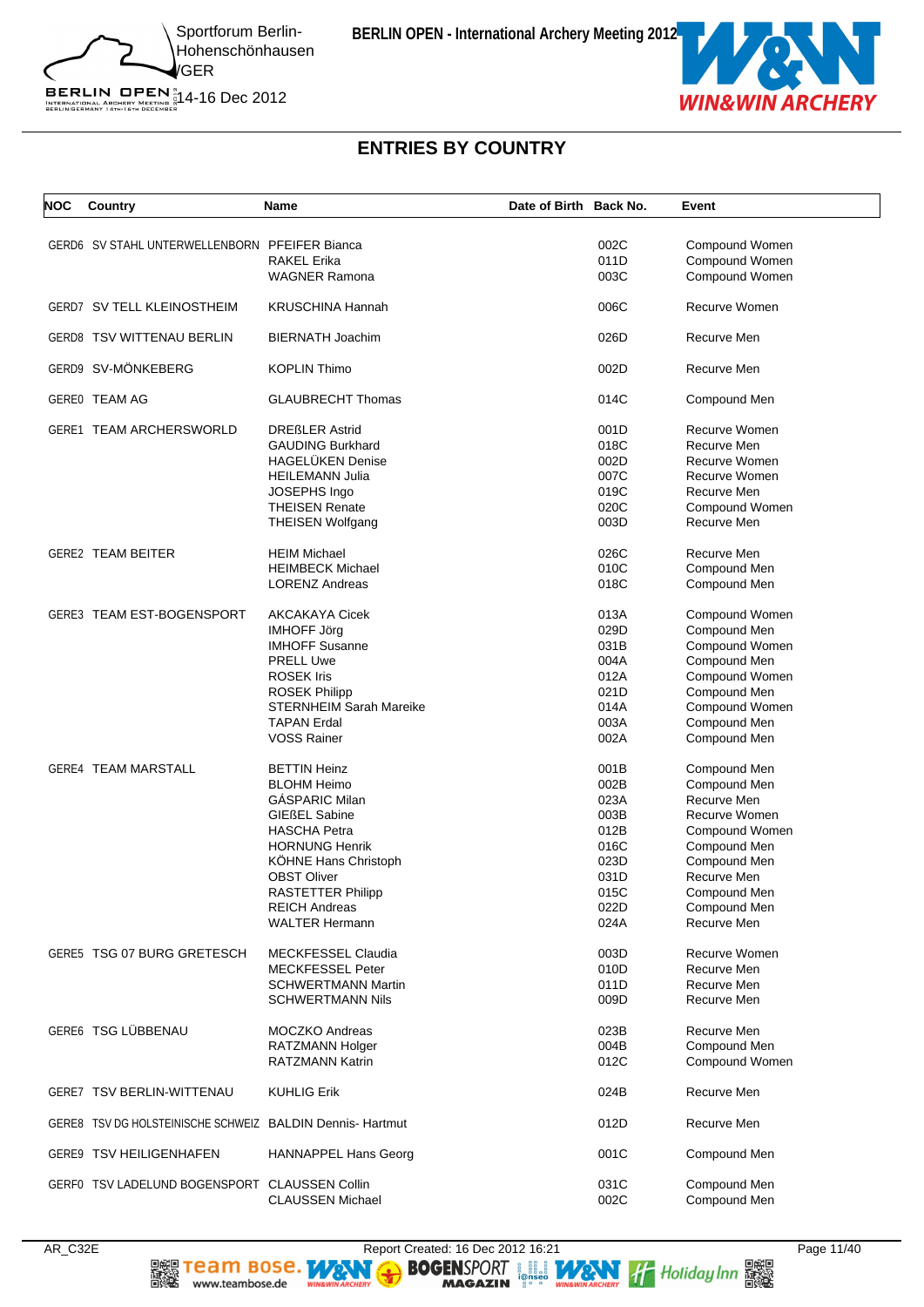



# **ENTRIES BY COUNTRY**

| NOC   | Country                                              | <b>Name</b>                | Date of Birth Back No. |      | Event          |
|-------|------------------------------------------------------|----------------------------|------------------------|------|----------------|
|       |                                                      |                            |                        |      |                |
|       | GERF1 TSV LINDENBERG                                 | <b>GRUSCHWITZ Elke</b>     |                        | 012D | Compound Women |
|       |                                                      | <b>GRUSCHWITZ Gernod</b>   |                        | 004C | Compound Men   |
|       |                                                      | <b>KASCHULL Mario</b>      |                        | 023C | Recurve Men    |
|       |                                                      | <b>THOMAS Jens</b>         |                        | 003C | Compound Men   |
|       | <b>GERF2 TSV OHRNBERG</b>                            | <b>BROSI Clemens</b>       |                        | 020C | Recurve Men    |
|       | <b>GERF3 TSV SCHLANGENBAD</b>                        | <b>HERZOG Ralf</b>         |                        | 017C | Compound Men   |
|       | GERF4 TSV SCHWARZENBEK                               | <b>HONDL-MEYER Annett</b>  |                        | 016D | Recurve Women  |
|       | GERF5 TSV-LINDEWITT                                  | LUKASIEWICZ Christoph      |                        | 032C | Compound Men   |
|       | <b>GERF6 TUS BAROP</b>                               | <b>EHLERT Iris</b>         |                        | 005D | Recurve Women  |
|       |                                                      | <b>EHLERT Michael</b>      |                        | 013D | Recurve Men    |
|       |                                                      | <b>NAJORKA Lars</b>        |                        | 025D | Recurve Men    |
|       |                                                      | <b>WETZKE Vivien</b>       |                        | 003C | Recurve Women  |
|       |                                                      | <b>WEYERS Eva</b>          |                        | 004D | Recurve Women  |
|       |                                                      |                            |                        |      |                |
|       | GERF7 TUS GRÜN-WEIß HOLTEN 1900 E.V. LAI Holger      |                            |                        | 014D | Recurve Men    |
|       | GERF8 TV OBERHAUSEN                                  | <b>KOHLER David</b>        |                        | 032D | Recurve Men    |
|       | GERF9 VFA FRISCHAUF ESCHBORN E.V. MATUSCH Oliver     |                            |                        | 004D | Recurve Men    |
|       | GERG0 SAGITTO DELMENHORST                            | <b>OPITZ UIf</b>           |                        | 024C | Recurve Men    |
|       |                                                      | SCHNEIDER-BORNS Jutta      |                        | 006D | Recurve Women  |
|       | <b>GERG1 CARBON EXPRESS</b>                          | <b>MEIßNER Janine</b>      |                        | 030B | Compound Women |
|       | GRE01 ETHNIKOS G.S.                                  | <b>KALADAMIS George</b>    |                        | 024D | Compound Men   |
|       |                                                      | <b>ZEMPOU Maria</b>        |                        | 032D | Compound Women |
| ISL01 | <b>IFR</b>                                           | <b>EINARSSON Kristmann</b> |                        | 019C | Compound Men   |
|       | ITA01 ARCIERI DELLS ALPI                             | <b>CAVALLINI Patrizia</b>  |                        | 027A | Recurve Women  |
|       | ITA02 ARCIERI PINÉ                                   | <b>BERTOLINI Alvise</b>    |                        | 023D | Recurve Men    |
|       |                                                      | DELSORDO Stefano           |                        | 001D | Compound Men   |
|       |                                                      | <b>STROBBE Eleonora</b>    |                        | 029A | Recurve Women  |
|       |                                                      | <b>TOMASI Jessica</b>      |                        | 028A | Recurve Women  |
|       |                                                      |                            |                        |      |                |
|       | ITA03 C.S. AERONAUTICA MILITARE TONELLI Amedeo       |                            |                        | 015D | Recurve Men    |
|       | ITA04 HOYT TEAM                                      | LIONETTI Pia Carmen Maria  |                        | 009D | Recurve Women  |
|       |                                                      | PAGNI Sergio               |                        | 020C | Compound Men   |
| ITA05 | <b>MARINA MILITARE GS</b>                            | <b>ANASTASIA Anastasio</b> |                        | 004C | Compound Women |
|       | ITA06 RE ASTOLFO                                     | VALEEVA Natalia            |                        | 006D | Recurve Women  |
|       | KOR01 WIN & WIN PRO STAFF                            |                            |                        |      |                |
|       |                                                      | CHUN Sung Eun              |                        | 008A | Recurve Women  |
|       |                                                      | FOLKARD Naomi              |                        | 005B | Recurve Women  |
|       |                                                      | JANG Hye Jin               |                        | 006A | Recurve Women  |
|       |                                                      | KIM Min Jung               |                        | 009A | Recurve Women  |
|       |                                                      | KIM Yu Mi                  |                        | 005A | Recurve Women  |
|       |                                                      | OH Jeung Woo               |                        | 007A | Compound Men   |
|       | LAT01 ATLANTIS, RIGA                                 | OLEKSEJENKO Julija         |                        | 013B | Compound Women |
|       | LTU01 AUKSINIS SAULYS                                | <b>SERNA Jonas</b>         |                        | 029C | Compound Men   |
|       | LTU02 KAUNO SAUDYMO IS LANKO ASOCIAC BABININA Jelena |                            |                        | 001D | Compound Women |
|       |                                                      | <b>VLADAS Sigauskas</b>    |                        | 010D | Compound Men   |
|       |                                                      |                            |                        |      |                |

爨騣

www.teambose.de

AR\_C32E Report Created: 16 Dec 2012 16:21 Page 12/40<br> **REPORT AND SO SENSPORT** AND THE REPORT OF REPORT AND THE REPORT OF REPORT AND THE REPORT OF REPORT OF REPORT OF REPORT OF REPORT OF REPORT OF REPORT OF REPORT OF REPOR NG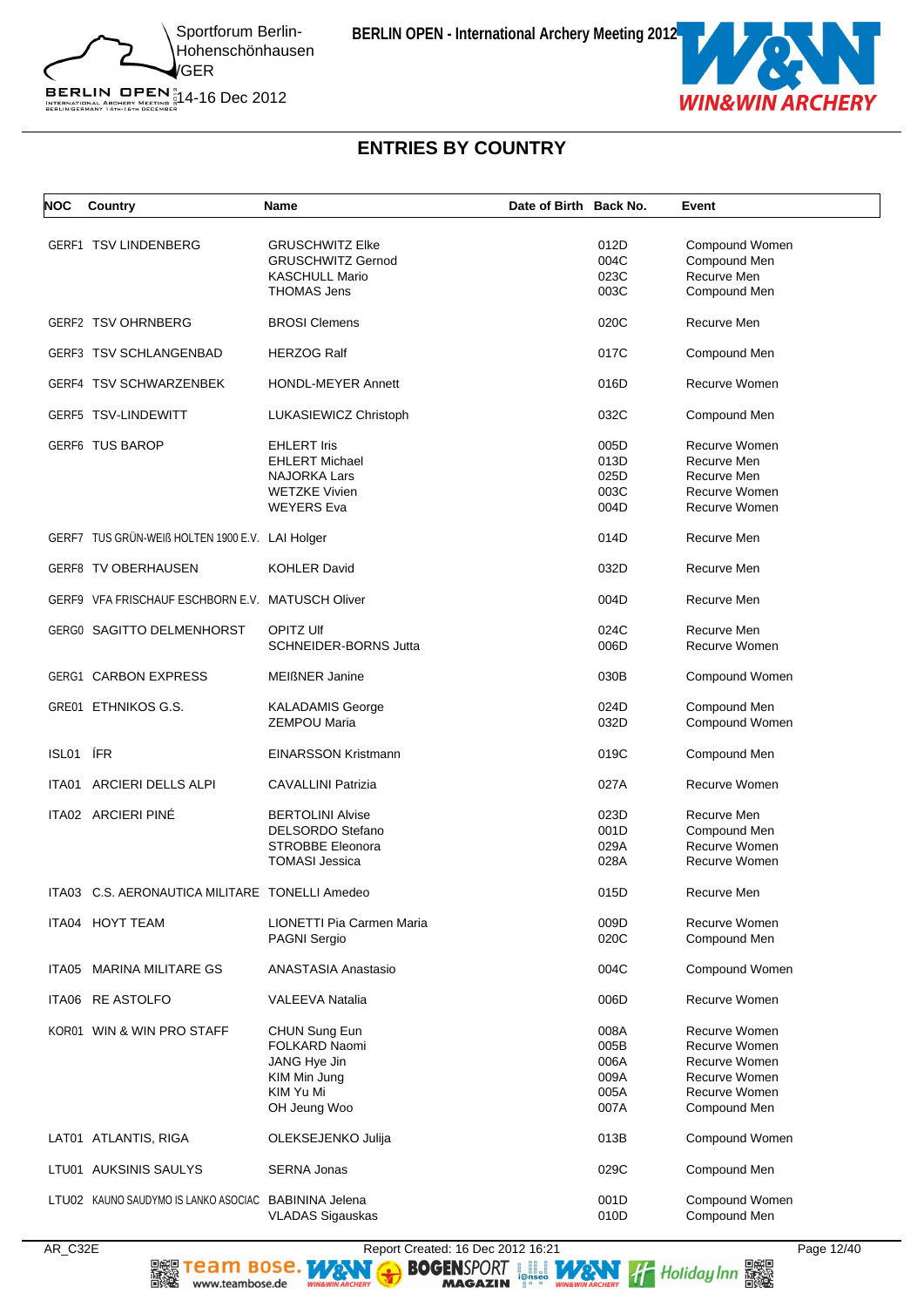

# BERLIN OPEN  $^{\text{\tiny N}}_{\text{\tiny{IRTENATIONAL ARCHERY}}\atop{\text{\tiny{BERLINGERMANY 14}TH: 67H 0ECER}}$  14-16 Dec 2012

# **ENTRIES BY COUNTRY**

| NOC | Country                                            | Name                                                                                                                                                       | Date of Birth Back No. |                                                      | Event                                                                                                             |
|-----|----------------------------------------------------|------------------------------------------------------------------------------------------------------------------------------------------------------------|------------------------|------------------------------------------------------|-------------------------------------------------------------------------------------------------------------------|
|     | LUX01 UUKHA                                        | <b>FAUCHERON Thomas</b>                                                                                                                                    |                        | 024D                                                 | Recurve Men                                                                                                       |
|     | NED01 DE VRIENDENKRING 1897                        | VAN DER VEN Rick                                                                                                                                           |                        | 021B                                                 | Recurve Men                                                                                                       |
|     | NED02 HBS ALMERE                                   | DE VRIES Kylian<br>DE VRIES Shireen<br><b>DEDEN Esther</b><br><b>LAAN Daisy</b><br><b>LAAN Sarina</b><br><b>MARKOVIC Irina</b><br><b>STRATING Matthijs</b> |                        | 022D<br>018D<br>017D<br>005C<br>006C<br>002D<br>021C | Compound Men<br>Recurve Women<br>Recurve Women<br>Recurve Women<br>Recurve Women<br>Compound Women<br>Recurve Men |
|     | NED03 HBS DE WAERT                                 | <b>BLEYENDAAL Ruben</b>                                                                                                                                    |                        | 011D                                                 | Compound Men                                                                                                      |
|     | NED04 HBSA                                         | <b>APPELS Jesher</b><br><b>REMIE Marc</b>                                                                                                                  |                        | 016D<br>029A                                         | Recurve Men<br>Compound Men                                                                                       |
|     | NED05 HOYT PRO TEAM                                | <b>DOLDERMAN Sander</b>                                                                                                                                    |                        | 012D                                                 | Compound Men                                                                                                      |
|     | NED06 NETHERLANDS                                  | <b>ELZINGA Peter</b><br><b>ELZINGA Vanessa</b>                                                                                                             |                        | 013D<br>003D                                         | Compound Men<br>Compound Women                                                                                    |
|     | NED07 PRO TEAM VAN DORST                           | VAN DUIVENBODE Paul                                                                                                                                        |                        | 005D                                                 | Recurve Men                                                                                                       |
|     | NED08 ST. SEBASTIAAN GOIRLE                        | <b>DER KINDEREN Annemarie</b>                                                                                                                              |                        | 007D                                                 | Recurve Women                                                                                                     |
|     | NED09 VZOD VOLKEL                                  | <b>BRUNTINK José</b><br>VAN DEN BOGAART Hennie                                                                                                             |                        | 008A<br>006D                                         | Recurve Women<br>Recurve Men                                                                                      |
|     | NED10 WILLEM TELL SC HOENSBROEK SCHLOESSER Bas     | <b>SCHLOESSER Mike</b>                                                                                                                                     |                        | 014D<br>015D                                         | Compound Men<br>Compound Men                                                                                      |
|     | NED12 WOOSH ARCHERY PRO TEAM VAN DER LOOY Sandra   |                                                                                                                                                            |                        | 007C                                                 | Recurve Women                                                                                                     |
|     | NOR01 KLEPP BUESKYTTERE                            | AAMAAS Njaal<br><b>TJENTLAND Oddmund</b>                                                                                                                   |                        | 029B<br>016D                                         | Compound Men<br>Compound Men                                                                                      |
|     | NOR02 SANDEFJORD BUESKYTTERE GRYDELAND Runa        |                                                                                                                                                            |                        | 013C                                                 | Compound Women                                                                                                    |
|     | POL01 KS DRUKARZ WARSZAWA                          | <b>KUCOWSKI Gawe?</b><br><b>SWIECZAK Maurycy</b>                                                                                                           |                        | 022D<br>021D                                         | Recurve Men<br>Recurve Men                                                                                        |
|     | ROM01 AKTIV BUCHAREST                              | ANGELESCU Codruta<br><b>DANILET Dorinel-Neculai</b>                                                                                                        |                        | 014B<br>017D                                         | Compound Women<br>Compound Men                                                                                    |
|     | RUS01 INDIVIDUAL                                   | CHUGUNOV Anton<br>SILAKOVA ( GONCHAROVA) Sofia<br><b>SOLOMONOV Dmitry</b>                                                                                  |                        | 023D<br>030A<br>002D                                 | Compound Men<br>Recurve Women<br>Compound Men                                                                     |
|     | RUS02 RUSSIAN NATIONAL TEAM                        | LOGINOVA Albina<br><b>SEGINA Tatiana</b>                                                                                                                   |                        | 004D<br>031A                                         | Compound Women<br>Recurve Women                                                                                   |
|     | SLO01 ARCHERY CLUB KAMNIK                          | <b>STRAJHAR Klemen</b>                                                                                                                                     |                        | 017D                                                 | Recurve Men                                                                                                       |
|     | SLO02 DLL LJUBLJANA                                | <b>TURSIC Slavko</b>                                                                                                                                       |                        | 003D                                                 | Compound Men                                                                                                      |
|     | SLO03 DRUŠTVO LOKOSTRELCEV DRAVOGRAD CEHNER Gašper |                                                                                                                                                            |                        | 018D                                                 | Recurve Men                                                                                                       |
|     | SLO04 LK ANKARAN                                   | <b>BOZIC Brina</b>                                                                                                                                         |                        | 008B                                                 | Recurve Women                                                                                                     |
|     | SLO06 LOGATEC                                      | RIJAVEC Jan                                                                                                                                                |                        | 019D                                                 | Recurve Men                                                                                                       |
|     | SUI01 AC FRIBOURG                                  | <b>ANDREY Christophe</b>                                                                                                                                   |                        | 024D                                                 | Compound Men                                                                                                      |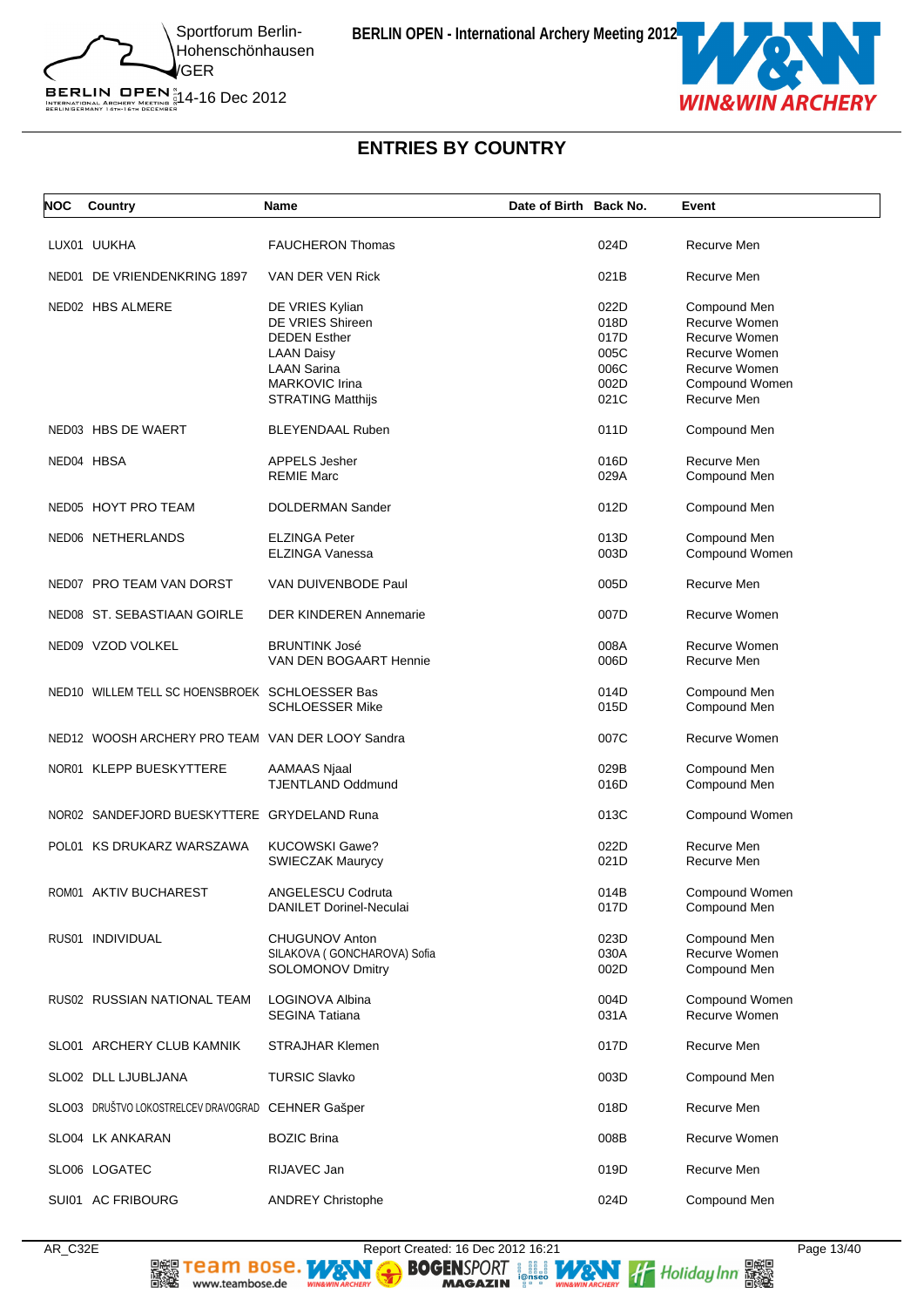

BERLIN OPEN  $^{\text{\tiny N}}_{\text{\tiny{IRTENATIONAL ARCHERY}}\atop{\text{\tiny{BERLINGERMANY 14}TH: 67H 0ECER}}$  14-16 Dec 2012

# **ENTRIES BY COUNTRY**

| <b>NOC</b> | Country                                           | Name                     | Date of Birth Back No. |      | Event          |
|------------|---------------------------------------------------|--------------------------|------------------------|------|----------------|
|            | SUI02 ARCHERYTEAM92 BIRMENSTORF STRASSER Aurelia  |                          |                        | 021C | Compound Women |
|            | SUI03 BASELBIETER BOGENSCHÜTZEN HÄFELFINGER Roman |                          |                        | 018D | Compound Men   |
|            | SUI05 OBSG                                        | <b>BRUNNER Rainer</b>    |                        | 027D | Compound Men   |
|            |                                                   | <b>CASSANI Ralf</b>      |                        | 026D | Compound Men   |
|            |                                                   | <b>GAUTSCHI Lukas</b>    |                        | 028D | Compound Men   |
|            |                                                   | <b>TOMSIC Niko</b>       |                        | 019D | Compound Men   |
|            | SVK01 BOHNING PRO STAFF                           | <b>BOMBUSKAR Milan</b>   |                        | 005B | Compound Men   |
|            | SWE01 BK GRIPEN                                   | <b>FRIBERG Mats</b>      |                        | 025D | Compound Men   |
|            | SWE02 IF KARLSVIK                                 | GULLROOS Johanna         |                        | 019D | Recurve Women  |
|            |                                                   | NILSSON Stefan           |                        | 008D | Recurve Men    |
|            |                                                   | <b>SKALBERG Andreas</b>  |                        | 007D | Recurve Men    |
|            | SWE03 JÄRNVÄGENS BF                               | <b>ARNESSON Emil</b>     |                        | 020D | Compound Men   |
|            | SWE04 NORA BSK                                    | <b>ISRAELSSON Pär</b>    |                        | 021A | Compound Men   |
|            | SWE05 NSIAB.COM/BK                                | <b>LUNDIN Morgan</b>     |                        | 005C | Compound Men   |
|            | SWE06 SKOGENS IF                                  | <b>JOHANSSON Håkan</b>   |                        | 026D | Compound Men   |
|            | SWE07 VETLANDA BÅGSKYTTEKLUBB ANDERSSON Anneli    |                          |                        | 020D | Compound Women |
|            |                                                   | <b>ANDERSSON Lennart</b> |                        | 009D | Recurve Men    |
|            | TCH01 CZECH REPUBLIC                              | <b>BRADA Vladimir</b>    |                        | 027D | Compound Men   |
|            |                                                   | <b>DUB Vojtech</b>       |                        | 010D | Recurve Men    |
|            |                                                   | <b>HUDEC Miroslav</b>    |                        | 011D | Recurve Men    |
|            |                                                   | <b>KOVAR Kamil</b>       |                        | 025A | Recurve Men    |
|            |                                                   | LACIGA Jakub             |                        | 020D | Recurve Men    |
|            |                                                   | <b>MUSIL Petr</b>        |                        | 022B | Compound Men   |
|            |                                                   | <b>REITMEIER Filip</b>   |                        | 028D | Compound Men   |
|            | TCH02 DYNAMO LIBEREC                              | <b>JURAK Pavel</b>       |                        | 012D | Recurve Men    |
|            | TCH03 SK START PRAHA                              | ZAPLETAL Jan             |                        | 013D | Recurve Men    |
|            | UKR01 DINAMO                                      | <b>KOVAL Serhiy</b>      |                        | 005D | Compound Men   |
|            | UKR02 DINAMO-LWOW                                 | <b>SHKOLNA Mariya</b>    |                        | 021D | Compound Women |
|            |                                                   | SHKOLNYY Kostyantyn      |                        | 029D | Compound Men   |
| UKR03 KIEV |                                                   | DIAKOVA Viktoria         |                        | 014C | Compound Women |
|            |                                                   | KYSLEIKO Katernya        |                        | 012B | Recurve Women  |
|            |                                                   | LVOVSKYY Dmytro          |                        | 021A | Compound Men   |
|            | UKR04 UKRAINE                                     | <b>MAGERA Andriy</b>     |                        | 030D | Compound Men   |
|            |                                                   | <b>MAGERA Vasiliy</b>    |                        | 031D | Compound Men   |
|            | USA01 EIFEL BOWHUNTERS                            | PHILLIPS Kevin           |                        | 006A | Compound Men   |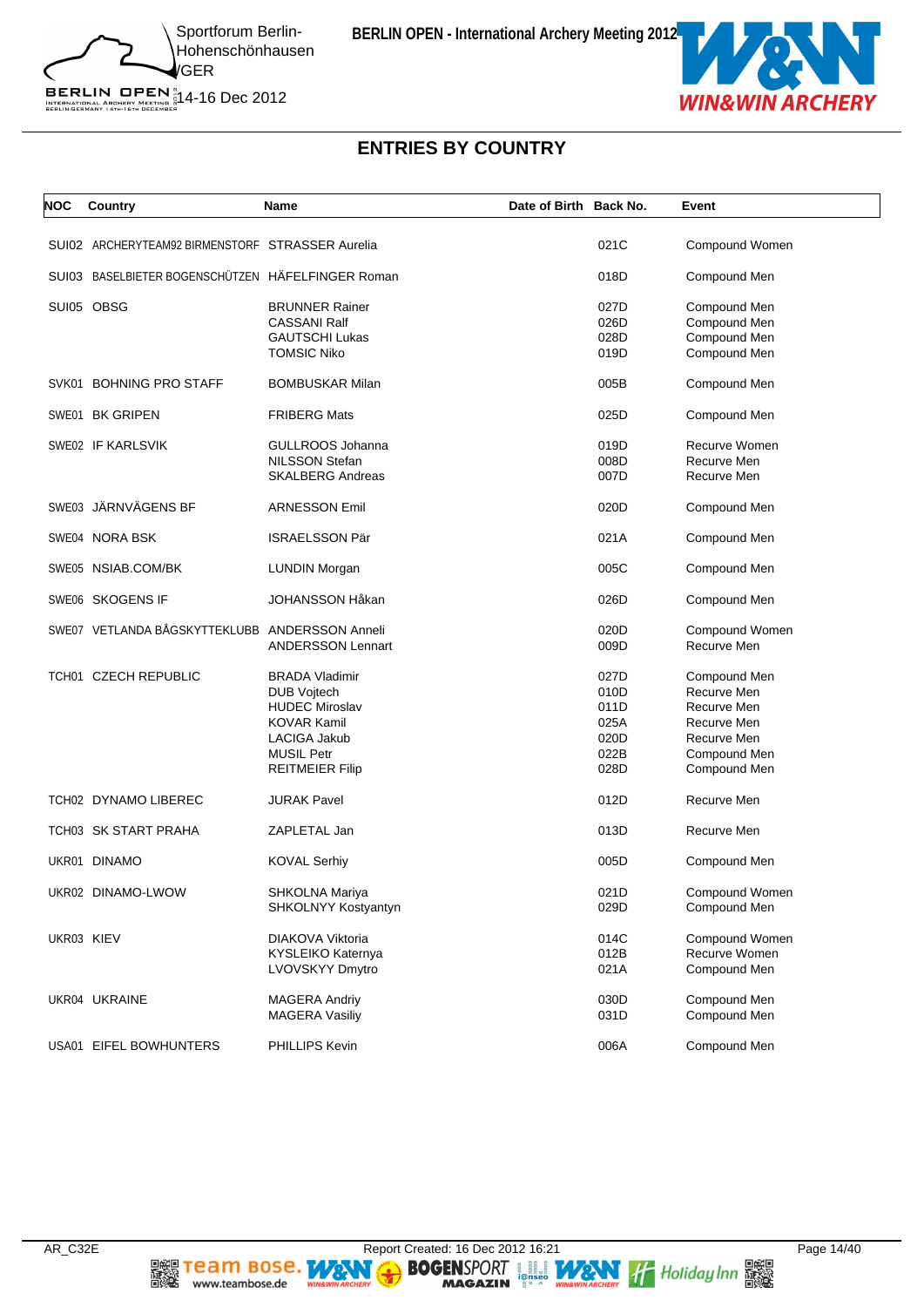

**Recurve Men**



### **RESULTS SUMMARY**

| Rk       | Name                                             | <b>NOC</b>   |                                                      | <b>RR Score</b><br>Rank | 1/16   | 1/8    | 1/4     | 1/2   | <b>Finals</b> |
|----------|--------------------------------------------------|--------------|------------------------------------------------------|-------------------------|--------|--------|---------|-------|---------------|
| 1        | <b>SCHMITZ Carlo</b>                             |              | GER08 ArcTec Pro Staff                               | 594 /01                 | 6      | 7      | 6       | 7     | 7             |
| 2        | VAN DER VEN Rick                                 |              | NED01 de Vriendenkring 1897                          | 590 /02                 | 6      | 6      | 6       | 6     | 3             |
| 3        | <b>MAYR Camilio</b>                              |              | GER08 ArcTec Pro Staff                               | 573 /21                 | 6      | 6      | 6       | 1     | 7             |
| 4        | <b>RIEGER Cedric</b>                             |              | GERA4 SSG Vogel Östringen                            | 584 /03                 | 7      | 7      | 6       | 2     | 3             |
| 5        | <b>HARTMANN Daniel</b>                           |              | GER19 Bogenschützen Feucht                           | 580 /07                 | 7      | 6      | 5       | (146) |               |
| 6        | BIDAULT Jérôme                                   | FRA01        | Dixis                                                | 582 /04                 | 6      | 6      | 5       | (143) |               |
| 7        | <b>TONELLI Amedeo</b>                            | ITA03        | C.S. Aeronautica Militare                            | 570 /24                 | 6      | 6      | 4 (145) |       |               |
| 8        | <b>AGUILAR Guillermo</b>                         | CHI01        | Universidad Andrés Bello Santi                       | 576 /11                 | 6      | 6      | 2(114)  |       |               |
| 9        | HASENFUß Thomas                                  |              | GER97 SGi Seehausen                                  | 574 /18                 | 7      | 0      |         |       |               |
| 9<br>9   | <b>HERZIG Sven</b>                               |              | GER94 Sgi Bieberach                                  | 573 /20<br>582 / 05     | 6<br>6 | 0<br>0 |         |       |               |
| 9        | <b>KAHLLUND Florian</b><br><b>LAURSEN Martin</b> |              | GERA3 SSC-Fockbek<br>DEN17 TIK Bueskydning           | 574 /17                 | 6      | 1      |         |       |               |
| 9        | NILSSON Stefan                                   |              | SWE02 IF Karlsvik                                    | 575 /14                 | 6      | 3      |         |       |               |
| 9        | <b>TUCHSCHERER Dirk</b>                          |              | GER08 ArcTec Pro Staff                               | 571 /23                 | 6      | 2      |         |       |               |
| 9        | VAN DEN BOGAART Hennie                           |              | NED09 VZOD Volkel                                    | 569 /27                 | 6      | 2      |         |       |               |
| 9        | <b>WEISS Christian</b>                           |              | GERA5 SSV Ehingen                                    | 580 / 08                | 7      | 0      |         |       |               |
| 17       | <b>BAGER Dennis</b>                              | DEN05 Arcus  |                                                      | 581 /06                 | 4      |        |         |       |               |
| 17       | <b>DECKERS Michaël</b>                           |              | BEL01 KJSS Rumst Belgium                             | 566 /32                 | 0      |        |         |       |               |
| 17       | <b>DORNHOFER Heribert</b>                        |              | AUT02 BGB Archery Team Austria                       | 568 /28                 | 2      |        |         |       |               |
| 17       | <b>FAUCHERON Thomas</b>                          | LUX01        | Uukha                                                | 575 /13                 | 4      |        |         |       |               |
| 17       | <b>GALBERG Mathias</b>                           | DEN04 Ålborg |                                                      | 567 /30                 | 1      |        |         |       |               |
| 17       | GIESA Sven                                       |              | GER26 BS Bietigheim                                  | 573 /22                 | 5      |        |         |       |               |
| 17       | <b>LAURSEN Bjarne</b>                            |              | DEN13 Silkeborg IF Bueskydning                       | 577 /09                 | 2      |        |         |       |               |
| 17       | LIEKE Fabian                                     |              | GER32 BSC Clauen                                     | 576 /12                 | 2      |        |         |       |               |
| 17       | <b>OBST Oliver</b>                               |              | <b>GERE4</b> Team Marstall                           | 569 /26                 | 3      |        |         |       |               |
| 17       | <b>PAULINYI Luis</b>                             |              | GBR06 Southampton University Archery                 | 568 /29                 | 4      |        |         |       |               |
| 17       | <b>ROHRBECK Holger</b>                           |              | GER58 Goslarer SC 08                                 | 574 /16                 | 2      |        |         |       |               |
| 17       | <b>ROHRBERG Sebastian</b>                        |              | GERB7 SV Dauelsen                                    | 577 /10                 | 5      |        |         |       |               |
| 17       | SEIBOLD Jürgen                                   |              | GER29 BS Neumarkt                                    | 573 /19                 | 2      |        |         |       |               |
| 17<br>17 | <b>SKOERIES Eric</b><br><b>SWIECZAK Maurycy</b>  |              | GER30 BSC BB-Berlin<br>POL01 KS Drukarz Warszawa     | 567 /31<br>570 /25      | 4<br>3 |        |         |       |               |
| 17       | <b>WECKMULLER Maximilian</b>                     |              | GERC2 SV GutsMuths Jena                              | 575 /15                 | 3      |        |         |       |               |
| 33       | <b>MOHR Adolf</b>                                |              | GER99 SG-Kirberg                                     | 566 /33                 |        |        |         |       |               |
| 34       | EICHHOLZ Paul                                    |              | GER30 BSC BB-Berlin                                  | 566 /34                 |        |        |         |       |               |
| 35       | <b>FRANZ Norbert</b>                             |              | GER29 BS Neumarkt                                    | 566 /35                 |        |        |         |       |               |
| 36       | DE VRIES Volker                                  |              | GER71 NJK Hannover                                   | 566 / 36                |        |        |         |       |               |
| 37       | LANGKABEL Rick                                   |              | GERB4 SV Böddiger                                    | 566 /37                 |        |        |         |       |               |
| 38       | <b>SKALBERG Andreas</b>                          |              | SWE02 IF Karlsvik                                    | 563 /38                 |        |        |         |       |               |
| 39       | RIJAVEC Jan                                      |              | SLO06 Logatec                                        | 563 /39                 |        |        |         |       |               |
| 40       | DUB Vojtech                                      |              | TCH01 Czech Republic                                 | 563 /40                 |        |        |         |       |               |
| 41       | <b>WIESER Felix</b>                              |              | GER57 FSG Tacherting                                 | 563 /41                 |        |        |         |       |               |
| 42       | <b>KEIB Heiko</b>                                |              | GERB7 SV Dauelsen                                    | 563 /42                 |        |        |         |       |               |
| 43       | <b>BREMER Tilman</b>                             |              | GER79 Rheydter TV                                    | 562 /43                 |        |        |         |       |               |
| 44       | <b>WINKELMEYER Nils</b>                          |              | GERA0 Sherwood BSC Herne                             | 562 /44                 |        |        |         |       |               |
| 45       | <b>BALMOSAN Aurel</b>                            |              | GER18 Bogengilde Paderborner Land                    | 561 /45                 |        |        |         |       |               |
| 46       | ZAPLETAL Jan                                     |              | TCH03 SK Start Praha                                 | 561 /46                 |        |        |         |       |               |
| 47       | <b>BAUMANN Christian</b>                         |              | GER38 BSC Iserlohn                                   | 560 /47                 |        |        |         |       |               |
| 48       | <b>GAUDING Burkhard</b>                          |              | GERE1 Team ArchersWorld<br>SLO01 Archery Club Kamnik | 560 /48                 |        |        |         |       |               |
| 49<br>50 | <b>STRAJHAR Klemen</b><br><b>KRAMER Jannis</b>   |              | GER43 BSC Wendisch Evern                             | 560 /49<br>560 / 50     |        |        |         |       |               |
| 51       | <b>SCHUTTENBERG Hendric</b>                      |              | GER24 Borgfelder SGI                                 | 558 /51                 |        |        |         |       |               |
| 52       | PEDRYS Roman                                     |              | GER86 SG MoGoNo Leipzig                              | 558 /52                 |        |        |         |       |               |
| 53       | <b>SCHAAF Simeon</b>                             |              | GER98 SGi Welzheim                                   | 557 /53                 |        |        |         |       |               |
| 54       | <b>GOLZ Dominic</b>                              |              | GER14 BC Villingen-Schwenningen                      | 557 / 54                |        |        |         |       |               |
| 54       | <b>MAYR Andreas</b>                              |              | GERB9 SV Edelweiß Thierhaupten                       | 557 / 54                |        |        |         |       |               |
| 56       | ULLMANN Jan                                      |              | GER56 Dresdner Bogenschützenverein                   | 557 / 56                |        |        |         |       |               |
| 57       | <b>HUDEC Miroslav</b>                            |              | TCH01 Czech Republic                                 | 557 /57                 |        |        |         |       |               |
| 58       | <b>ANDERSEN Mads</b>                             |              | DEN17 TIK Bueskydning                                | 557 / 58                |        |        |         |       |               |
| 59       | <b>WILD Christian</b>                            |              | GERD0 SV Litzelstetten                               | 556 /59                 |        |        |         |       |               |
| 60       | <b>AUGNER Manuel</b>                             |              | GER95 SGI Borgfeld                                   | 556 /60                 |        |        |         |       |               |
| 61       | <b>GYS Lenthy</b>                                |              | BEL04 Nooit Volleerd Laakdal (NVL)                   | 555 /61                 |        |        |         |       |               |
| 62       | <b>LAI Holger</b>                                |              | GERF7 TUS Grün-Weiß Holten 1900 e.V.                 | 555 /62                 |        |        |         |       |               |
| 63       | <b>MEIER Jens</b>                                |              | GER02 1. BSC Karlsruhe                               | 555 /63                 |        |        |         |       |               |
| 64       | <b>LAMMERICH Jörg</b>                            |              | GER42 BSC Vorgebirge                                 | 555 /64                 |        |        |         |       |               |

爨騣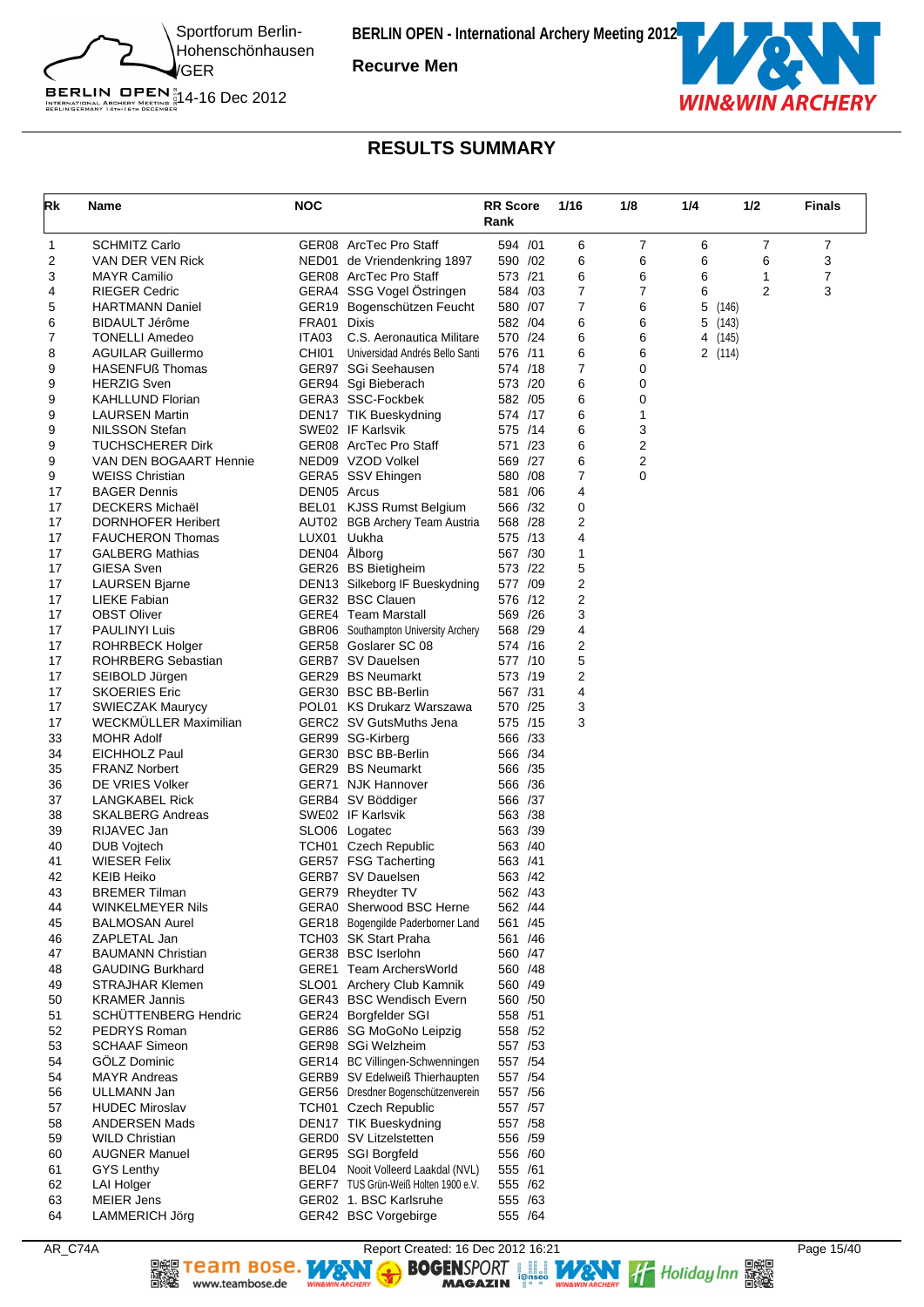

**Recurve Men**



### **RESULTS SUMMARY**

| Rk         | Name                                        | <b>NOC</b>  |                                                        | <b>RR</b> Score<br>Rank | 1/16 | 1/8 | 1/4 | 1/2 | <b>Finals</b> |
|------------|---------------------------------------------|-------------|--------------------------------------------------------|-------------------------|------|-----|-----|-----|---------------|
| 65         | <b>BERTOLINI Alvise</b>                     | ITA02       | Arcieri Piné                                           | 555 /65                 |      |     |     |     |               |
| 66         | <b>WOLF Markus</b>                          |             | GER83 SchGem Norderstedt                               | 554 / 66                |      |     |     |     |               |
| 67         | <b>HEINKEL Yannic</b>                       |             | GERA2 SpS Crailsheim                                   | 554 /67                 |      |     |     |     |               |
| 68         | <b>KREHER Fritjof</b>                       |             | GER71 NJK Hannover                                     | 553 /68                 |      |     |     |     |               |
| 69<br>70   | <b>SPRENGER Karsten</b>                     |             | GER63 HSC08 Bogensport                                 | 553 /69<br>553 /70      |      |     |     |     |               |
| 71         | <b>HALSKOV Aske</b><br><b>APPELS Jesher</b> | NED04 Hbsa  | DEN02 Aalborg Bueskyttelaug                            | 552 /71                 |      |     |     |     |               |
| 72         | <b>WAHL Stephan</b>                         |             | GER38 BSC Iserlohn                                     | 552 /72                 |      |     |     |     |               |
| 73         | <b>BENGFORT Thomas</b>                      |             | GER55 DJK Stadtlohn                                    | 552 /73                 |      |     |     |     |               |
| 74         | <b>NAJORKA Lars</b>                         |             | GERF6 TuS Barop                                        | 552 /74                 |      |     |     |     |               |
| 75         | <b>CORREIA Jerome</b>                       |             | GERD5 SV Selzerbrunnen                                 | 551 /75                 |      |     |     |     |               |
| 76         | RASCHDORF, Axel                             |             | GERB7 SV Dauelsen                                      | 551 /76                 |      |     |     |     |               |
| 77         | <b>BATHE Matthias</b>                       |             | GER54 Cfb Soest                                        | 550 /77                 |      |     |     |     |               |
| 78         | <b>STUCKE Till</b>                          |             | GER53 BW Dedinghausen                                  | 550 /78                 |      |     |     |     |               |
| 79         | <b>CHRISTOCHOWITZ Dirk</b>                  |             | GER47 BSF Ahlen Bogensportfreunde Ah                   | 550 /79                 |      |     |     |     |               |
| 80         | <b>KLEINSORG Tobias</b>                     |             | GERD1 SV Meine                                         | 550 /80                 |      |     |     |     |               |
| 81         | <b>OSWALD Manuel</b>                        |             | GER28 BS Mühlen                                        | 550 /81                 |      |     |     |     |               |
| 82<br>83   | JOSEPHS Ingo<br><b>CARLE Nicolai</b>        |             | GERE1 Team ArchersWorld<br>DEN02 Aalborg Bueskyttelaug | 549 / 82<br>549 /83     |      |     |     |     |               |
| 84         | <b>ÜBLER David</b>                          |             | GER04 1. BSC Sulzbach-Rosenberg                        | 548 / 84                |      |     |     |     |               |
| 85         | PÖTSCH Jörg                                 |             | GERD4 SV Seeheim                                       | 546 /85                 |      |     |     |     |               |
| 86         | <b>TIMMINS David</b>                        |             | GBR04 Oxford University Company of A                   | 545 /86                 |      |     |     |     |               |
| 87         | <b>SCHMIDT Dirk</b>                         |             | GER63 HSC08 Bogensport                                 | 545 /87                 |      |     |     |     |               |
| 88         | STALLBAUM Tim                               |             | GER30 BSC BB-Berlin                                    | 545 /88                 |      |     |     |     |               |
| 89         | <b>HEIM Michael</b>                         |             | <b>GERE2</b> Team Beiter                               | 544 /89                 |      |     |     |     |               |
| 90         | <b>ELSASSER Henrik</b>                      |             | GER02 1. BSC Karlsruhe                                 | 544 /90                 |      |     |     |     |               |
| 91         | <b>HALM Torsten</b>                         |             | GER71 NJK Hannover                                     | 544 /91                 |      |     |     |     |               |
| 92         | <b>JAEGER Rene</b>                          |             | GER76 Psb 24                                           | 544 /92                 |      |     |     |     |               |
| 93         | <b>SCHMIDT Carlo</b>                        |             | GER30 BSC BB-Berlin                                    | 544 /93                 |      |     |     |     |               |
| 94         | NOTTEBAUM Detlef                            |             | GER46 BSF Ahlen                                        | 544 /94                 |      |     |     |     |               |
| 95<br>96   | LACIGA Jakub<br><b>BROSI Clemens</b>        |             | TCH01 Czech Republic<br>GERF2 TSV Ohrnberg             | 542 / 95<br>542 /96     |      |     |     |     |               |
| 97         | <b>WERNER Boris</b>                         |             | GER19 Bogenschützen Feucht                             | 542 /97                 |      |     |     |     |               |
| 98         | SCHADE Björn                                |             | GER30 BSC BB-Berlin                                    | 541 /98                 |      |     |     |     |               |
| 99         | <b>SCHWERTMANN Martin</b>                   |             | GERE5 TSG 07 Burg Gretesch                             | 541 /99                 |      |     |     |     |               |
| 100        | VAN DUIVENBODE Paul                         |             | NED07 Pro Team van Dorst                               | 540 /00                 |      |     |     |     |               |
| 101        | <b>SCHULZE Michael</b>                      |             | GER11 ASV Aurich                                       | 540 / 01                |      |     |     |     |               |
| 102        | <b>SCHOMMERS Nicolas</b>                    | BEL03 Liège |                                                        | 539 /02                 |      |     |     |     |               |
| 103        | <b>GOTTA Nik</b>                            |             | GERB8 SV Diana Ober-Roden                              | 538 /03                 |      |     |     |     |               |
| 104        | <b>HEIMBECK Jan</b>                         |             | GERB2 SV 1919 Arolsen                                  | 537 /04                 |      |     |     |     |               |
| 105        | LÖHR Philipp                                |             | GER90 SG Tell Dietzenbach                              | 537 /05                 |      |     |     |     |               |
| 106        | <b>BUTTNER Ralf</b>                         |             | GER56 Dresdner Bogenschützenverein                     | 536 /06                 |      |     |     |     |               |
| 107<br>108 | <b>MARSH Chris</b><br>SPECKLIN Jan          |             | GBR01 Audco Archers<br>GERD2 SV Querum                 | 536 /07<br>536 /08      |      |     |     |     |               |
| 109        | <b>CEHNER Gašper</b>                        |             | SLO03 Društvo Lokostrelcev Dravograd                   | 536 /09                 |      |     |     |     |               |
| 110        | KOVAR Kamil                                 |             | TCH01 Czech Republic                                   | 535 /10                 |      |     |     |     |               |
| 111        | <b>CALOVINI Klaus</b>                       |             | GER38 BSC Iserlohn                                     | 535 /11                 |      |     |     |     |               |
| 112        | <b>MEDINA Christian</b>                     | CHI01       | Universidad Andrés Bello Santi                         | 534 /12                 |      |     |     |     |               |
| 113        | <b>KOHLER David</b>                         |             | GERF8 TV Oberhausen                                    | 533 /13                 |      |     |     |     |               |
| 114        | <b>KOMISCHKE Konrad</b>                     |             | GERC2 SV GutsMuths Jena                                | 531 /14                 |      |     |     |     |               |
| 115        | <b>KRIEG Gabor</b>                          |             | GER87 SG Motor Gohlis-Nord Leipzig e                   | 531 /15                 |      |     |     |     |               |
| 116        | <b>MEIßNER Falko</b>                        |             | GER45 BSC-Hochtaunus                                   | 531 /16                 |      |     |     |     |               |
| 117        | <b>NEHLS Frank</b>                          |             | GER30 BSC BB-Berlin                                    | 530 /17                 |      |     |     |     |               |
| 118        | <b>KUHLIG Erik</b>                          |             | GERE7 TSV Berlin-Wittenau                              | 530 /18                 |      |     |     |     |               |
| 119        | <b>DEGNER Bernd</b>                         |             | GER71 NJK Hannover                                     | 530 /19                 |      |     |     |     |               |
| 120        | <b>BALDIN Dennis- Hartmut</b>               |             | GERE8 TSV Dg Holsteinische Schweiz                     | 529 /20                 |      |     |     |     |               |
| 121<br>122 | <b>KOLDE Nils</b><br><b>EHLERT Michael</b>  |             | GER39 BSC Lingen<br>GERF6 TuS Barop                    | 528 /21<br>528 /22      |      |     |     |     |               |
| 123        | <b>JURAK Pavel</b>                          |             | TCH02 Dynamo Liberec                                   | 525 /23                 |      |     |     |     |               |
| 124        | <b>KOPLIN Thimo</b>                         |             | GERD9 SV-Mönkeberg                                     | 525 /24                 |      |     |     |     |               |
| 125        | <b>WÄCHTER Nico</b>                         |             | GER41 BSC Oberhausen                                   | 524 / 25                |      |     |     |     |               |
| 126        | <b>KLÜPPEL Christopher</b>                  |             | GER85 SG Hagenburg-Altenhagen                          | 524 /26                 |      |     |     |     |               |
| 127        | <b>KASCHULL Mario</b>                       |             | GERF1 TSV Lindenberg                                   | 523 /27                 |      |     |     |     |               |
| 128        | <b>MARTENS Fabian</b>                       |             | GERC4 SV Heiligenfelde                                 | 523 /28                 |      |     |     |     |               |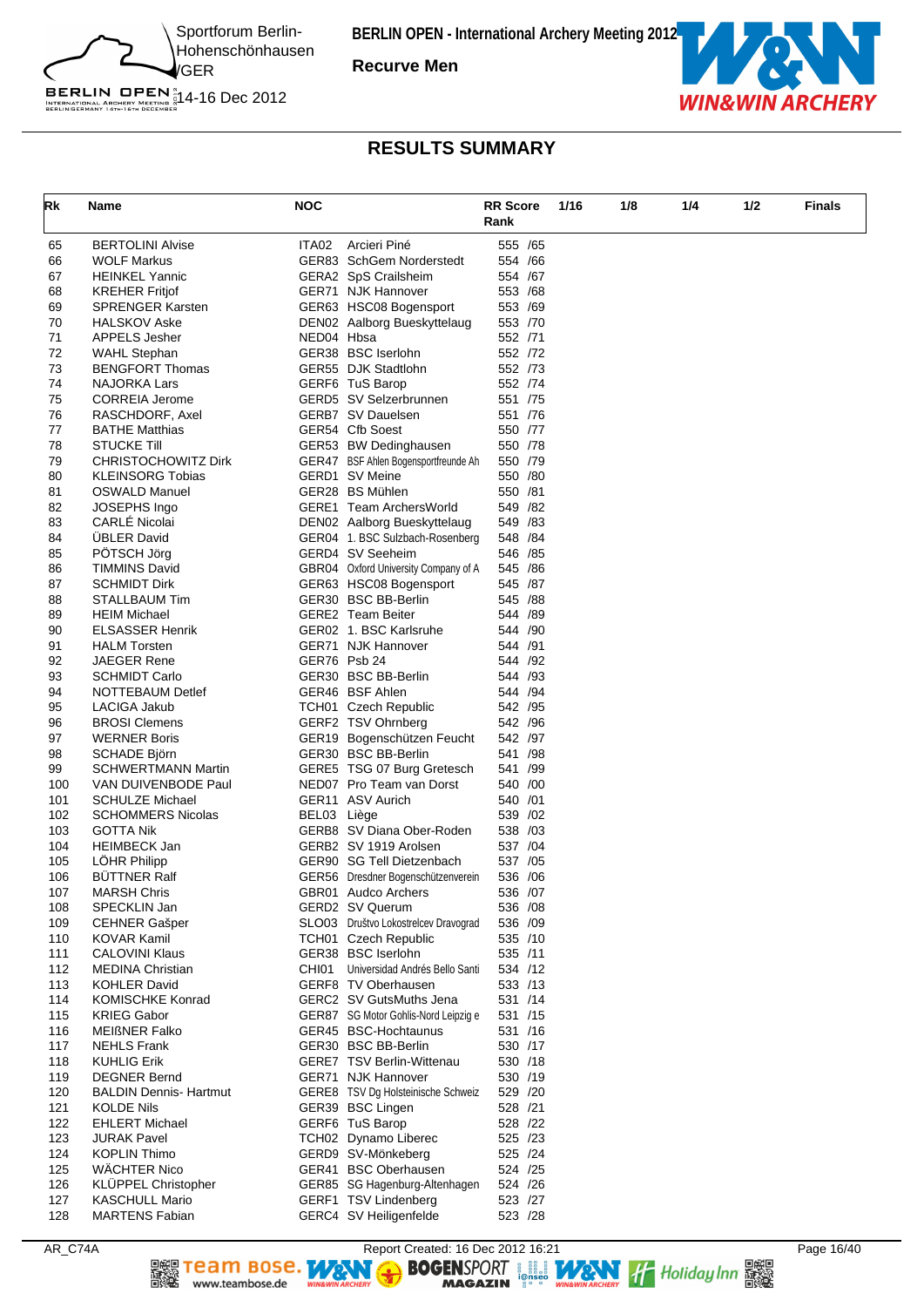

**Recurve Men**



### **RESULTS SUMMARY**

| Rk         |                                                  | <b>NOC</b> |                                                         | <b>RR</b> Score     | 1/16 | 1/8 | 1/4 | 1/2 | <b>Finals</b> |
|------------|--------------------------------------------------|------------|---------------------------------------------------------|---------------------|------|-----|-----|-----|---------------|
|            | Name                                             |            |                                                         | Rank                |      |     |     |     |               |
|            |                                                  |            |                                                         |                     |      |     |     |     |               |
| 129        | <b>SACHSE Oliver</b>                             |            | GER30 BSC BB-Berlin                                     | 522 /29             |      |     |     |     |               |
| 130        | KOCH Joachim                                     |            | GER67 KKS Falkenauge Edemissen                          | 521 /30             |      |     |     |     |               |
| 131        | KOBIELA Heinz                                    |            | GER11 ASV Aurich                                        | 521 /31             |      |     |     |     |               |
| 132        | <b>WITT Christoph</b>                            |            | GER03 1. BSC Nordheide                                  | 520 /32             |      |     |     |     |               |
| 133        | <b>SCHNEIDER Arnold</b>                          |            | GER19 Bogenschützen Feucht                              | 520 /33             |      |     |     |     |               |
| 134        | <b>RUHLAND Michael</b>                           |            | GER19 Bogenschützen Feucht                              | 517 / 34            |      |     |     |     |               |
| 135        | <b>MECKFESSEL Peter</b>                          |            | GERE5 TSG 07 Burg Gretesch                              | 517 / 35            |      |     |     |     |               |
| 136        | <b>HEISLER Matthias</b>                          |            | <b>GERD0</b> SV Litzelstetten                           | 517 /36             |      |     |     |     |               |
| 137        | <b>SPARDING Simon-Julius</b>                     |            | GER60 Hammer SC 08                                      | 517 /37<br>516 /38  |      |     |     |     |               |
| 138<br>139 | <b>AUGENREICH Julian</b><br><b>VISCHER Kevin</b> |            | GERB8 SV Diana Ober-Roden                               | 514 /39             |      |     |     |     |               |
| 140        | STRAUB Mario                                     |            | GER96 SGi Ditzingen<br>GERD0 SV Litzelstetten           | 514 /40             |      |     |     |     |               |
| 141        | VAN DER STRAETEN Steffen                         |            | GERA4 SSG Vogel Östringen                               | 513 /41             |      |     |     |     |               |
| 142        | <b>PAULI Claus</b>                               |            | GER81 Sauerlacher Bogenschützen                         | 512 /42             |      |     |     |     |               |
| 143        | <b>LAMMERICH Jens</b>                            |            | GER42 BSC Vorgebirge                                    | 511 /43             |      |     |     |     |               |
| 144        | <b>WELTZ Thomas</b>                              |            | DEN08 Bueskyttelauget Viking                            | 511 /44             |      |     |     |     |               |
| 145        | <b>LIEKE Michael</b>                             |            | GER32 BSC Clauen                                        | 511 /45             |      |     |     |     |               |
| 146        | JAEGER Björn                                     |            | GER76 Psb 24                                            | 511 /46             |      |     |     |     |               |
| 147        | <b>MATUSCH Oliver</b>                            |            | GERF9 VFA Frischauf Eschborn e.V.                       | 510 /47             |      |     |     |     |               |
| 148        | <b>ROHL Carsten</b>                              |            | GER61 HBG-Hamburger Bogenschützen Gi                    | 509 / 48            |      |     |     |     |               |
| 149        | <b>HUBER Niels</b>                               |            | GERD0 SV Litzelstetten                                  | 506 /49             |      |     |     |     |               |
| 150        | <b>WEICK Erik</b>                                |            | GER75 Pro Sport Berlin 24                               | 505 /50             |      |     |     |     |               |
| 151        | <b>TSCHERNITSCH Engelbert</b>                    |            | GER23 Bogenwelt Team e.V.                               | 504 /51             |      |     |     |     |               |
| 152        | <b>TSCHALL Patrick</b>                           |            | GERA6 SSV Karlsbad                                      | 504 / 52            |      |     |     |     |               |
| 153        | SEELIGER Jörg                                    |            | GER37 BSC Ibbenbüren                                    | 504 / 53            |      |     |     |     |               |
| 154        | <b>THOMSEN Mikkel</b>                            |            | DEN03 Aarhus Bueskyttelaug                              | 503 / 54            |      |     |     |     |               |
| 155        | <b>ROSLER Leon</b>                               |            | GER76 Psb 24                                            | 501 / 55            |      |     |     |     |               |
| 156        | <b>ANDERSSON Lennart</b>                         |            | SWE07 Vetlanda Bågskytteklubb                           | 500 /56             |      |     |     |     |               |
| 157        | <b>JAHN Jason</b>                                |            | GER33 BSC Dessau                                        | 498 / 57            |      |     |     |     |               |
| 158        | <b>TONNES Christian</b>                          |            | GER44 BSC-Dülmen                                        | 497 / 58            |      |     |     |     |               |
| 159        | <b>WEIK Marco</b>                                |            | GERB0 SV "Echo" Wiesental                               | 497 /59             |      |     |     |     |               |
| 160        | <b>HILDEBRANDT Carlo</b>                         |            | GER76 Psb 24                                            | 496 /60             |      |     |     |     |               |
| 161        | <b>KUCOWSKI Gawe?</b>                            |            | POL01 KS Drukarz Warszawa                               | 495 /61             |      |     |     |     |               |
| 162        | <b>WINKLER Felix</b>                             |            | GER26 BS Bietigheim                                     | 493 / 62            |      |     |     |     |               |
| 163        | SCHOLZ Max                                       |            | GERB6 SV Dallgow eV                                     | 492 /63             |      |     |     |     |               |
| 164        | <b>WALTER Hermann</b>                            |            | <b>GERE4 Team Marstall</b>                              | 491 /64             |      |     |     |     |               |
| 165        | <b>JENSEN Daniel</b>                             |            | DEN18 Viking Bueskyttelaug                              | 490 / 65            |      |     |     |     |               |
| 166        | JEPSEN Jörg-Peter                                |            | GER90 SG Tell Dietzenbach                               | 487 / 66            |      |     |     |     |               |
| 167        | <b>BORMANN Manfred</b>                           |            | GER43 BSC Wendisch Evern                                | 486 / 67            |      |     |     |     |               |
| 168        | THEISEN Wolfgang                                 |            | GERE1 Team ArchersWorld                                 | 486 / 68            |      |     |     |     |               |
| 169        | <b>KÖHLER Thomas</b>                             |            | GERD3 SV Rockenberg                                     | 485 /69             |      |     |     |     |               |
| 170        | <b>KUNZ Manfred</b>                              |            | GER80 S.G.Strüth 1953ev.                                | 482 /70             |      |     |     |     |               |
| 171        | <b>MICHEL Dittmar</b>                            |            | GER88 SG Motor halle                                    | 481 /71             |      |     |     |     |               |
| 172        | OPITZ UIf<br><b>AMMERBACHER Andreas</b>          |            | GERG0 Sagitto Delmenhorst                               | 480 /72             |      |     |     |     |               |
| 173<br>174 | <b>DUARTE Fabio</b>                              |            | GER30 BSC BB-Berlin<br>GER70 Mindener Bogenschützen e.V | 478 / 73<br>474 /74 |      |     |     |     |               |
| 175        | MILAZ Dominik                                    |            | GER75 Pro Sport Berlin 24                               | 472 /75             |      |     |     |     |               |
| 176        | <b>BORHO Christopher</b>                         |            | GERD0 SV Litzelstetten                                  | 463 /76             |      |     |     |     |               |
| 177        | RÖTTING Andreas                                  |            | GERC3 MTV Rottorf                                       | 457 /77             |      |     |     |     |               |
| 178        | <b>GÁSPARIC Milan</b>                            |            | <b>GERE4 Team Marstall</b>                              | 457 /78             |      |     |     |     |               |
| 179        | LUTHARDT Thomas                                  |            | GER88 SG Motor halle                                    | 457 /79             |      |     |     |     |               |
| 180        | <b>ROSENBERG Michael</b>                         |            | GER75 Pro Sport Berlin 24                               | 456 /80             |      |     |     |     |               |
| 181        | <b>MOCZKO Andreas</b>                            |            | GERE6 TSG Lübbenau                                      | 455 /81             |      |     |     |     |               |
| 182        | DE SIMONE Max                                    |            | GER91 SG Zell                                           | 436 /82             |      |     |     |     |               |
| 183        | <b>TAMLYN Marc</b>                               |            | GBR04 Oxford University Company of A                    | 434 / 83            |      |     |     |     |               |
| 184        | <b>FENGLER Martin</b>                            |            | GER30 BSC BB-Berlin                                     | 417 / 84            |      |     |     |     |               |
| 185        | <b>WUTTGE Sebastian</b>                          |            | GER89 SG Stern Rastatt                                  | 416 / 85            |      |     |     |     |               |
| 186        | <b>BIERNATH Joachim</b>                          |            | <b>GERD8 TSV Wittenau Berlin</b>                        | 386 /86             |      |     |     |     |               |
| 187        | <b>DOST Stefan</b>                               |            | GERC1 SV Göhl                                           | 351 /87             |      |     |     |     |               |
| 188        | <b>SCHWERTMANN Nils</b>                          |            | GERE5 TSG 07 Burg Gretesch                              | 335 /88             |      |     |     |     |               |
| 189        | <b>ENGELMANN Dieter</b>                          |            | GER38 BSC Iserlohn                                      | 281 /89             |      |     |     |     |               |
| 190        | <b>SEMBDNER Heiko</b>                            |            | GER85 SG Hagenburg-Altenhagen                           | 232 /90             |      |     |     |     |               |
| 191        | <b>VELTEROP Wolmar</b>                           |            | GER30 BSC BB-Berlin                                     | 77 /91              |      |     |     |     |               |

**DEE TEAM BOSE.**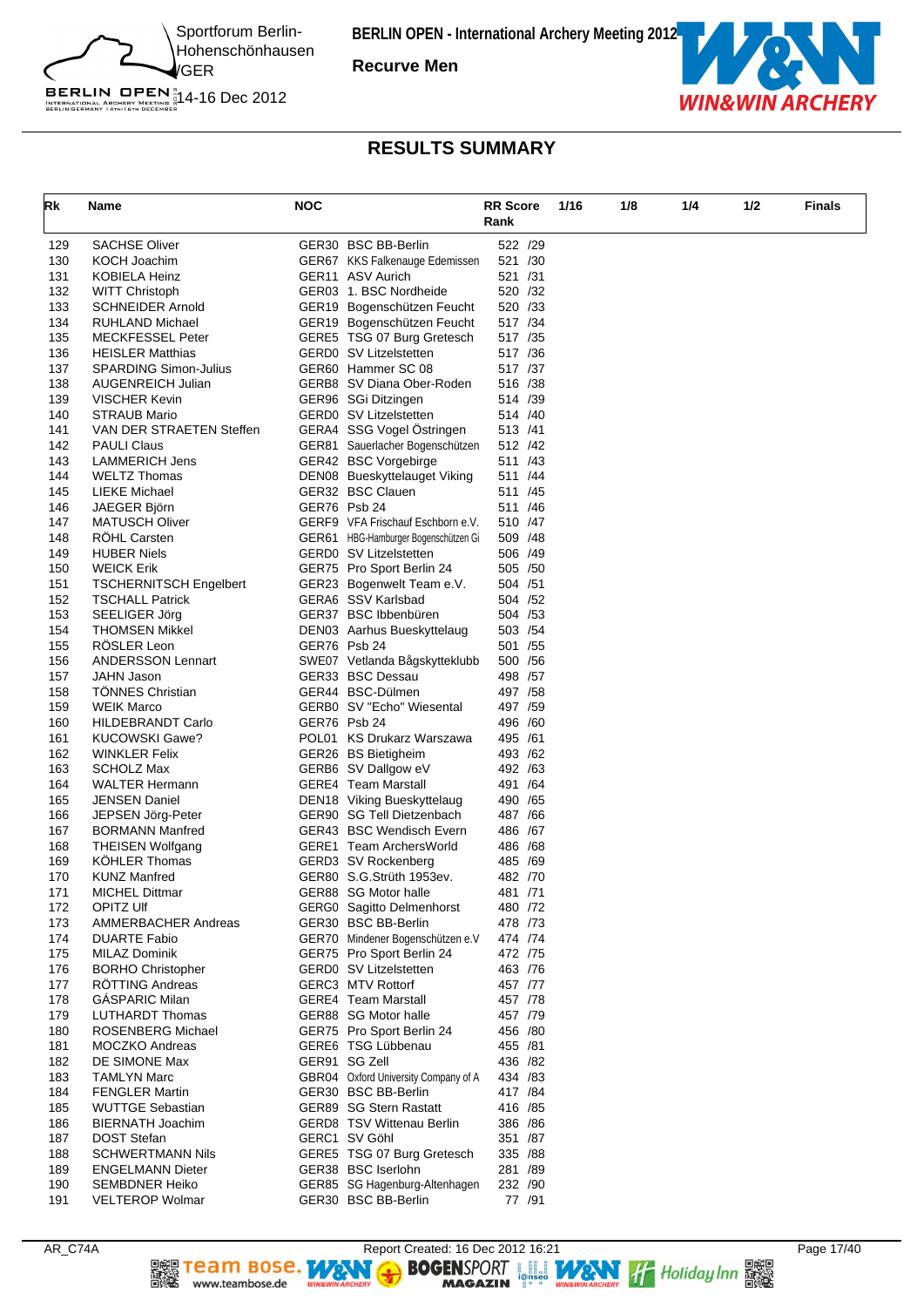

**Recurve Women**



### **RESULTS SUMMARY**

| Rk       | Name                                                                       | <b>NOC</b>   | Rank                                                            |                     | <b>RR Score</b> | 1/16   | 1/8    | 1/4 | 1/2    |   | <b>Finals</b> |
|----------|----------------------------------------------------------------------------|--------------|-----------------------------------------------------------------|---------------------|-----------------|--------|--------|-----|--------|---|---------------|
| 1        | CHUN Sung Eun                                                              |              | KOR01 Win & Win Pro Staff                                       | 587 /02             |                 | 6      | 6      | 6   |        | 6 | 6             |
| 2        | <b>UNRUH Lisa</b>                                                          |              | GER30 BSC BB-Berlin                                             | 586 /04             |                 | 7      | 7      | 6   |        | 6 | 2             |
| 3        | JANG Hye Jin                                                               |              | KOR01 Win & Win Pro Staff                                       | 588 /01             |                 | 6      | 6      | 6   |        | 4 | 6             |
| 4        | FOLKARD Naomi                                                              |              | KOR01 Win & Win Pro Staff                                       | 587 /03             |                 | 6      | 6      | 6   |        | 2 | 0             |
| 5        | <b>RICHTER Elena</b>                                                       |              | GER30 BSC BB-Berlin                                             | 580 / 06            |                 | 6      | 6      | 4   | (144)  |   |               |
| 6        | <b>SEGINA Tatiana</b>                                                      |              | RUS02 Russian National Team                                     | 585 / 05            |                 | -Bye-  | 6      |     | 2(112) |   |               |
| 7        | KIM Min Jung                                                               |              | KOR01 Win & Win Pro Staff                                       | 573 /08             |                 | 6      | 7      |     | 0(84)  |   |               |
| 8        | HAIDN-TSCHALOVA Veronika                                                   |              | GER57 FSG Tacherting                                            | 579 /07             |                 | 7      | 7      |     | 0(80)  |   |               |
| 9        | <b>DEDEN Esther</b>                                                        |              | NED02 HBS Almere                                                | 563 /17             |                 | 6      | 2      |     |        |   |               |
| 9        | <b>DER KINDEREN Annemarie</b>                                              |              | NED08 St. Sebastiaan Goirle                                     | 567 /12             |                 | 6      | 2      |     |        |   |               |
| 9        | <b>LAURSEN Anne Marie</b>                                                  |              | DEN13 Silkeborg IF Bueskydning                                  | 570 /10             |                 | 7<br>6 | 1      |     |        |   |               |
| 9        | LIONETTI Pia Carmen Maria<br>SILAKOVA ( GONCHAROVA) Sofia RUS01 Individual | ITA04        | Hoyt Team                                                       | 564 /14<br>563 /15  |                 | 7      | 4<br>2 |     |        |   |               |
| 9<br>9   | <b>STRUYF Sabine</b>                                                       | BEL02        | Krossen Pro Team                                                | 566 /13             |                 | 6      | 1      |     |        |   |               |
| 9        | <b>VALEEVA Natalia</b>                                                     | ITA06        | Re Astolfo                                                      | 568 /11             |                 | 6      | 0      |     |        |   |               |
| 9        | <b>WINTER Karina</b>                                                       |              | GER30 BSC BB-Berlin                                             | 572 /09             |                 | 6      | 3      |     |        |   |               |
| 17       | <b>BAUER Katharina</b>                                                     |              | GER49 BSG Raubling                                              | 547 /29             |                 | 1      |        |     |        |   |               |
| 17       | <b>BORMANN Uta</b>                                                         |              | GER43 BSC Wendisch Evern                                        | 542 /32             |                 | 0      |        |     |        |   |               |
| 17       | <b>BOZIC Brina</b>                                                         |              | SLO04 LK Ankaran                                                | 557 /21             |                 | 0      |        |     |        |   |               |
| 17       | DE VRIES Shireen                                                           |              | NED02 HBS Almere                                                | 556 /23             |                 | 3      |        |     |        |   |               |
| 17       | EIBECK Pia                                                                 |              | GERB4 SV Böddiger                                               | 563 /16             |                 | 2      |        |     |        |   |               |
| 17       | <b>FREIMANN Katharina</b>                                                  |              | GER71 NJK Hannover                                              | 543 /30             |                 | 0      |        |     |        |   |               |
| 17       | <b>HEINS Mascha</b>                                                        |              | <b>GERA7 SSV Tarmstedt</b>                                      | 557 /22             |                 | 2      |        |     |        |   |               |
| 17       | <b>HOLT CASPERSEN Nynne</b>                                                | DEN04 Ålborg |                                                                 | 550 /27             |                 | 0      |        |     |        |   |               |
| 17       | <b>KRAUTZ Laura</b>                                                        |              | GER30 BSC BB-Berlin                                             | 550 /28             |                 | 0      |        |     |        |   |               |
| 17       | <b>LAAN Sarina</b>                                                         |              | NED02 HBS Almere                                                | 556 /24             |                 | 5      |        |     |        |   |               |
| 17       | RÖBISCH Annedore                                                           |              | GERB3 SV 2000 Diedrichshagen                                    | 553 /25             |                 | 0      |        |     |        |   |               |
| 17       | SAUERWALD Carina                                                           |              | GER36 BSC Hochtaunus                                            | 542 /31             |                 | 0      |        |     |        |   |               |
| 17       | <b>TOMASI Jessica</b>                                                      | ITA02        | Arcieri Piné                                                    | 563 /18             |                 | 3      |        |     |        |   |               |
| 17       | UNGLAUBE Zinayida                                                          | GER76 Psb 24 |                                                                 | 558 /20             |                 | 0      |        |     |        |   |               |
| 17       | <b>VALENTIN Alina</b>                                                      |              | GER71 NJK Hannover                                              | 552 /26             |                 | 1      |        |     |        |   |               |
| 17       | VAN DER LOOY Sandra                                                        |              | NED12 Woosh Archery Pro Team                                    | 560 /19             |                 | 2      |        |     |        |   |               |
| 33       | <b>BRUNTINK José</b>                                                       |              | NED09 VZOD Volkel                                               | 542 /33             |                 |        |        |     |        |   |               |
| 34<br>35 | <b>HEIMBECK Petra</b><br><b>FROTSCHER Antje</b>                            |              | GERB2 SV 1919 Arolsen<br>GBR04 Oxford University Company of A   | 540 / 34<br>537 /35 |                 |        |        |     |        |   |               |
| 36       | <b>SCHMIDT Verena</b>                                                      |              | GER63 HSC08 Bogensport                                          | 536 / 36            |                 |        |        |     |        |   |               |
| 37       | KYSLEIKO Katernya                                                          | UKR03 Kiev   |                                                                 | 536 /37             |                 |        |        |     |        |   |               |
| 38       | <b>LOHR Anette</b>                                                         |              | GER90 SG Tell Dietzenbach                                       | 535 /38             |                 |        |        |     |        |   |               |
| 39       | <b>WEINMEISTER Vanessa</b>                                                 |              | GERC8 SV Kaufungen                                              | 535 /39             |                 |        |        |     |        |   |               |
| 40       | <b>HEITMANN</b> Inga                                                       |              | GER54 Cfb Soest                                                 | 534 /40             |                 |        |        |     |        |   |               |
| 41       | <b>BOHNKE Julia</b>                                                        |              | GER14 BC Villingen-Schwenningen                                 | 532 /41             |                 |        |        |     |        |   |               |
| 42       | SCHNEIDER-BORNS Jutta                                                      |              | GERG0 Sagitto Delmenhorst                                       | 532 /42             |                 |        |        |     |        |   |               |
| 43       | <b>GRAMER Sarah</b>                                                        |              | GER93 SG-Freiburg                                               | 530 /43             |                 |        |        |     |        |   |               |
| 44       | NORDMEYER Britta                                                           |              | GER61 HBG-Hamburger Bogenschützen Gi                            | 529 /44             |                 |        |        |     |        |   |               |
| 45       | OSWALD Lisa                                                                |              | GER42 BSC Vorgebirge                                            | 528 /45             |                 |        |        |     |        |   |               |
| 46       | <b>FRAMME Petra</b>                                                        |              | GER74 Papenburg von 1800                                        | 526 /46             |                 |        |        |     |        |   |               |
| 47       | <b>EBERLEIN Josefine</b>                                                   |              | GERB5 SV Breitungen                                             | 525 /47             |                 |        |        |     |        |   |               |
| 48       | <b>KOCH Kerstin</b>                                                        |              | GER67 KKS Falkenauge Edemissen                                  | 521 /48             |                 |        |        |     |        |   |               |
| 49       | <b>HABERMANN Frauke</b>                                                    |              | GERA8 Stader SV                                                 | 521 /49             |                 |        |        |     |        |   |               |
| 50       | <b>FRIEDRICH Sofie</b>                                                     |              | GERC4 SV Heiligenfelde                                          | 520 /50             |                 |        |        |     |        |   |               |
| 51       | <b>WEYERS Eva</b>                                                          |              | GERF6 TuS Barop                                                 | 520 / 51            |                 |        |        |     |        |   |               |
| 52       | MECKFESSEL Claudia                                                         |              | GERE5 TSG 07 Burg Gretesch                                      | 518 / 52            |                 |        |        |     |        |   |               |
| 53       | <b>KRUSCHINA Hannah</b>                                                    |              | GERD7 SV Tell Kleinostheim                                      | 518 / 53            |                 |        |        |     |        |   |               |
| 54       | <b>JAEGER Birte</b>                                                        |              | GER76 Psb 24                                                    | 516 /54             |                 |        |        |     |        |   |               |
| 55       | LO MANTO Yvonne                                                            |              | GERD4 SV Seeheim                                                | 515 / 55            |                 |        |        |     |        |   |               |
| 56<br>57 | <b>HEILEMANN Julia</b><br><b>FLASCHNER Caren</b>                           |              | GERE1 Team ArchersWorld<br>GER61 HBG-Hamburger Bogenschützen Gi | 512 / 56<br>511 /57 |                 |        |        |     |        |   |               |
| 58       | <b>FREYWALD Cynthia</b>                                                    |              | GER30 BSC BB-Berlin                                             | 511 / 58            |                 |        |        |     |        |   |               |
| 59       | <b>EHLERT Iris</b>                                                         |              | GERF6 TuS Barop                                                 | 510 /59             |                 |        |        |     |        |   |               |
| 60       | GÄBLER Regina                                                              |              | GER15 Bergedorfer Schützengesellscha                            | 509 /60             |                 |        |        |     |        |   |               |
| 61       | MEIßNER Otgontschimeg                                                      |              | GER45 BSC-Hochtaunus                                            | 509 /61             |                 |        |        |     |        |   |               |
| 62       | <b>SCHWERTMANN Sonja</b>                                                   |              | GER37 BSC Ibbenbüren                                            | 509 /62             |                 |        |        |     |        |   |               |
| 63       | <b>WARRLICH Simone</b>                                                     |              | GERB1 SV 1912 Seeheim                                           | 507 /63             |                 |        |        |     |        |   |               |
| 64       | KOPZORA Teveza                                                             |              | CZE01 LK Cere                                                   | 507 /64             |                 |        |        |     |        |   |               |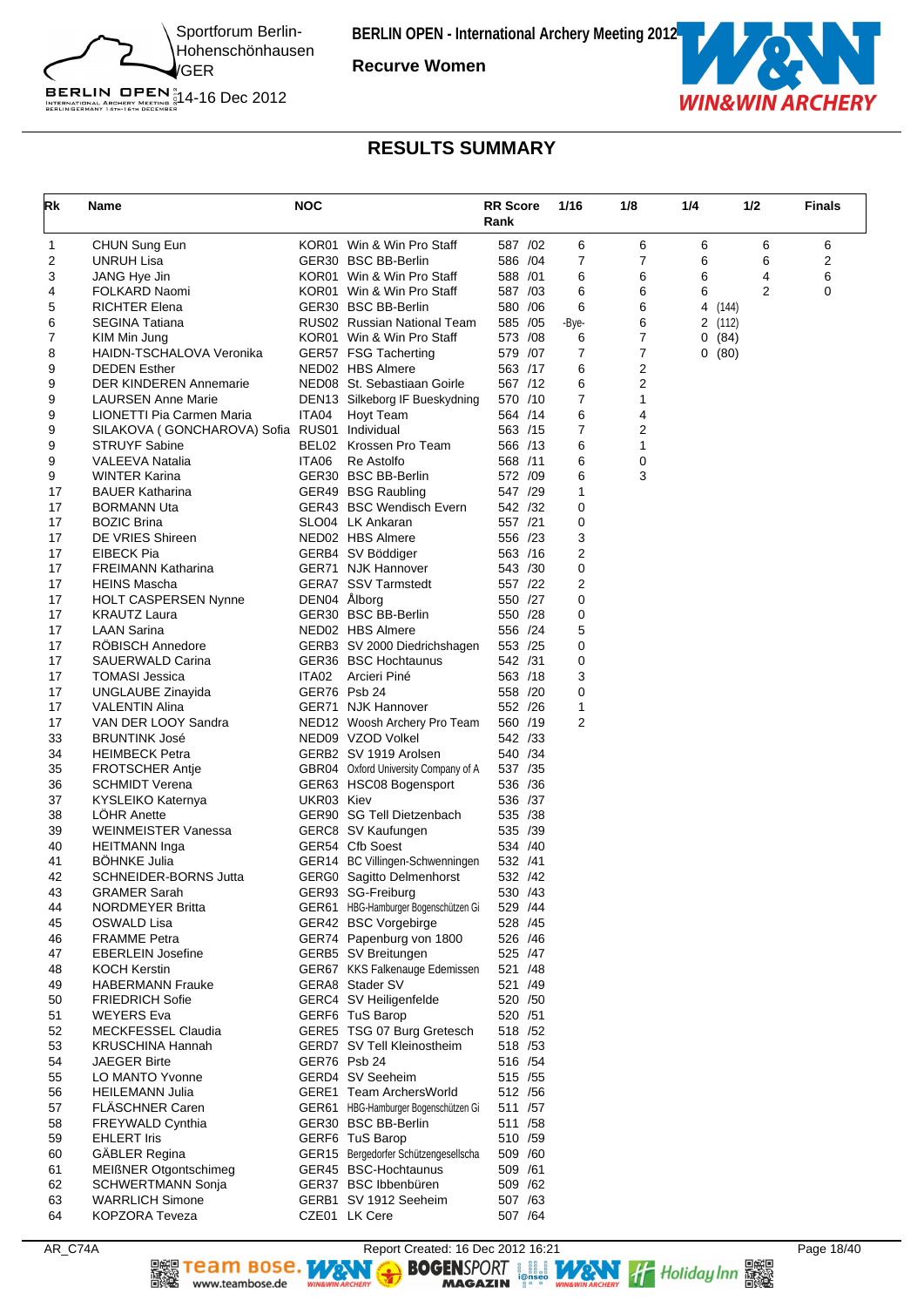

**Recurve Women**



# BERLIN OPEN  $^{\text{\tiny N}}_{\text{\tiny{IRTENATIONAL ARCHERY}}\atop{\text{\tiny{BERLINGERMANY 14}TH: 67H 0ECER}}$  14-16 Dec 2012

# **RESULTS SUMMARY**

| Rk | <b>Name</b>               | <b>NOC</b> |                                      | <b>RR</b> Score<br>Rank |  | 1/16 | 1/8 | 1/4 | 1/2 | <b>Finals</b> |
|----|---------------------------|------------|--------------------------------------|-------------------------|--|------|-----|-----|-----|---------------|
| 65 | LEMKE Jana                |            | GER12 Bassum von 1848                | 507 /65                 |  |      |     |     |     |               |
| 66 | <b>CAVALLINI Patrizia</b> | ITA01      | Arcieri dells ALPI                   | 507 /66                 |  |      |     |     |     |               |
| 67 | <b>KROPPEN Michelle</b>   |            | GERC2 SV GutsMuths Jena              | 500 /67                 |  |      |     |     |     |               |
| 68 | <b>SCHWAMBERGER Anna</b>  |            | GER04 1. BSC Sulzbach-Rosenberg      | 500 /68                 |  |      |     |     |     |               |
| 69 | <b>DREßLER Astrid</b>     |            | <b>GERE1</b> Team ArchersWorld       | 500 /69                 |  |      |     |     |     |               |
| 70 | <b>BRAUN Verena</b>       |            | GER02 1. BSC Karlsruhe               | 499 /70                 |  |      |     |     |     |               |
| 71 | <b>GIEßEL Sabine</b>      |            | <b>GERE4</b> Team Marstall           | 495 /71                 |  |      |     |     |     |               |
| 72 | CASPARY-RASCHDORF Nicole  |            | GERB7 SV Dauelsen                    | 490 /72                 |  |      |     |     |     |               |
| 73 | <b>WITT Evelyn</b>        |            | GER03 1. BSC Nordheide               | 490 /73                 |  |      |     |     |     |               |
| 74 | <b>BOLLWICH Daniela</b>   |            | GER90 SG Tell Dietzenbach            | 487 /74                 |  |      |     |     |     |               |
| 75 | <b>DUMKE Dagmar</b>       |            | GER35 BSC Garbsen                    | 487 /75                 |  |      |     |     |     |               |
| 76 | GULLROOS Johanna          |            | SWE02 IF Karlsvik                    | 486 /76                 |  |      |     |     |     |               |
| 77 | <b>STROBBE Eleonora</b>   | ITA02      | Arcieri Piné                         | 486 /77                 |  |      |     |     |     |               |
| 78 | <b>WOLF Andrea</b>        |            | GER83 SchGem Norderstedt             | 485 /78                 |  |      |     |     |     |               |
| 79 | RÖLLER Jamina             |            | GERA0 Sherwood BSC Herne             | 478 /79                 |  |      |     |     |     |               |
| 80 | <b>LAAN Daisy</b>         |            | NED02 HBS Almere                     | 477 /80                 |  |      |     |     |     |               |
| 81 | <b>HANSEN Jaqueline</b>   |            | GERC6 SV Jerrishoe                   | 466 /81                 |  |      |     |     |     |               |
| 82 | <b>COSSADE Eleonore</b>   |            | FRA03 Oxford University Company of A | 462 /82                 |  |      |     |     |     |               |
| 83 | <b>HILDEBRANDT Silvia</b> |            | GER76 Psb 24                         | 457 /83                 |  |      |     |     |     |               |
| 84 | <b>DOST Ute</b>           |            | GERC1 SV Göhl                        | 455 /84                 |  |      |     |     |     |               |
| 85 | <b>HEISE Friederike</b>   |            | GER32 BSC Clauen                     | 453 / 85                |  |      |     |     |     |               |
| 86 | <b>FRANTZEN Sussie</b>    |            | DEN17 TIK Bueskydning                | 451 /86                 |  |      |     |     |     |               |
| 87 | <b>HAGELÜKEN Denise</b>   |            | <b>GERE1</b> Team ArchersWorld       | 450 /87                 |  |      |     |     |     |               |
| 88 | <b>BAUMANN Martina</b>    |            | GER38 BSC Iserlohn                   | 449 / 88                |  |      |     |     |     |               |
| 89 | <b>WETZKE Vivien</b>      |            | GERF6 TuS Barop                      | 448 /89                 |  |      |     |     |     |               |
| 90 | <b>FRIEDRICH Antie</b>    |            | GER78 PSV Magdeburg                  | 440 /90                 |  |      |     |     |     |               |
| 91 | <b>KÖHLER Gabriele</b>    |            | GERD3 SV Rockenberg                  | 431 /91                 |  |      |     |     |     |               |
| 92 | <b>MEASURES Angelina</b>  |            | GBR04 Oxford University Company of A | 430 /92                 |  |      |     |     |     |               |
| 93 | <b>HONDL-MEYER Annett</b> |            | GERF4 TSV Schwarzenbek               | 427 /93                 |  |      |     |     |     |               |
| 94 | <b>SCHMIDT Susann</b>     |            | GER88 SG Motor halle                 | 383 /94                 |  |      |     |     |     |               |
| 95 | <b>HEISLER Annkathrin</b> |            | <b>GERDO</b> SV Litzelstetten        | 327 / 95                |  |      |     |     |     |               |
| 96 | <b>GRÜNEFELD Anna</b>     |            | GER16 Blankenfelder Bogenschützen 08 | 204 /96                 |  |      |     |     |     |               |
| 97 | <b>SCHULZE Susanne</b>    |            | GER11 ASV Aurich                     | 102 /97                 |  |      |     |     |     |               |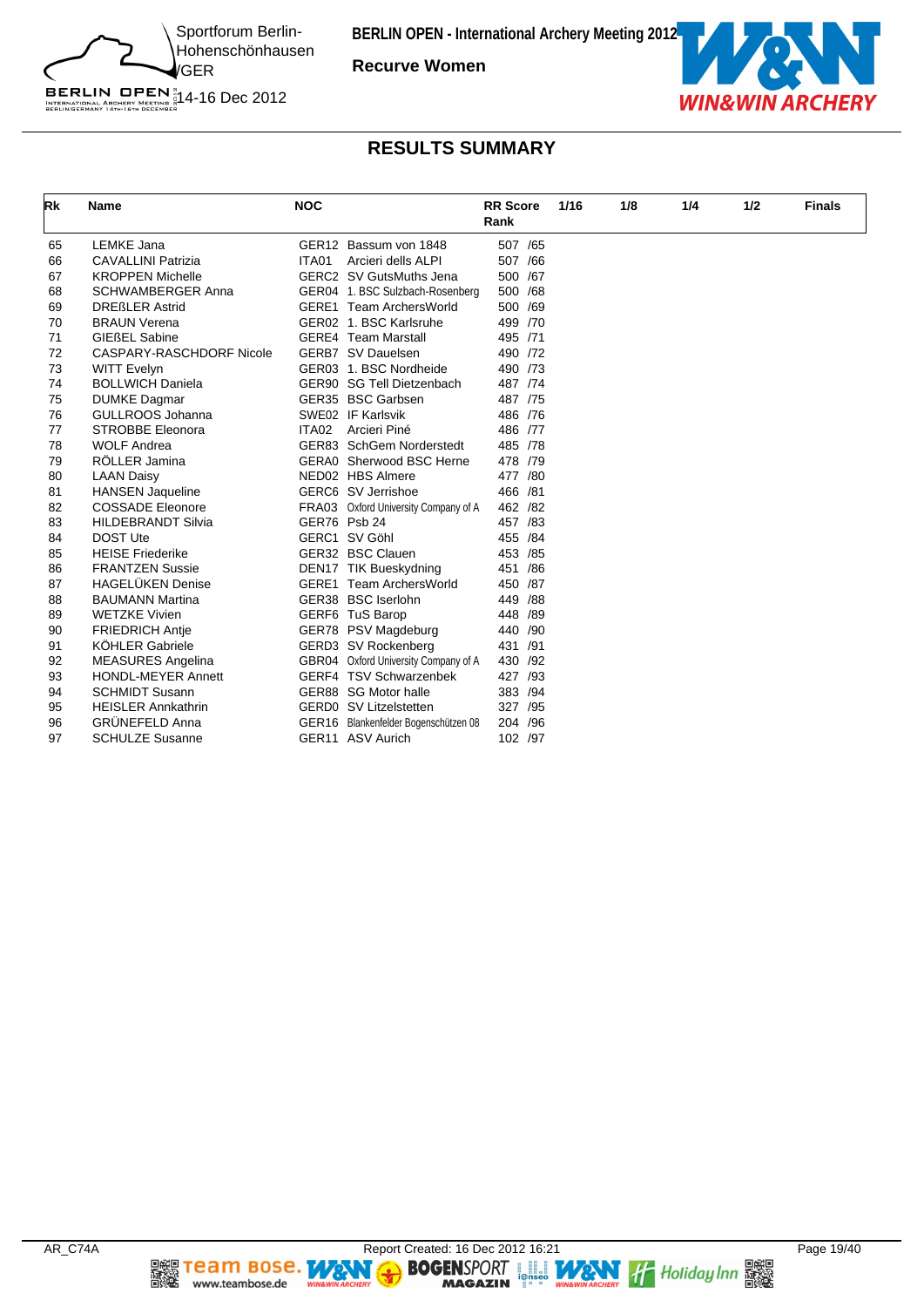

**Compound Men**



### **RESULTS SUMMARY**

| Rk       | Name                                                  | <b>NOC</b>        |                                                                        | <b>RR Score</b><br>Rank | 1/16           | 1/8    | 1/4         | 1/2   | <b>Finals</b>  |
|----------|-------------------------------------------------------|-------------------|------------------------------------------------------------------------|-------------------------|----------------|--------|-------------|-------|----------------|
| 1        | <b>PAGNI Sergio</b>                                   | ITA04             | Hoyt Team                                                              | 593 /04                 | 6              | 6      | 6           | 6     | 6              |
| 2        | <b>HANSEN Stephan</b>                                 |                   | DEN12 Nykøbing F. Bueskyttelaug                                        | 593 /03                 | 6              | 7      | 7           | 6     | 4              |
| 3        | <b>BLEYENDAAL Ruben</b>                               |                   | NED03 HBS de Waert                                                     | 589 /07                 | $\overline{7}$ | 7      | 6           | 2     | 6              |
| 4        | DOLDERMAN Sander                                      |                   | NED05 Hoyt Pro Team                                                    | 586 /08                 | 6              | 6      | 7           | 0     | $\overline{2}$ |
| 5        | <b>ELZINGA Peter</b>                                  |                   | NED06 Netherlands                                                      | 592 / 05                | 6<br>6         | 7      | 5           | (147) |                |
| 6<br>7   | JOHANNESSEN Torben<br><b>TJENTLAND Oddmund</b>        |                   | DEN07 Broby Bueskytte Klub<br>NOR01 Klepp Bueskyttere                  | 584 /15<br>585 /11      | 6              | 6<br>6 | 2(114)<br>1 | (114) |                |
| 8        | <b>RASTETTER Philipp</b>                              |                   | <b>GERE4</b> Team Marstall                                             | 578 /32                 | 6              | 6      | 1(113)      |       |                |
| 9        | AAMAAS Njaal                                          |                   | NOR01 Klepp Bueskyttere                                                | 585 /14                 | 7              | 1      |             |       |                |
| 9        | <b>BANG Jan</b>                                       |                   | DEN10 Lavia Odense Bueskytter                                          | 585 /13                 | 6              | 0      |             |       |                |
| 9        | <b>HACK Rolf</b>                                      |                   | GERA9 SuSC Müllenborn 1971 e.V.                                        | 586 /09                 | 6              | 4      |             |       |                |
| 9        | <b>JUUTILAINEN Mikko</b>                              | FIN01             | <b>Mathews Pro Staff</b>                                               | 578 /31                 | 6              | 4      |             |       |                |
| 9        | <b>LAUBE Marcus</b>                                   |                   | GER06 HL Customstrings                                                 | 589 / 06                | 6              | 5      |             |       |                |
| 9        | LEOTTA Andrea                                         |                   | FRA02 Sky Art Pro Staff                                                | 582 /21                 | 6              | 1      |             |       |                |
| 9        | <b>ROSEK Philipp</b>                                  |                   | GERE3 Team est-Bogensport                                              | 582 /23                 | 6              | 3      |             |       |                |
| 9        | <b>SOLOMONOV Dmitry</b>                               |                   | RUS01 Individual                                                       | 584 /17                 | 6              | 4      |             |       |                |
| 17<br>17 | ASBACH Jens<br><b>BRADA Vladimir</b>                  |                   | GER40 BSC Nidderau<br>TCH01 Czech Republic                             | 578 /29<br>578 /26      | 0<br>1         |        |             |       |                |
| 17       | <b>DAMSBO Martin</b>                                  |                   | DEN06 Brande Bueskytte Klub                                            | 593 /02                 | 5              |        |             |       |                |
| 17       | DE GRANDIS Jocelyn                                    |                   | FRA02 Sky Art Pro Staff                                                | 580 /24                 | 2              |        |             |       |                |
| 17       | <b>DOLLINGER Georg</b>                                |                   | AUT05 IHG Innsbruck                                                    | 585 /12                 | 4              |        |             |       |                |
| 17       | <b>GLAUBRECHT Thomas</b>                              |                   | GERE0 Team AG                                                          | 583 /20                 | 4              |        |             |       |                |
| 17       | <b>HAFELFINGER Roman</b>                              | SUI03             | Baselbieter Bogenschützen                                              | 578 /28                 | 0              |        |             |       |                |
| 17       | <b>HOFER Patrizio</b>                                 |                   | FRA02 Sky Art Pro Staff                                                | 579 /25                 | 4              |        |             |       |                |
| 17       | JOHANSSON Håkan                                       |                   | SWE06 Skogens IF                                                       | 578 /27                 | 5              |        |             |       |                |
| 17       | <b>KNUDSEN Mads</b>                                   |                   | DEN07 Broby Bueskytte Klub                                             | 584 /16                 | 5              |        |             |       |                |
| 17       | LUNDIN Morgan                                         |                   | SWE05 Nsiab.com/bk                                                     | 585 /10                 | 5              |        |             |       |                |
| 17<br>17 | <b>RAUPACH Christian</b><br><b>REMIE Marc</b>         |                   | GER08 ArcTec Pro Staff                                                 | 583 /18<br>583 /19      | 2<br>3         |        |             |       |                |
| 17       | <b>SCHLOESSER Mike</b>                                | NED04 Hbsa        | NED10 Willem Tell SC Hoensbroek                                        | 598 /01                 | 5              |        |             |       |                |
| 17       | <b>VLADAS Sigauskas</b>                               |                   | LTU02 Kauno Saudymo is Lanko Asociac                                   | 578 /30                 | 5              |        |             |       |                |
| 17       | <b>WHITE Christopher</b>                              |                   | GBR05 Rugby Bowmen                                                     | 582 /22                 | 4              |        |             |       |                |
| 33       | <b>JUST Falk</b>                                      |                   | GER77 PSV Frankfurt '90                                                | 577 /33                 |                |        |             |       |                |
| 33       | <b>KOBATH Bruno</b>                                   |                   | AUT02 BGB Archery Team Austria                                         | 577 /33                 |                |        |             |       |                |
| 33       | NOTT Jon                                              | FIN <sub>01</sub> | <b>Mathews Pro Staff</b>                                               | 577 /33                 |                |        |             |       |                |
| 33       | <b>SCHOTT Timo</b>                                    |                   | GER40 BSC Nidderau                                                     | 577 /33                 |                |        |             |       |                |
| 37       | <b>TITSCHER Paul</b>                                  |                   | GER08 ArcTec Pro Staff                                                 | 576 /37                 |                |        |             |       |                |
| 38       | <b>FRANTZEN Claus</b>                                 |                   | DEN11 Lyngby Bueskyttelaug                                             | 576 /38                 |                |        |             |       |                |
| 39<br>39 | ANDERSEN Joachim<br><b>GAUTSCHI Lukas</b>             | SUI05             | DEN09 Danage Domino Pro Team<br>Obsg                                   | 576 /39<br>576 /39      |                |        |             |       |                |
| 39       | <b>HEIGENHAUSER Roman</b>                             |                   | GER48 BSG Ebersberg                                                    | 576 /39                 |                |        |             |       |                |
| 39       | <b>KNECHTEL Kai</b>                                   |                   | GER72 No Name Archery Pro Staff                                        | 576 /39                 |                |        |             |       |                |
| 43       | LUPKEMANN Henning                                     |                   | GER06 HL Customstrings                                                 | 575 /43                 |                |        |             |       |                |
| 44       | <b>FRAMME Georg</b>                                   |                   | GER74 Papenburg von 1800                                               | 575 /44                 |                |        |             |       |                |
| 44       | <b>TAUTZ Sebastian</b>                                |                   | GER08 ArcTec Pro Staff                                                 | 575 /44                 |                |        |             |       |                |
| 44       | <b>VARECHON Dimitri</b>                               |                   | FRA02 Sky Art Pro Staff                                                | 575 /44                 |                |        |             |       |                |
| 47       | <b>BÜHNEMANN Alexander</b>                            |                   | GERC7 SV Jersleben                                                     | 574 /47                 |                |        |             |       |                |
| 48       | <b>BRUNNER Rainer</b>                                 | SUI05             | Obsg                                                                   | 573 /48                 |                |        |             |       |                |
| 48       | <b>EINARSSON Kristmann</b><br><b>BERNHUBER Gerald</b> | ISL01             | lfr                                                                    | 573 / 48                |                |        |             |       |                |
| 50<br>50 | <b>HALLMANN Günter</b>                                |                   | AUT02 BGB Archery Team Austria<br>GER64 Hubertus- u. Wildschützen Fünf | 572 /50<br>572 /50      |                |        |             |       |                |
| 52       | <b>ANDREY Christophe</b>                              | SUI01             | <b>AC Fribourg</b>                                                     | 572 /52                 |                |        |             |       |                |
| 53       | <b>SERNA Jonas</b>                                    |                   | LTU01 Auksinis Saulys                                                  | 572 / 53                |                |        |             |       |                |
| 54       | <b>ARNESSON Emil</b>                                  |                   | SWE03 Järnvägens BF                                                    | 572 / 54                |                |        |             |       |                |
| 54       | <b>FRIBERG Mats</b>                                   |                   | SWE01 BK Gripen                                                        | 572 / 54                |                |        |             |       |                |
| 54       | <b>HORNUNG Henrik</b>                                 |                   | <b>GERE4</b> Team Marstall                                             | 572 /54                 |                |        |             |       |                |
| 54       | <b>KLINGNER Lars</b>                                  |                   | GER08 ArcTec Pro Staff                                                 | 572 / 54                |                |        |             |       |                |
| 54       | <b>LAMMERICH Marc</b>                                 |                   | GER42 BSC Vorgebirge                                                   | 572 / 54                |                |        |             |       |                |
| 59       | <b>REITMEIER Filip</b>                                |                   | TCH01 Czech Republic                                                   | 571 /59                 |                |        |             |       |                |
| 59       | SIEBERT Freddy                                        |                   | GER36 BSC Hochtaunus                                                   | 571 /59                 |                |        |             |       |                |
| 59       | <b>SPIES Manuel</b>                                   |                   | GERA4 SSG Vogel Östringen                                              | 571 /59                 |                |        |             |       |                |
| 62<br>63 | STELLMACH Hagen<br><b>SCHÄFER Thorben</b>             |                   | GER82 SBR Hornburg<br>GER08 ArcTec Pro Staff                           | 570 /62<br>570 /63      |                |        |             |       |                |
| 64       | <b>GRETEN Dieter</b>                                  |                   | GER52 BV Essen                                                         | 570 /64                 |                |        |             |       |                |

▓

Team Bose. WAN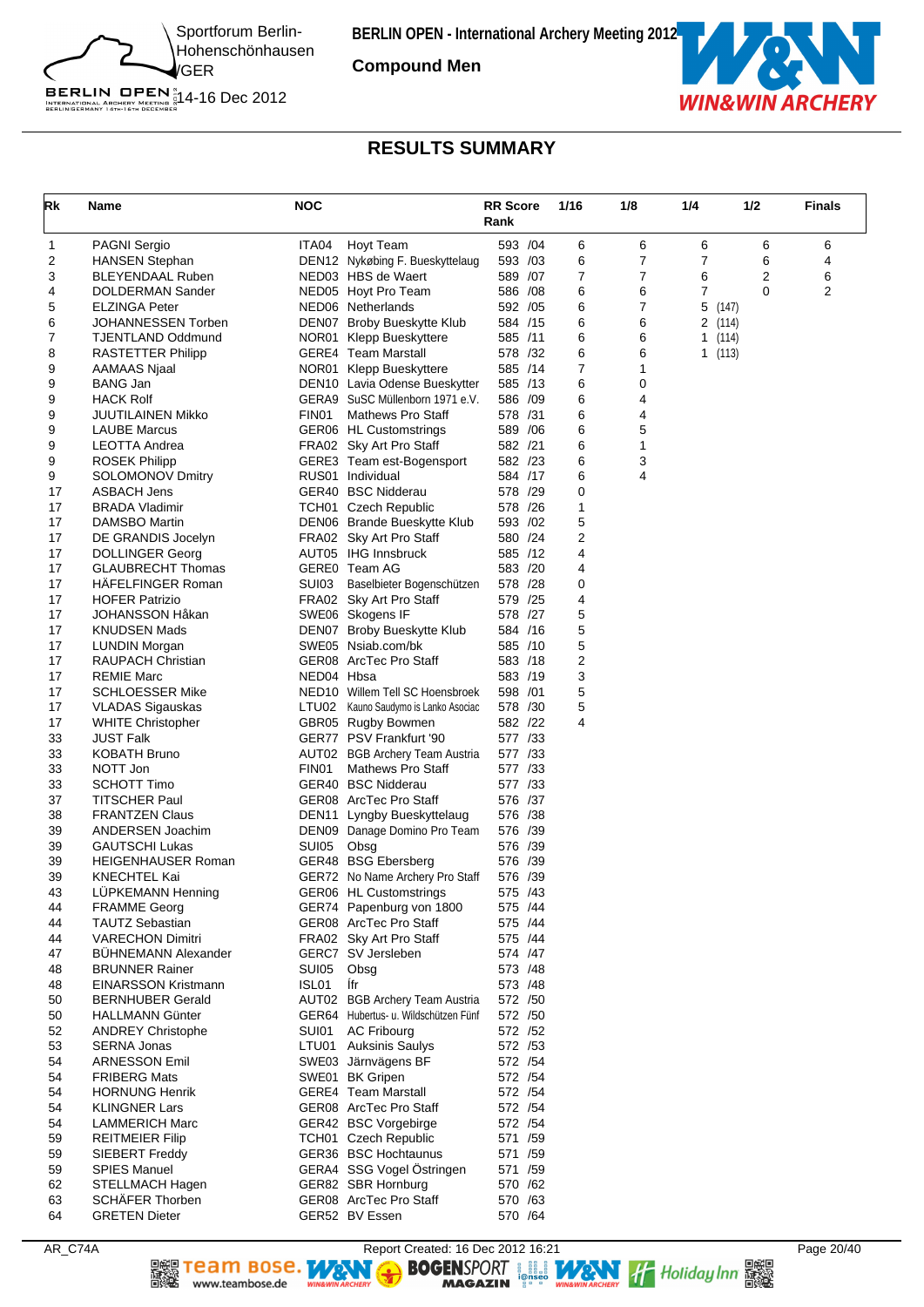

**Compound Men**



# BERLIN OPEN  $^{\text{\tiny N}}_{\text{\tiny{IRTENATIONAL ARCHERY}}\atop{\text{\tiny{BERLINGERMANY 14}TH: 67H 0ECER}}$  14-16 Dec 2012

# **RESULTS SUMMARY**

| Rk         | Name                                           | NOC        |                                                                 | <b>RR Score</b>     |      | 1/4<br>1/8 |     | <b>Finals</b> |
|------------|------------------------------------------------|------------|-----------------------------------------------------------------|---------------------|------|------------|-----|---------------|
|            |                                                |            |                                                                 | Rank                | 1/16 |            | 1/2 |               |
| 65         | <b>CHUGUNOV Anton</b>                          |            | RUS01 Individual                                                | 569 /65             |      |            |     |               |
| 65         | <b>FAUSTMANN Martin</b>                        |            | AUT02 BGB Archery Team Austria                                  | 569 / 65            |      |            |     |               |
| 67         | <b>GONSER Justus</b>                           |            | GER89 SG Stern Rastatt                                          | 569 /67             |      |            |     |               |
| 67         | <b>SZRES Attila</b>                            |            | GER23 Bogenwelt Team e.V.                                       | 569 /67             |      |            |     |               |
| 69         | <b>SCHÄFER Malte</b>                           |            | GER08 ArcTec Pro Staff                                          | 568 /69             |      |            |     |               |
| 70         | LVOVSKYY Dmytro                                | UKR03 Kiev |                                                                 | 568 /70             |      |            |     |               |
| 71         | <b>ISRAELSSON Pär</b>                          |            | SWE04 Nora BSK                                                  | 567 /71             |      |            |     |               |
| 72         | <b>MLINARIC Stefan</b>                         |            | AUT02 BGB Archery Team Austria                                  | 567 /72             |      |            |     |               |
| 73         | <b>HEEG Tobias</b>                             |            | GER08 ArcTec Pro Staff                                          | 567 /73             |      |            |     |               |
| 73         | <b>LANDGRAF Hans-Ulrich</b>                    |            | GER68 KKS Reihen                                                | 567 /73             |      |            |     |               |
| 73         | <b>NICHTERL Andreas</b>                        |            | AUT01 Askö Luftenberg                                           | 567 /73             |      |            |     |               |
| 73         | <b>VOSS Rainer</b>                             |            | GERE3 Team est-Bogensport                                       | 567 /73             |      |            |     |               |
| 77<br>77   | <b>BITTERMANN Klaus</b><br><b>KOVAL Serhiy</b> |            | AUT01 Askö Luftenberg<br>UKR01 Dinamo                           | 566 /77<br>566 /77  |      |            |     |               |
| 77         | <b>KRASTEL Bernd</b>                           |            | GER17 Bogenfreunde Baden                                        | 566 /77             |      |            |     |               |
| 77         | MATTHES Sandro                                 |            | GER50 BSL Lörcher                                               | 566 /77             |      |            |     |               |
| 81         | <b>MARSCHAR Klaus</b>                          |            | GER89 SG Stern Rastatt                                          | 566 /81             |      |            |     |               |
| 82         | RATZMANN Holger                                |            | GERE6 TSG Lübbenau                                              | 565 /82             |      |            |     |               |
| 83         | LUKASIEWICZ Christoph                          |            | GERF5 TSV-Lindewitt                                             | 565 /83             |      |            |     |               |
| 83         | MAGERA Andriy                                  |            | UKR04 Ukraine                                                   | 565 /83             |      |            |     |               |
| 83         | VOGE Michael                                   |            | GER01 1. Berliner Bogenschützen e.V.                            | 565 /83             |      |            |     |               |
| 86         | SHKOLNYY Kostyantyn                            |            | UKR02 Dinamo-Lwow                                               | 565 /86             |      |            |     |               |
| 87         | <b>KALADAMIS George</b>                        |            | GRE01 Ethnikos G.s.                                             | 564 /87             |      |            |     |               |
| 88         | <b>USCHOUNIG Daniel Sebastian</b>              |            | AUT03 BSV-Hof                                                   | 564 /88             |      |            |     |               |
| 89         | <b>PHILLIPS Kevin</b>                          |            | USA01 Eifel Bowhunters                                          | 564 /89             |      |            |     |               |
| 89         | TOMSIC Niko                                    | SUI05      | Obsg                                                            | 564 /89             |      |            |     |               |
| 91         | <b>HESSE Christian</b>                         |            | GER60 Hammer SC 08                                              | 563 /91             |      |            |     |               |
| 92         | <b>BLOHM Heimo</b>                             |            | <b>GERE4</b> Team Marstall                                      | 563 /92             |      |            |     |               |
| 92         | PETRAGLIO Tiziano                              |            | FRA02 Sky Art Pro Staff                                         | 563 /92             |      |            |     |               |
| 94         | OH Jeung Woo                                   |            | KOR01 Win & Win Pro Staff                                       | 563 /94             |      |            |     |               |
| 95         | <b>BAßLER Michael</b>                          |            | GER50 BSL Lörcher                                               | 562 / 95            |      |            |     |               |
| 96         | <b>KLOß Thorsten</b>                           |            | GER60 Hammer SC 08                                              | 562 / 96            |      |            |     |               |
| 97         | CASSANI Ralf                                   | SUI05      | Obsg                                                            | 562 /97             |      |            |     |               |
| 98         | <b>JUST Valentino</b>                          |            | GER45 BSC-Hochtaunus                                            | 562 / 98<br>561 /99 |      |            |     |               |
| 99<br>100  | <b>HECKES Willi</b><br><b>BETTIN Heinz</b>     |            | GER13 BC Golden Arrow Xaten-Vynen<br><b>GERE4</b> Team Marstall | 561 /00             |      |            |     |               |
| 101        | <b>TAPAN Erdal</b>                             |            | GERE3 Team est-Bogensport                                       | 561 /01             |      |            |     |               |
| 102        | <b>CLAUSSEN Michael</b>                        |            | GERF0 TSV Ladelund Bogensport                                   | 560 / 02            |      |            |     |               |
| 103        | <b>PRELL Uwe</b>                               |            | GERE3 Team est-Bogensport                                       | 560 /03             |      |            |     |               |
| 104        | <b>HARTWICH Jimmy</b>                          |            | GERB2 SV 1919 Arolsen                                           | 560 / 04            |      |            |     |               |
| 104        | <b>LANGEN Daniel</b>                           |            | GER63 HSC08 Bogensport                                          | 560 / 04            |      |            |     |               |
| 106        | <b>SCHLOESSER Bas</b>                          |            | NED10 Willem Tell SC Hoensbroek                                 | 559 / 06            |      |            |     |               |
| 107        | <b>BRUNN Heiko</b>                             |            | GER17 Bogenfreunde Baden                                        | 559 /07             |      |            |     |               |
| 108        | <b>BRÜNING Henry</b>                           |            | GER08 ArcTec Pro Staff                                          | 559 /08             |      |            |     |               |
| 108        | <b>HURST Andreas</b>                           |            | GER02 1. BSC Karlsruhe                                          | 559 /08             |      |            |     |               |
| 110        | <b>BRINK Marcel</b>                            |            | GER05 1800 Papenburg                                            | 559 /10             |      |            |     |               |
| 111        | <b>BURRI Kevin</b>                             |            | FRA02 Sky Art Pro Staff                                         | 558 /11             |      |            |     |               |
| 112        | <b>HANNAPPEL Hans Georg</b>                    |            | GERE9 TSV Heiligenhafen                                         | 558 /12             |      |            |     |               |
| 112        | HEIN Fin Lukas                                 |            | GER54 Cfb Soest                                                 | 558 /12             |      |            |     |               |
| 114        | HERZOG Ralf                                    |            | GERF3 TSV Schlangenbad                                          | 557 /14             |      |            |     |               |
| 115        | KUTTLER Sebastian                              |            | GER23 Bogenwelt Team e.V.                                       | 556 /15             |      |            |     |               |
| 116        | <b>DANILET Dorinel-Neculai</b>                 |            | ROM01 Aktiv Bucharest                                           | 554 /16             |      |            |     |               |
| 117        | <b>REICH Andreas</b>                           |            | <b>GERE4</b> Team Marstall                                      | 553 /17             |      |            |     |               |
| 118        | <b>SPRING Martin</b>                           |            | FRA02 Sky Art Pro Staff                                         | 552 /18             |      |            |     |               |
| 119        | <b>HENTSCHEL Ronni</b>                         |            | GER69 LTG Löwen                                                 | 552 /19             |      |            |     |               |
| 120<br>121 | JUNCKER Maximilian                             |            | GER30 BSC BB-Berlin                                             | 551 /20             |      |            |     |               |
| 122        | <b>TELLE Uwe</b><br>DE VRIES Kylian            |            | GERC9 SV Leerhafe-Hovel<br>NED02 HBS Almere                     | 551 /21<br>551 /22  |      |            |     |               |
| 123        | <b>GRUSCHWITZ Gernod</b>                       |            | GERF1 TSV Lindenberg                                            | 551 /23             |      |            |     |               |
| 124        | <b>THOMAS Jens</b>                             |            | GERF1 TSV Lindenberg                                            | 551 /24             |      |            |     |               |
| 125        | <b>COSTANTINI Raffaele</b>                     |            | GER81 Sauerlacher Bogenschützen                                 | 550 /25             |      |            |     |               |
| 126        | <b>TORNOW Peter</b>                            |            | GERB3 SV 2000 Diedrichshagen                                    | 550 /26             |      |            |     |               |
| 126        | ZIEMER Harald                                  |            | GER27 BS Frankfurt                                              | 550 /26             |      |            |     |               |
| 128        | <b>HAUSLER Michael</b>                         |            | GBR02 Euston Park Bowmen                                        | 549 /28             |      |            |     |               |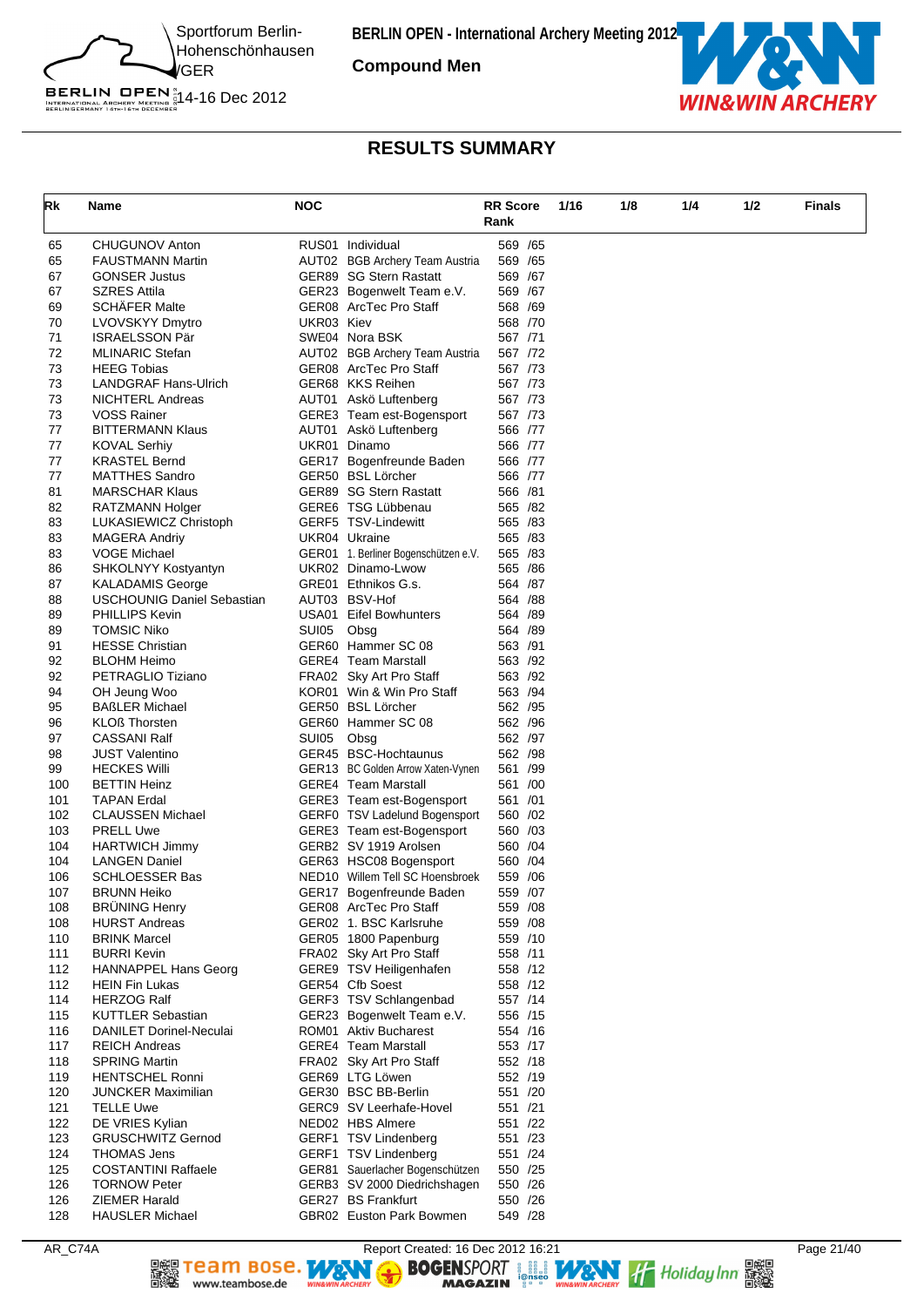

**Compound Men**



# **RESULTS SUMMARY**

| Rk  | Name                         | <b>NOC</b> |                                      | <b>RR</b> Score<br>Rank | 1/16 | 1/8 | 1/4 | 1/2 | <b>Finals</b> |
|-----|------------------------------|------------|--------------------------------------|-------------------------|------|-----|-----|-----|---------------|
| 129 | <b>HARBRECHT Christopher</b> |            | GER73 Offenbacher Flobertschützen    | 548 /29                 |      |     |     |     |               |
| 130 | SUDHOLT Olaf                 |            | GER22 BogenSportFreunde Ahlen        | 548 /30                 |      |     |     |     |               |
| 131 | <b>MUSIL Petr</b>            |            | TCH01 Czech Republic                 | 548 /31                 |      |     |     |     |               |
| 132 | <b>BOMBUSKAR Milan</b>       | SVK01      | <b>Bohning Pro Staff</b>             | 545 /32                 |      |     |     |     |               |
| 133 | <b>ADLER Frank</b>           |            | GER66 JSC-Ratzeburg                  | 543 /33                 |      |     |     |     |               |
| 134 | HEßE Jörg                    |            | GERB3 SV 2000 Diedrichshagen         | 542 /34                 |      |     |     |     |               |
| 135 | <b>DIETZ Daniel</b>          | GER27      | <b>BS Frankfurt</b>                  | /35<br>541              |      |     |     |     |               |
| 136 | <b>LORENZ Andreas</b>        |            | <b>GERE2</b> Team Beiter             | /36<br>541              |      |     |     |     |               |
| 137 | <b>PATAKI Stefan</b>         |            | AUT02 BGB Archery Team Austria       | 539 /37                 |      |     |     |     |               |
| 138 | <b>KOSS Daniel</b>           |            | GER77 PSV Frankfurt '90              | 539 /38                 |      |     |     |     |               |
| 139 | <b>CLAUSSEN Collin</b>       |            | GERF0 TSV Ladelund Bogensport        | 538 /39                 |      |     |     |     |               |
| 139 | <b>IMHOFF Jörg</b>           |            | GERE3 Team est-Bogensport            | 538 /39                 |      |     |     |     |               |
| 141 | <b>SCHOB Christian</b>       |            | GER34 BSC Dülmen                     | 534 /41                 |      |     |     |     |               |
| 142 | <b>MÜLLER Martin</b>         |            | GER64 Hubertus- u. Wildschützen Fünf | 533 /42                 |      |     |     |     |               |
| 143 | <b>SLIWA Mariusz</b>         |            | GERD5 SV Selzerbrunnen               | 530 /43                 |      |     |     |     |               |
| 144 | <b>MAGERA Vasiliy</b>        |            | UKR04 Ukraine                        | 529 /44                 |      |     |     |     |               |
| 145 | PÖßIGER Christian            |            | GER84 Schützenverein Leerhafe-Hovel  | 528 /45                 |      |     |     |     |               |
| 146 | <b>SCHNAUDT Horst</b>        |            | GER69 LTG Löwen                      | 526 /46                 |      |     |     |     |               |
| 147 | <b>STELLMACH Ansgar</b>      |            | GER82 SBR Hornburg                   | 512 /47                 |      |     |     |     |               |
| 148 | KÖHNE Hans Christoph         |            | <b>GERE4 Team Marstall</b>           | 503 /48                 |      |     |     |     |               |
| 149 | <b>DELSORDO Stefano</b>      | ITA02      | Arcieri Piné                         | /49<br>471              |      |     |     |     |               |
| 150 | <b>KRAUßE Dirk</b>           |            | GER88 SG Motor halle                 | 165 /50                 |      |     |     |     |               |

**DEE TEAM BOSE.**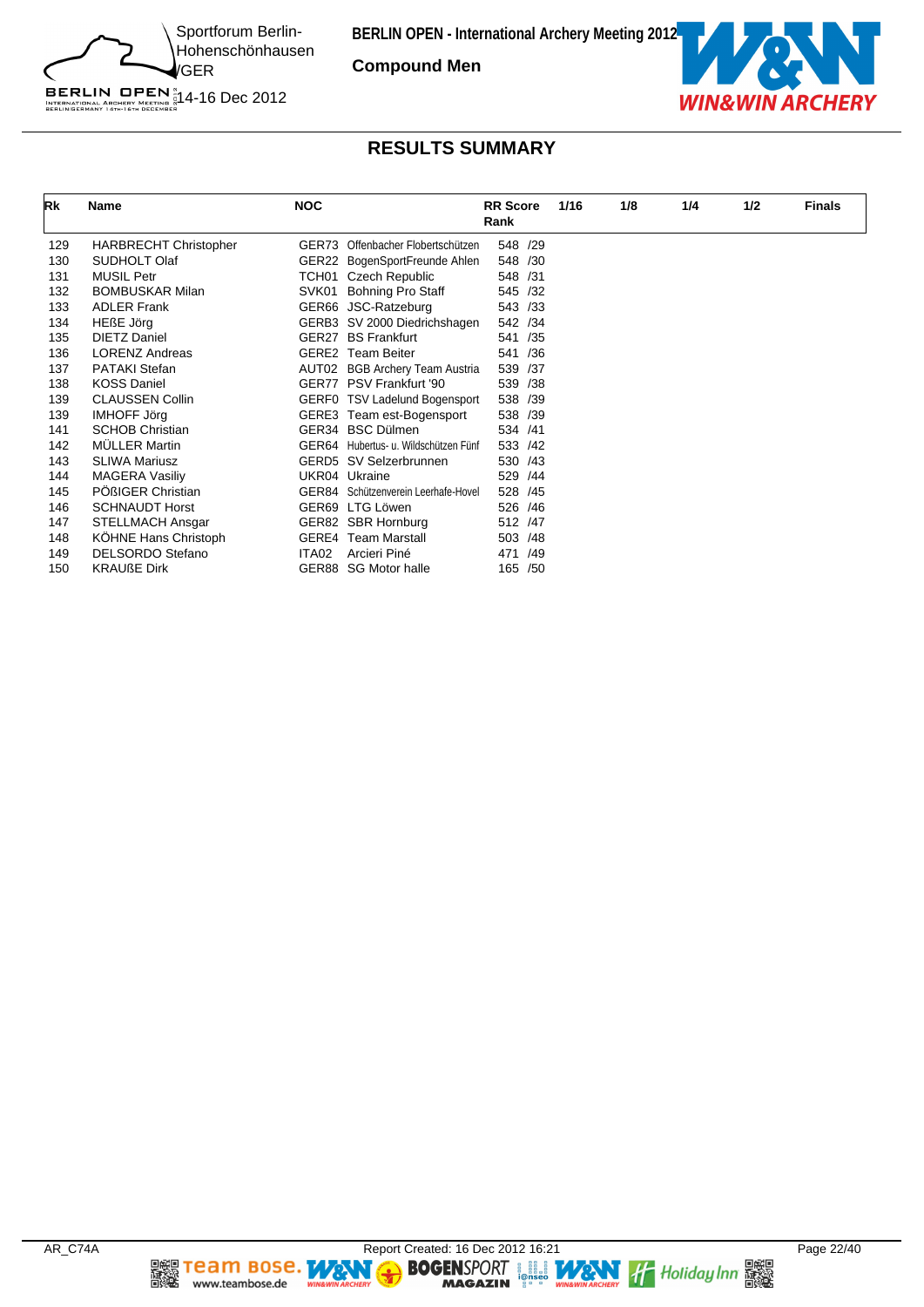

**Compound Women**



# **RESULTS SUMMARY**

| Rk           | <b>Name</b>                    | <b>NOC</b> |                                             | <b>RR Score</b><br>Rank | 1/16           | 1/8                     | 1/4 | 1/2            | <b>Finals</b> |
|--------------|--------------------------------|------------|---------------------------------------------|-------------------------|----------------|-------------------------|-----|----------------|---------------|
| $\mathbf{1}$ | SÖNNICHSEN Sarah               |            | DEN17 TIK Bueskydning                       | 583 /01                 | 6              | 6                       | 6   | 6              | 6             |
| 2            | LOGINOVA Albina                |            | RUS02 Russian National Team                 | 569 /11                 | 6              | $\overline{7}$          | 6   | 6              | $\mathbf 0$   |
| 3            | <b>MARKOVIC Irina</b>          |            | NED02 HBS Almere                            | 573 /07                 | $\overline{7}$ | 6                       | 6   | $\overline{2}$ | 6<br>T.10     |
| 4            | <b>WEITSCH Jennifer</b>        |            | GER01 1. Berliner Bogenschützen e.V.        | 569 /12                 | $\overline{7}$ | 6                       | 7   | $\overline{4}$ | 5<br>T.9      |
| 5            | <b>MERRY Nat</b>               |            | GBR04 Oxford University Company of A        | 554 /31                 | 6              | 7                       |     | 5(141)         |               |
| 6            | <b>BERGER Kristina</b>         |            | GER48 BSG Ebersberg                         | 572 /08                 | 6              | 6                       | 4   | (145)          |               |
| 7            | BABININA Jelena                |            | LTU02 Kauno Saudymo is Lanko Asociac        | 576 / 04                | 6              | 6                       |     | 3 (139)        |               |
| 8            | LAURSEN Louise Klingenberg     |            | DEN17 TIK Bueskydning                       | 578 /03                 | 6              | 6                       |     | 2 (115)        |               |
| 9            | ANASTASIA Anastasio            | ITA05      | <b>Marina Militare GS</b>                   | 575 /05                 | 6              | 2                       |     |                |               |
| 9            | <b>GRANITZA Karina</b>         |            | GER54 Cfb Soest                             | 567 /13                 | 6              | 5                       |     |                |               |
| 9            | OLEKSEJENKO Julija             |            | LAT01 ATLANTIS, Riga                        | 565 /16                 | 6              | $\overline{\mathbf{c}}$ |     |                |               |
| 9            | PFEIFER Bianca                 |            | GERD6 SV Stahl Unterwellenborn              | 569 /10                 | $\overline{7}$ | $\mathbf 2$             |     |                |               |
| 9            | <b>SCHALL Velia</b>            |            | GER02 1. BSC Karlsruhe                      | 573 /06                 | $\overline{7}$ | 3                       |     |                |               |
| 9            | SHKOLNA Mariya                 |            | UKR02 Dinamo-Lwow                           | 567 /14                 | $\overline{7}$ | $\overline{2}$          |     |                |               |
| 9            | SIMPSON Nichola                |            | GBR04 Oxford University Company of A        | 572 /09                 | 6              | 5                       |     |                |               |
| 9            | <b>WIESE Ulrike</b>            |            | GERA0 Sherwood BSC Herne                    | 566 /15                 | 6              | 1                       |     |                |               |
| 17           | <b>AKCAKAYA Cicek</b>          |            | GERE3 Team est-Bogensport                   | 561 /21                 | 3              |                         |     |                |               |
| 17           | ANDERSSON Anneli               |            | SWE07 Vetlanda Bågskytteklubb               | 562 /19                 | 1              |                         |     |                |               |
| 17           | <b>ANEAR Erika</b>             |            | AUS01 Arrogone Archers                      | 555 /29                 | 0              |                         |     |                |               |
| 17           | <b>BANG Margaret</b>           |            | DEN10 Lavia Odense Bueskytter               | 563 /17                 | 2              |                         |     |                |               |
| 17           | <b>BUMKE Heike</b>             |            | GER42 BSC Vorgebirge                        | 559 /25                 | 0              |                         |     |                |               |
| 17           | DIAKOVA Viktoria               | UKR03 Kiev |                                             | 581 /02                 | 4              |                         |     |                |               |
| 17           | <b>EMMERICH Jutta</b>          |            | GER60 Hammer SC 08                          | 560 /22                 | $\overline{2}$ |                         |     |                |               |
| 17           | <b>GRYDELAND Runa</b>          |            | NOR02 Sandefjord Bueskyttere                | 562 /20                 | $\overline{2}$ |                         |     |                |               |
| 17           | <b>HASCHA Petra</b>            |            | <b>GERE4</b> Team Marstall                  | 557 /27                 | 3              |                         |     |                |               |
| 17           | <b>IMHOFF Susanne</b>          |            | GERE3 Team est-Bogensport                   | 558 /26                 | 3              |                         |     |                |               |
| 17           | <b>MECKELBURG Lara</b>         |            | GER60 Hammer SC 08                          | 556 /28                 | 0              |                         |     |                |               |
| 17           | <b>MEIßNER Janine</b>          |            | <b>GERG1</b> Carbon Express                 | 559 /23                 | 3              |                         |     |                |               |
| 17           | <b>PROBST Eva-Maria</b>        |            | AUT02 BGB Archery Team Austria              | 554 /32                 | 0              |                         |     |                |               |
| 17           | <b>RASTERT</b> Iveta           |            | GER02 1. BSC Karlsruhe                      | 555 /30                 | $\overline{2}$ |                         |     |                |               |
| 17           | <b>ROSEK Iris</b>              |            | GERE3 Team est-Bogensport                   | 563 /18                 | 2              |                         |     |                |               |
| 17           | <b>WAGNER Ramona</b>           |            | GERD6 SV Stahl Unterwellenborn              | 559 /24                 | $\overline{2}$ |                         |     |                |               |
| 33           | <b>STERNHEIM Sarah Mareike</b> |            | GERE3 Team est-Bogensport                   | 554 /33                 |                |                         |     |                |               |
| 34           | <b>KUHNE Tanja</b>             |            | GER61 HBG-Hamburger Bogenschützen Gi        | 553 /34                 |                |                         |     |                |               |
| 35           | <b>BAIER Katharina</b>         |            | GBR04 Oxford University Company of A        | 552 /35                 |                |                         |     |                |               |
| 36           | <b>RAKEL Erika</b>             |            | GERD6 SV Stahl Unterwellenborn              | 551 /36                 |                |                         |     |                |               |
| 37           | ANGELESCU Codruta              |            | ROM01 Aktiv Bucharest                       | 548 /37                 |                |                         |     |                |               |
| 38           | <b>FALKSON Lara Franziska</b>  |            | GER25 BS Baden-Baden                        | 546 /38                 |                |                         |     |                |               |
| 39           | <b>GRUSCHWITZ Elke</b>         |            |                                             | 546 /39                 |                |                         |     |                |               |
| 40           | <b>BENGFORT Christina</b>      |            | GERF1 TSV Lindenberg<br>GER55 DJK Stadtlohn | 546 /40                 |                |                         |     |                |               |
|              |                                |            |                                             |                         |                |                         |     |                |               |
| 41<br>42     | ELZINGA Vanessa                |            | NED06 Netherlands                           | 546 /41                 |                |                         |     |                |               |
|              | RATZMANN Katrin                |            | GERE6 TSG Lübbenau                          | 543 /42                 |                |                         |     |                |               |
| 43           | STRASSER Aurelia               | SUI02      | Archeryteam92 Birmenstorf                   | 541 /43                 |                |                         |     |                |               |
| 44           | HARTMANN Anja                  |            | GERC5 SV Hohenmemmingen                     | 539 /44                 |                |                         |     |                |               |
| 45           | <b>BUMKE Margit</b>            |            | GER42 BSC Vorgebirge                        | 536 /45                 |                |                         |     |                |               |
| 46           | <b>HENTSCHKE Isabel</b>        |            | GER92 SGes Hagenburg                        | 530 / 46                |                |                         |     |                |               |
| 47           | <b>ZEMPOU Maria</b>            |            | GRE01 Ethnikos G.s.                         | 519 /47                 |                |                         |     |                |               |
| 48           | <b>THEISEN Renate</b>          |            | GERE1 Team ArchersWorld                     | 446 / 48                |                |                         |     |                |               |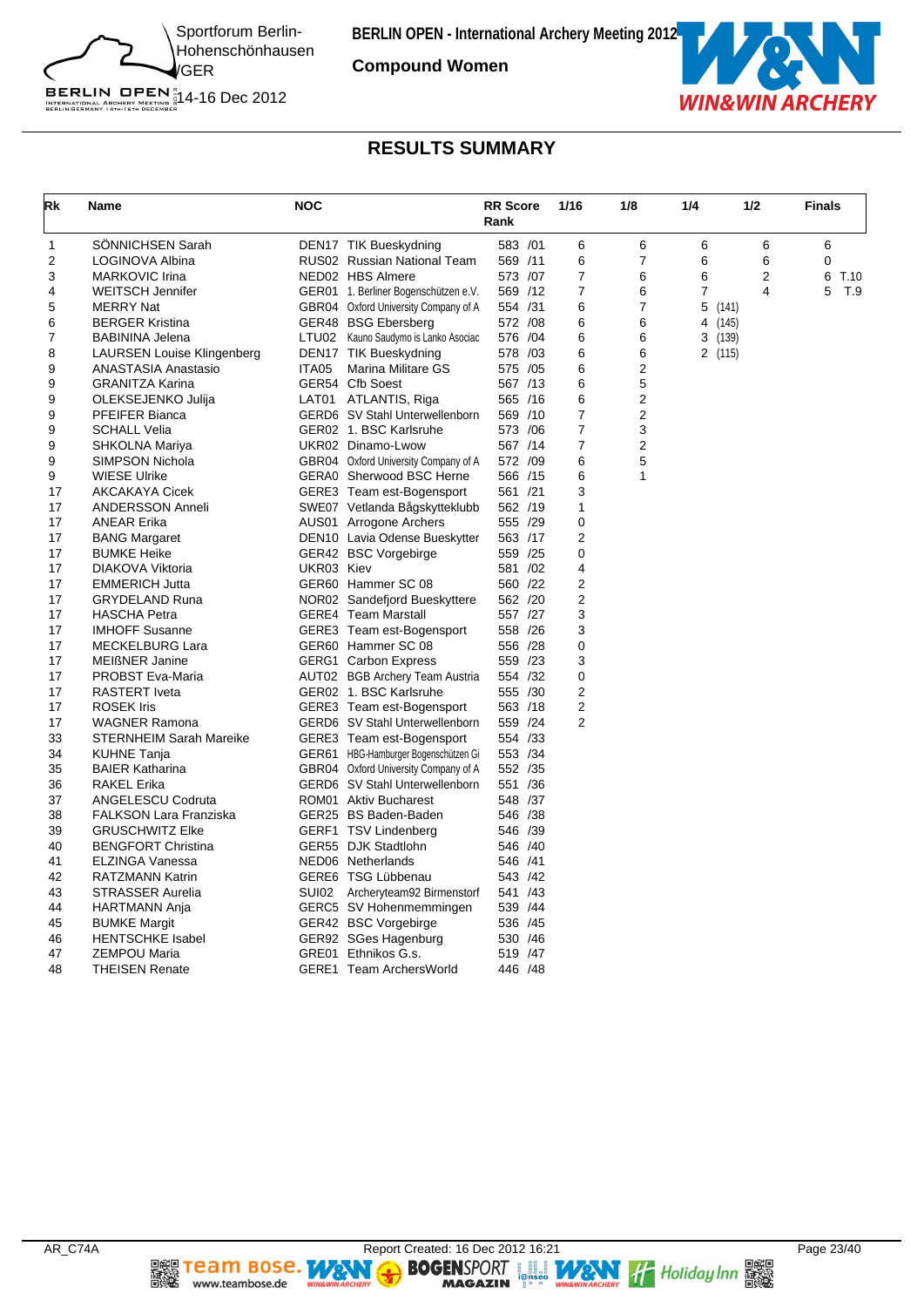

**Recurve Men**

**Final Round**



#### **RESULT BRACKETS**





**Team Bose.** 

www.teambose.de

h.

٧

**MAGAZIN** 

**TA**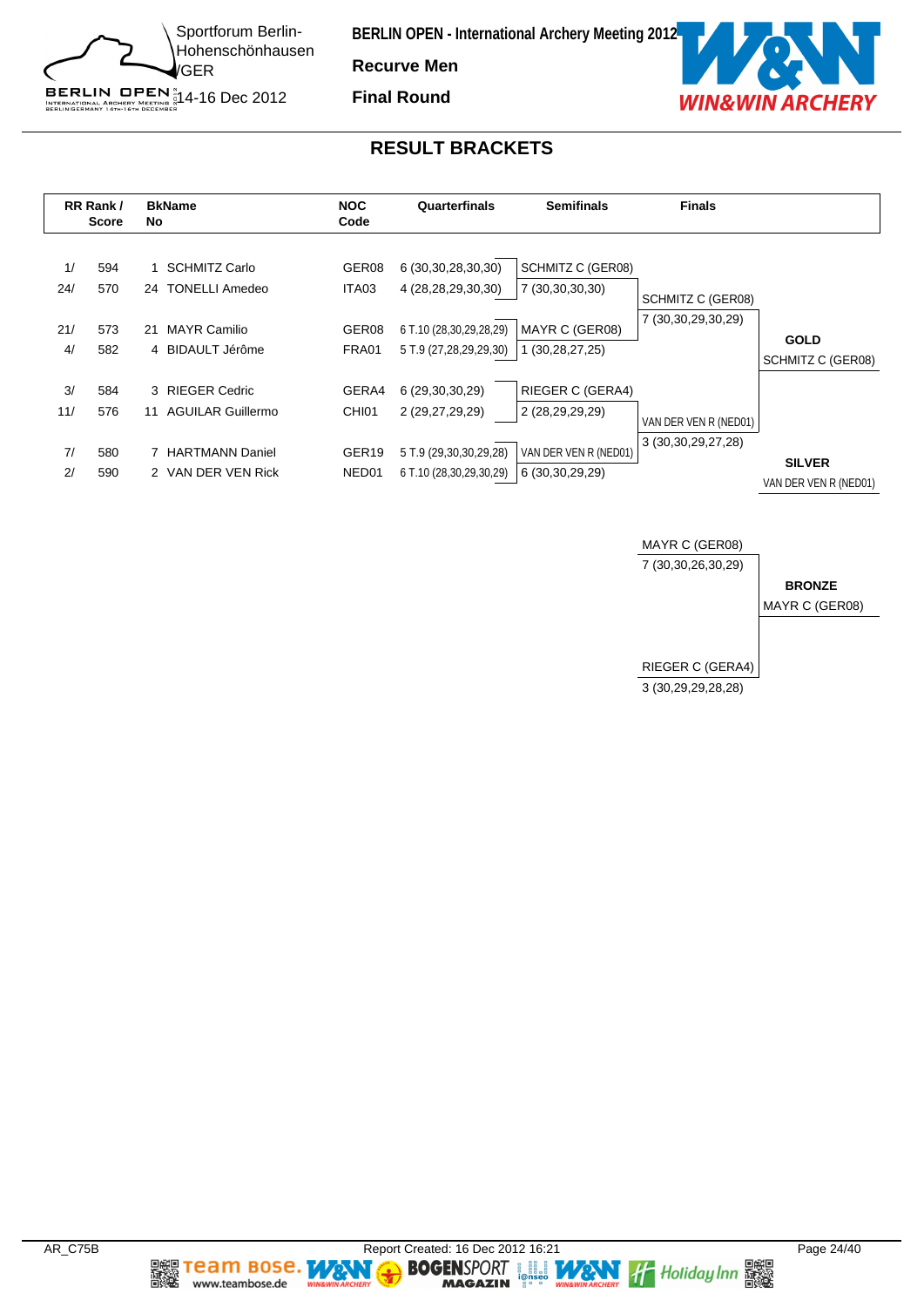

**Recurve Men**

**Elimination Round**



#### **RESULT BRACKETS**

|           | RR Rank/<br>Score | No | <b>BkName</b>                              | <b>NOC</b><br>Code    | 1/16<br>Elimin. Round                            | 1/8<br>Elimin. Round                    | Quarterfinals           |
|-----------|-------------------|----|--------------------------------------------|-----------------------|--------------------------------------------------|-----------------------------------------|-------------------------|
|           |                   |    |                                            |                       |                                                  |                                         |                         |
| 1/        | 594               |    | 1 SCHMITZ Carlo                            | GER08                 | 6(29,30,30)                                      | SCHMITZ C (GER08)                       |                         |
| 32/       | 566               |    | 32 DECKERS Michaël                         | BEL01                 | 0(28, 27, 27)                                    | 7 (30,30,30,30)                         | SCHMITZ C (GER08)       |
|           |                   |    |                                            |                       |                                                  |                                         | 6 (30, 30, 28, 30, 30)  |
| 17/       | 574               |    | 17 LAURSEN Martin                          | DEN <sub>17</sub>     | 6 (30,25,29,30)                                  | LAURSEN M (DEN17)                       |                         |
| 16/       | 574               |    | 16 ROHRBECK Holger                         | GER58                 | 2 (28,29,27,29)                                  | 1 (29,30,29,29)                         |                         |
| 9/        | 577               |    | 9 LAURSEN Bjarne                           | DEN <sub>13</sub>     | 2 (29,30,26,29)                                  | TONELLI A (ITA03)                       |                         |
| 24/       | 570               |    | 24 TONELLI Amedeo                          | ITA03                 | 6 (29,30,28,30)                                  | 6 (30,30,29)                            |                         |
|           |                   |    |                                            |                       |                                                  |                                         | TONELLI A (ITA03)       |
| 25/       | 570               |    | 25 SWIECZAK Maurycy                        | POL01                 | 3 (30, 29, 28, 26, 28)                           | WEISS C (GERA5)                         | 4 (28,28,29,30,30)      |
| 8/        | 580               |    | 8 WEISS Christian                          | GERA5                 | 7 (28,29,29,29,29)                               | 0(28, 29, 27)                           |                         |
|           |                   |    |                                            |                       |                                                  |                                         |                         |
| 5/        | 582               |    | 5 KAHLLUND Florian                         | GERA3                 | 6 (29, 29, 30, 30)                               | KAHLLUND F (GERA3)                      |                         |
| 28/       | 568               |    | 28 DORNHOFER Heribert                      | AUT02                 | 2 (26,29,29,30)                                  | 0(27, 29, 28)                           | MAYR C (GER08)          |
| 21/       | 573               |    | 21 MAYR Camilio                            | GER08                 | 6 (29, 29, 29, 29)                               | MAYR C (GER08)                          | 6 T.10 (28,30,29,28,29) |
| 12/       | 576               |    | 12 LIEKE Fabian                            | GER32                 | 2 (27, 27, 30, 28)                               | 6 (28,30,29)                            |                         |
|           |                   |    |                                            |                       |                                                  |                                         |                         |
| 13/       | 575               |    | 13 FAUCHERON Thomas                        | LUX01                 | 4 (30,27,29,27,27)                               | HERZIG S (GER94)                        |                         |
| 20/       | 573               |    | 20 HERZIG Sven                             | GER94                 | 6 (27,27,29,29,28)                               | 0(29, 28, 28)                           | BIDAULT J (FRA01)       |
|           |                   |    |                                            |                       |                                                  |                                         | 5 T.9 (27,28,29,29,30)  |
| 29/<br>4/ | 568<br>582        |    | 29 PAULINYI Luis<br>4 BIDAULT Jérôme       | GBR06<br><b>FRA01</b> | 4 (28, 28, 28, 29, 29)<br>6 (29, 30, 28, 28, 29) | BIDAULT J (FRA01)<br>6 (30,29,29)       |                         |
|           |                   |    |                                            |                       |                                                  |                                         |                         |
| 3/        | 584               |    | 3 RIEGER Cedric                            | GERA4                 | 7 (30,29,27,29)                                  | <b>RIEGER C (GERA4)</b>                 |                         |
| 30/       | 567               |    | 30 GALBERG Mathias                         | DEN04                 | 1 (29, 28, 27, 27)                               | 7 (28, 28, 29, 27, 29)                  | RIEGER C (GERA4)        |
|           |                   |    |                                            |                       |                                                  |                                         | 6 (29,30,30,29)         |
| 19/       | 573               |    | 19 SEIBOLD Jürgen                          | GER29                 | 2 (29,28,26,27)                                  | NILSSON S (SWE02)                       |                         |
| 14/       | 575               |    | 14 NILSSON Stefan                          | SWE02                 | 6 (28, 29, 27, 29)                               | 3 (28, 27, 27, 29, 26)                  |                         |
| 11/       | 576               |    | 11 AGUILAR Guillermo                       | CHI01                 | 6 T.9 (28,30,28,28,27)                           | <b>AGUILAR G (CHI01)</b>                |                         |
| 22/       | 573               |    | 22 GIESA Sven                              | GER26                 | 5 T.M (28,30,27,29,27)                           | 6 (28,30,29,29)                         |                         |
|           |                   |    |                                            |                       |                                                  |                                         | AGUILAR G (CHI01)       |
| 27/       | 569               |    | 27 VAN DEN BOGAART Hennie                  | NED09                 | 6 (29, 30, 30, 27, 30)                           | VAN DEN BOGAART H (NED09)               | 2 (29,27,29,29)         |
| 6/        | 581               |    | 6 BAGER Dennis                             | DEN <sub>05</sub>     | 4 (29,29,29,29,30)                               | 2 (28,29,29,28)                         |                         |
|           |                   |    |                                            |                       |                                                  |                                         |                         |
| 7/        | 580               |    | 7 HARTMANN Daniel                          | GER <sub>19</sub>     | 7 (29,30,28,29,29)                               | HARTMANN D (GER19)                      |                         |
| 26/       | 569               |    | 26 OBST Oliver                             | GERE4                 | 3 (29, 28, 28, 29, 28)                           | 6 (30,28,30,30)                         | HARTMANN D (GER19)      |
| 23/       | 571               |    | 23 TUCHSCHERER Dirk                        | GER08                 | 6 T.10 (30,26,29,29,29)                          | TUCHSCHERER D (GER08)                   | 5 T.9 (29,30,30,29,28)  |
| 10/       | 577               |    | 10 ROHRBERG Sebastian                      | GERB7                 | 5 T.9 (30,29,30,27,28)                           | 2 (29, 29, 28, 29)                      |                         |
|           |                   |    |                                            |                       |                                                  |                                         |                         |
| 15/       | 575               |    | 15 WECKMÜLLER Maximilian                   | GERC2                 | 3 (26,29,30,25,26)                               | HASENFUß T (GER97)                      |                         |
| 18/       | 574               |    | 18 HASENFUß Thomas                         | GER97                 | 7 (30,29,28,27,28)                               | 0(28, 29, 28)                           | VAN DER VEN R (NED01)   |
|           |                   |    |                                            |                       |                                                  |                                         | 6 T.10 (28,30,29,30,29) |
| 31/<br>2/ | 567<br>590        | 31 | <b>SKOERIES Eric</b><br>2 VAN DER VEN Rick | GER30<br>NED01        | 4 (29, 28, 29, 28, 29)<br>6 (29, 30, 27, 30, 29) | VAN DER VEN R (NED01)<br>6 (30, 30, 29) |                         |
|           |                   |    |                                            |                       |                                                  |                                         |                         |

www.teambose.de

AR\_C75A Report Created: 16 Dec 2012 16:21 Page 25/40<br> **REPORT AND SO SENSPORT** And The Report Created: 16 Dec 2012 16:21<br> **RAGAZIN** Page 25/40<br>
MAGAZIN Page 25/40<br>
MAGAZIN Page 25/40<br>
MAGAZIN Page 25/40<br>
MAGAZIN Page 25/40 **DE Team Bose.** WANT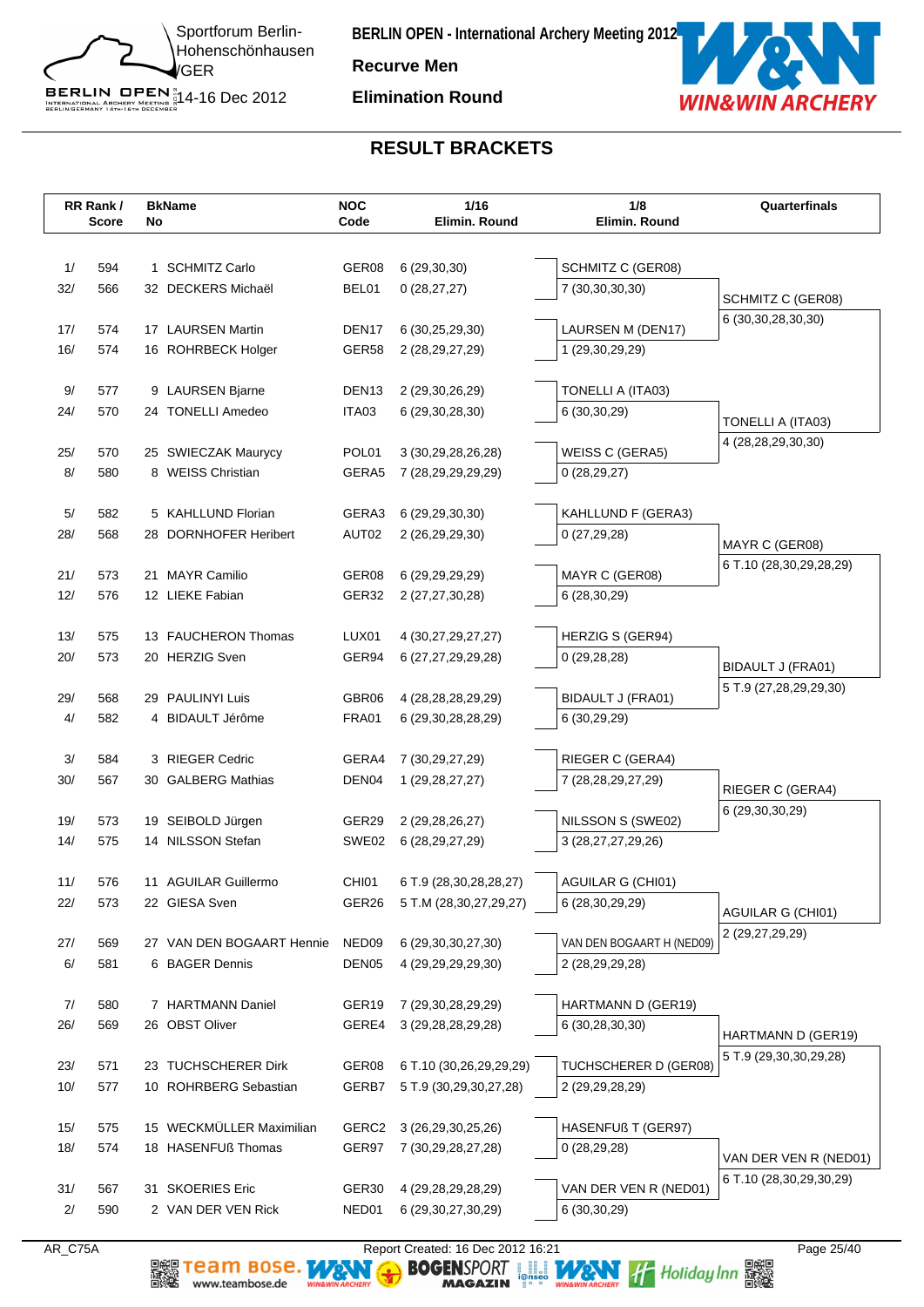

**Recurve Women Final Round**



#### **RESULT BRACKETS**





**Team Bose.** 

www.teambose.de

h.

**TA** 

٧

**MAGAZIN**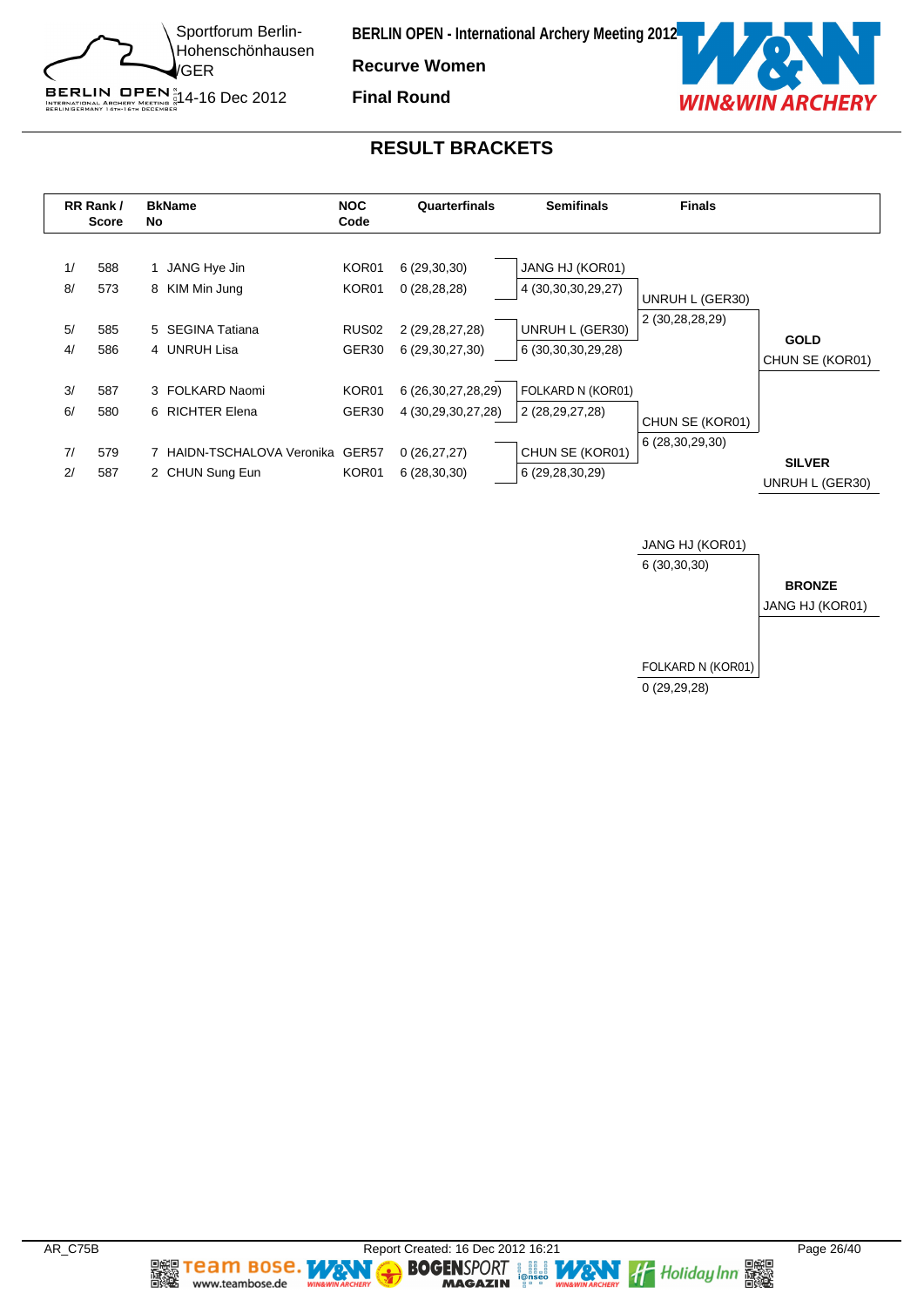

**Recurve Women**

**Elimination Round**



#### **RESULT BRACKETS**

|     | RR Rank/<br>Score | No | <b>BkName</b>                        | <b>NOC</b><br>Code | 1/16<br>Elimin. Round                    | 1/8<br>Elimin. Round                       | Quarterfinals                               |
|-----|-------------------|----|--------------------------------------|--------------------|------------------------------------------|--------------------------------------------|---------------------------------------------|
|     |                   |    |                                      |                    |                                          |                                            |                                             |
| 1/  | 588               |    | 1 JANG Hye Jin                       | KOR01              | 6(29,29,29)                              | JANG HJ (KOR01)                            |                                             |
| 32/ | 542               |    | 32 BORMANN Uta                       | GER43              | 0(28, 28, 28)                            | 6 (29,29,29,30)                            |                                             |
|     |                   |    |                                      |                    |                                          |                                            | JANG HJ (KOR01)                             |
| 17/ | 563               |    | 17 DEDEN Esther                      | NED02              | 6 (28,27,30,27)                          | DEDEN E (NED02)                            | 6 (29,30,30)                                |
| 16/ | 563               |    | 16 EIBECK Pia                        | GERB4              | 2 (27,27,28,27)                          | 2 (27,30,27,29)                            |                                             |
|     |                   |    |                                      |                    |                                          |                                            |                                             |
| 9/  | 572               |    | 9 WINTER Karina                      | GER30              | 6 T.9 (26,28,28,29,28)                   | WINTER K (GER30)                           |                                             |
| 24/ | 556               |    | 24 LAAN Sarina                       | NED <sub>02</sub>  | 5 T.6 (27,28,28,26,28)                   | 3 (29,27,29,29,28)                         | KIM MJ (KOR01)                              |
| 25/ | 553               |    | 25 RÖBISCH Annedore                  | GERB3              | 0(26, 28, 26)                            | KIM MJ (KOR01)                             | 0(28, 28, 28)                               |
| 8/  | 573               |    | 8 KIM Min Jung                       | KOR01              | 6(28, 30, 30)                            | 7 (29,30,29,29,29)                         |                                             |
|     |                   |    |                                      |                    |                                          |                                            |                                             |
| 5/  | 585               |    | 5 SEGINA Tatiana                     | <b>RUS02</b>       |                                          | SEGINA T (RUS02)                           |                                             |
| 28/ | 550               |    | 28 KRAUTZ Laura                      | GER30              | -Bye-                                    | 6 (27,29,29,29)                            | SEGINA T (RUS02)                            |
|     |                   |    |                                      |                    |                                          |                                            | 2 (29,28,27,28)                             |
| 21/ | 557               |    | 21 BOZIC Brina                       | SLO04              | 0(26,25,27)                              | DER KINDEREN A (NED08)                     |                                             |
| 12/ | 567               |    | 12 DER KINDEREN Annemarie            | NED <sub>08</sub>  | 6(27, 29, 30)                            | 2 (27,29,28,27)                            |                                             |
| 13/ | 566               |    | 13 STRUYF Sabine                     | BEL02              | 6(30, 29, 30)                            | STRUYF S (BEL02)                           |                                             |
| 20/ | 558               |    | 20 UNGLAUBE Zinayida                 | GER76              | 0(25,26,16)                              | 1 (29,24,29,28)                            |                                             |
|     |                   |    |                                      |                    |                                          |                                            | UNRUH L (GER30)                             |
| 29/ | 547               |    | 29 BAUER Katharina                   | GER49              | 1 (30,27,27,28)                          | UNRUH L (GER30)                            | 6 (29, 30, 27, 30)                          |
| 4/  | 586               |    | 4 UNRUH Lisa                         | GER30              | 7 (30,29,29,29)                          | 7 (29,30,30,29)                            |                                             |
|     |                   |    |                                      |                    |                                          |                                            |                                             |
| 3/  | 587               |    | 3 FOLKARD Naomi                      | KOR01              | 6(28, 28, 28)                            | FOLKARD N (KOR01)                          |                                             |
| 30/ | 543               |    | 30 FREIMANN Katharina                | GER71              | 0(27, 27, 27)                            | 6 (29,28,28,29,29)                         | FOLKARD N (KOR01)                           |
| 19/ | 560               |    | 19 VAN DER LOOY Sandra               | NED <sub>12</sub>  |                                          |                                            | 6 (26, 30, 27, 28, 29)                      |
| 14/ | 564               |    | 14 LIONETTI Pia Carmen Maria         | ITA04              | 2 (28, 30, 26, 18)<br>6 (29, 29, 28, 27) | LIONETTI PCM (ITA04)<br>4 (27,29,30,28,28) |                                             |
|     |                   |    |                                      |                    |                                          |                                            |                                             |
| 11/ | 568               |    | 11 VALEEVA Natalia                   | ITA06              | 6 (30,29,30,29)                          | VALEEVA N (ITA06)                          |                                             |
| 22/ | 557               |    | 22 HEINS Mascha                      | GERA7              | 2 (28, 30, 28, 27)                       | 0(28, 28, 28)                              |                                             |
|     |                   |    |                                      |                    |                                          |                                            | RICHTER E (GER30)<br>4 (30, 29, 30, 27, 28) |
| 27/ | 550               |    | 27 HOLT CASPERSEN Nynne              | DEN04              | 0(28, 27, 27)                            | RICHTER E (GER30)                          |                                             |
| 6/  | 580               |    | 6 RICHTER Elena                      | GER <sub>30</sub>  | 6(30,30,30)                              | 6 (29,29,29)                               |                                             |
| 7/  | 579               |    | 7 HAIDN-TSCHALOVA Veronika GER57     |                    |                                          | HAIDN-TSCHALOVA V (GER57)                  |                                             |
| 26/ | 552               |    | 26 VALENTIN Alina                    | GER71              | 7 (29,30,29,30)<br>1 (29,26,28,29)       | 7 (29,29,28,29)                            |                                             |
|     |                   |    |                                      |                    |                                          |                                            | HAIDN-TSCHALOVA V (GER57)                   |
| 23/ | 556               |    | 23 DE VRIES Shireen                  | NED <sub>02</sub>  | 3 (27, 26, 28, 30, 26)                   | LAURSEN AM (DEN13)                         | 0(26, 27, 27)                               |
| 10/ | 570               |    | 10 LAURSEN Anne Marie                | DEN <sub>13</sub>  | 7 (29,29,28,26,29)                       | 1 (25,29,25,27)                            |                                             |
|     |                   |    |                                      |                    |                                          |                                            |                                             |
| 15/ | 563               |    | 15 SILAKOVA (GONCHAROVA) Sofia RUS01 |                    | 7 (30,28,28,28,30)                       | SILAKOVA (GONCHAROVA) S (RUS01)            |                                             |
| 18/ | 563               |    | 18 TOMASI Jessica                    | ITA02              | 3 (28, 30, 28, 27, 29)                   | 2 (30,26,28,28)                            | CHUN SE (KOR01)                             |
|     |                   |    |                                      |                    |                                          |                                            | 6 (28,30,30)                                |
| 31/ | 542               | 31 | <b>SAUERWALD Carina</b>              | GER36              | 0(24, 28, 17)                            | CHUN SE (KOR01)                            |                                             |
| 2/  | 587               |    | 2 CHUN Sung Eun                      | KOR01              | 6(27, 29, 29)                            | 6 (29,29,30,30)                            |                                             |

www.teambose.de

AR\_C75A Report Created: 16 Dec 2012 16:21 Page 27/40<br> **REPORT AND SO SENSPORT** And The Report Created: 16 Dec 2012 16:21<br> **RAGAZIN** Page 27/40<br>
MAGAZIN Page 27/40<br>
MAGAZIN Page 27/40<br>
MAGAZIN Page 27/40<br>
MAGAZIN Page 27/40 **DE Team Bose.** WANT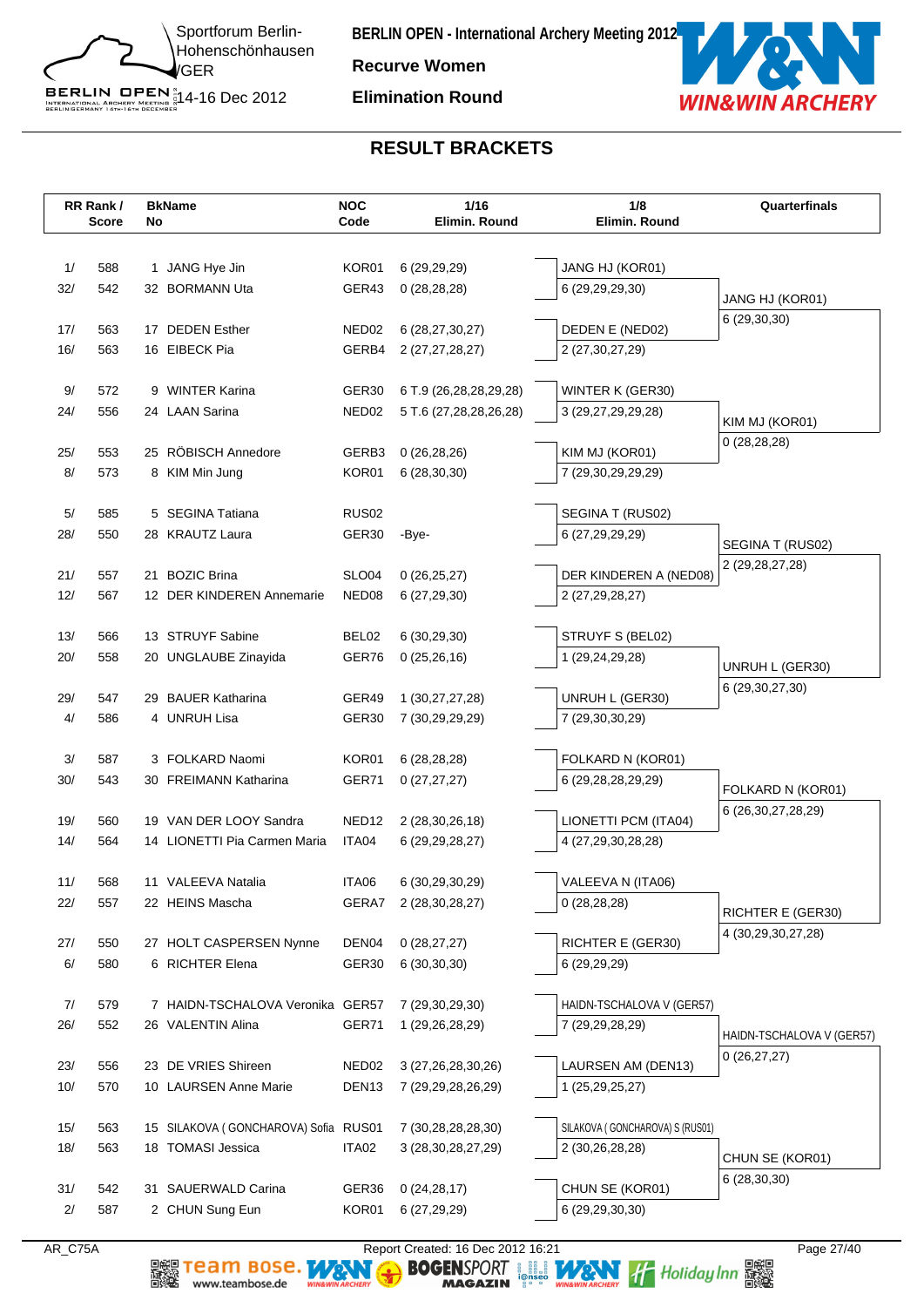

**Compound Men Final Round**



#### **RESULT BRACKETS**



![](_page_27_Figure_6.jpeg)

**Team Bose.** 

www.teambose.de

麣

**TA** 

٧

**MAGAZIN**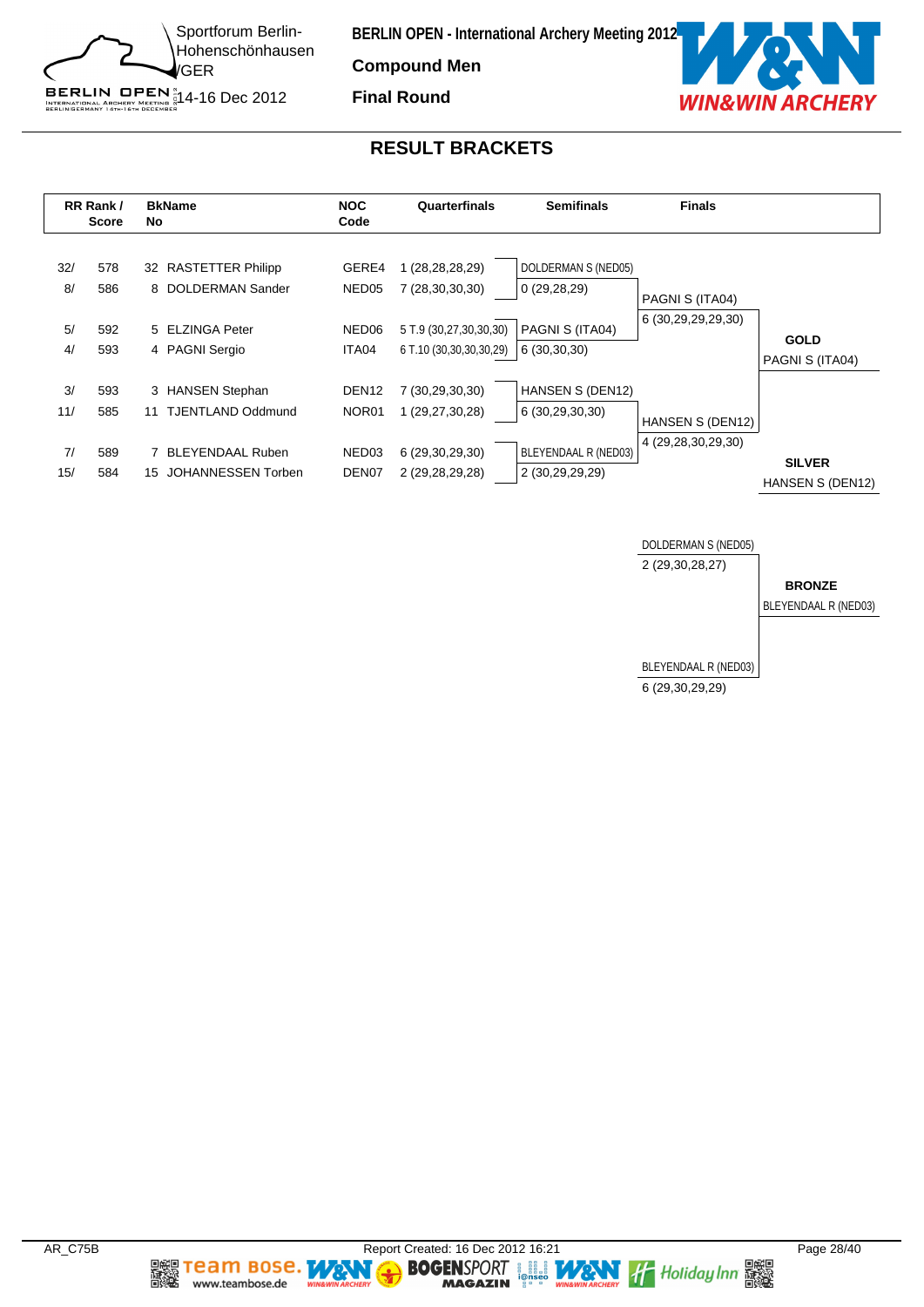![](_page_28_Picture_0.jpeg)

**Compound Men**

**Elimination Round**

![](_page_28_Picture_4.jpeg)

# **RESULT BRACKETS**

|           | RR Rank/<br><b>Score</b> | No | <b>BkName</b>                           | <b>NOC</b><br>Code         | 1/16<br>Elimin, Round                             | 1/8<br>Elimin. Round                       | Quarterfinals                          |
|-----------|--------------------------|----|-----------------------------------------|----------------------------|---------------------------------------------------|--------------------------------------------|----------------------------------------|
|           |                          |    |                                         |                            |                                                   |                                            |                                        |
| 1/        | 598                      |    | 1 SCHLOESSER Mike                       | NED <sub>10</sub>          | 5 T.10 (30,30,30,29,29)                           | RASTETTER P (GERE4)                        |                                        |
| 32/       | 578                      |    | 32 RASTETTER Philipp                    | GERE4                      | 6 T.10* (28,27,30,30,30)                          | 6 (29,28,29,29,29)                         | <b>RASTETTER P (GERE4)</b>             |
| 17/       | 584                      |    | 17 SOLOMONOV Dmitry                     | RUS01                      | 6 T.10 (28,30,30,29,28)                           | SOLOMONOV D (RUS01)                        | 1 (28,28,28,29)                        |
| 16/       | 584                      |    | 16 KNUDSEN Mads                         | DEN07                      | 5 T.9 (30,28,29,30,28)                            | 4 (28, 30, 28, 30, 28)                     |                                        |
|           |                          |    |                                         |                            |                                                   |                                            |                                        |
| 9/        | 586                      |    | 9 HACK Rolf                             | GERA9                      | 6 (29,30,29,29)                                   | HACK R (GERA9)                             |                                        |
| 24/       | 580                      |    | 24 DE GRANDIS Jocelyn                   | FRA02                      | 2 (28,27,29,29)                                   | 4 (29,28,29,28,28)                         | DOLDERMAN S (NED05)                    |
|           |                          |    |                                         |                            |                                                   |                                            | 7 (28,30,30,30)                        |
| 25/       | 579                      |    | 25 HOFER Patrizio                       | FRA02                      | 4 (30,27,28,30,28)                                | DOLDERMAN S (NED05)                        |                                        |
| 8/        | 586                      |    | 8 DOLDERMAN Sander                      | NED05                      | 6 (29, 29, 30, 30, 28)                            | 6 (29,29,28,30,28)                         |                                        |
| 5/        | 592                      |    | 5 ELZINGA Peter                         | NED06                      | 6(30,30,30)                                       | ELZINGA P (NED06)                          |                                        |
| 28/       | 578                      |    | 28 HÄFELFINGER Roman                    | <b>SUI03</b>               | 0(28, 29, 29)                                     | 7 (29,30,30,30)                            |                                        |
|           |                          |    |                                         |                            |                                                   |                                            | ELZINGA P (NED06)                      |
| 21/       | 582                      |    | 21 LEOTTA Andrea                        | FRA02                      | 6 (27,27,30,30,29)                                | LEOTTA A (FRA02)                           | 5 T.9 (30,27,30,30,30)                 |
| 12/       | 585                      |    | 12 DOLLINGER Georg                      | AUT05                      | 4 (29, 29, 29, 29, 28)                            | 1 (28,30,29,28)                            |                                        |
|           |                          |    |                                         |                            |                                                   |                                            |                                        |
| 13/       | 585                      |    | 13 BANG Jan                             | DEN <sub>10</sub>          | 6 (29, 30, 28, 29, 30)                            | BANG J (DEN10)                             |                                        |
| 20/       | 583                      |    | 20 GLAUBRECHT Thomas                    | GERE0                      | 4 (29, 29, 28, 29, 30)                            | 0(29, 29, 27)                              | PAGNI S (ITA04)                        |
| 29/       | 578                      |    | 29 ASBACH Jens                          | GER40                      | 0(29, 28, 28)                                     | PAGNI S (ITA04)                            | 6 T.10 (30,30,30,30,29)                |
| 4/        | 593                      |    | 4 PAGNI Sergio                          | ITA04                      | 6(30,30,30)                                       | 6 (30,30,29)                               |                                        |
|           |                          |    |                                         |                            |                                                   |                                            |                                        |
| 3/        | 593                      |    | 3 HANSEN Stephan                        | DEN <sub>12</sub>          | 6 T.10* (28,29,29,28,30)                          | HANSEN S (DEN12)                           |                                        |
| 30/       | 578                      |    | 30 VLADAS Sigauskas                     | LTU02                      | 5 T.10 (28,27,30,29,29)                           | 7 (29,30,30,29)                            | HANSEN S (DEN12)                       |
|           |                          |    |                                         |                            |                                                   |                                            | 7 (30,29,30,30)                        |
| 19/       | 583                      | 19 | <b>REMIE Marc</b>                       | NED04                      | 3 (28, 30, 30, 29, 28)                            | AAMAAS N (NOR01)                           |                                        |
| 14/       | 585                      |    | 14 AAMAAS Njaal                         | NOR01                      | 7 (30, 30, 29, 30, 29)                            | 1 (29,29,28,28)                            |                                        |
| 11/       | 585                      |    | 11 TJENTLAND Oddmund                    | NOR01                      | 6 (28, 30, 28, 29, 29)                            | TJENTLAND O (NOR01)                        |                                        |
| 22/       | 582                      |    | 22 WHITE Christopher                    | GBR05                      | 4 (28, 30, 30, 28, 27)                            | 6 T.10 (29,29,29,30,30)                    |                                        |
|           |                          |    |                                         |                            |                                                   |                                            | TJENTLAND O (NOR01)<br>1 (29,27,30,28) |
| 27/       | 578                      |    | 27 JOHANSSON Håkan                      | SWE06                      | 5 T.9 (30,28,30,29,28)                            | LAUBE M (GER06)                            |                                        |
| 6/        | 589                      |    | 6 LAUBE Marcus                          | GER06                      | 6 T.10 (28,29,29,29,30)                           | 5 T.9 (29,29,30,30,29)                     |                                        |
|           |                          |    |                                         |                            |                                                   |                                            |                                        |
| 7/<br>26/ | 589<br>578               |    | 7 BLEYENDAAL Ruben<br>26 BRADA Vladimir | NED03<br>TCH <sub>01</sub> | 7 (29,30,29,30)<br>1 (28, 28, 29, 27)             | BLEYENDAAL R (NED03)<br>7 (30,30,29,30,29) |                                        |
|           |                          |    |                                         |                            |                                                   |                                            | BLEYENDAAL R (NED03)                   |
| 23/       | 582                      |    | 23 ROSEK Philipp                        | GERE3                      | 6 T.10* (29,29,30,30,30)                          | ROSEK P (GERE3)                            | 6 (29,30,29,30)                        |
| 10/       | 585                      |    | 10 LUNDIN Morgan                        | SWE05                      | 5 T.10 (29,30,30,30,29)                           | 3 (30,29,30,29,28)                         |                                        |
|           |                          |    |                                         |                            |                                                   |                                            |                                        |
| 15/       | 584                      |    | 15 JOHANNESSEN Torben                   | DEN07                      | 6 (29, 30, 28, 30)                                | JOHANNESSEN T (DEN07)                      |                                        |
| 18/       | 583                      |    | 18 RAUPACH Christian                    | GER08                      | 2 (28,27,30,29)                                   | 6 (29,29,30,30,30)                         | JOHANNESSEN T (DEN07)                  |
| 31/       |                          |    | 31 JUUTILAINEN Mikko                    | FIN01                      |                                                   | JUUTILAINEN M (FIN01)                      | 2 (29, 28, 29, 28)                     |
| $2/$      | 578<br>593               |    | 2 DAMSBO Martin                         | DEN <sub>06</sub>          | 6 T.10 (29,30,30,29,29)<br>5 T.9 (29,29,28,30,30) | 4 (29,29,28,30,30)                         |                                        |
|           |                          |    |                                         |                            |                                                   |                                            |                                        |

www.teambose.de

AR\_C75A Report Created: 16 Dec 2012 16:21 Page 29/40<br> **REPORT AND SO SENSPORT** And The Report Created: 16 Dec 2012 16:21<br> **RAGAZIN** Page 29/40<br>
MAGAZIN Page 2012 The Report Created: 16 Dec 2012 16:21<br>
MAGAZIN Page 2012 The **DE Team Bose.** WANT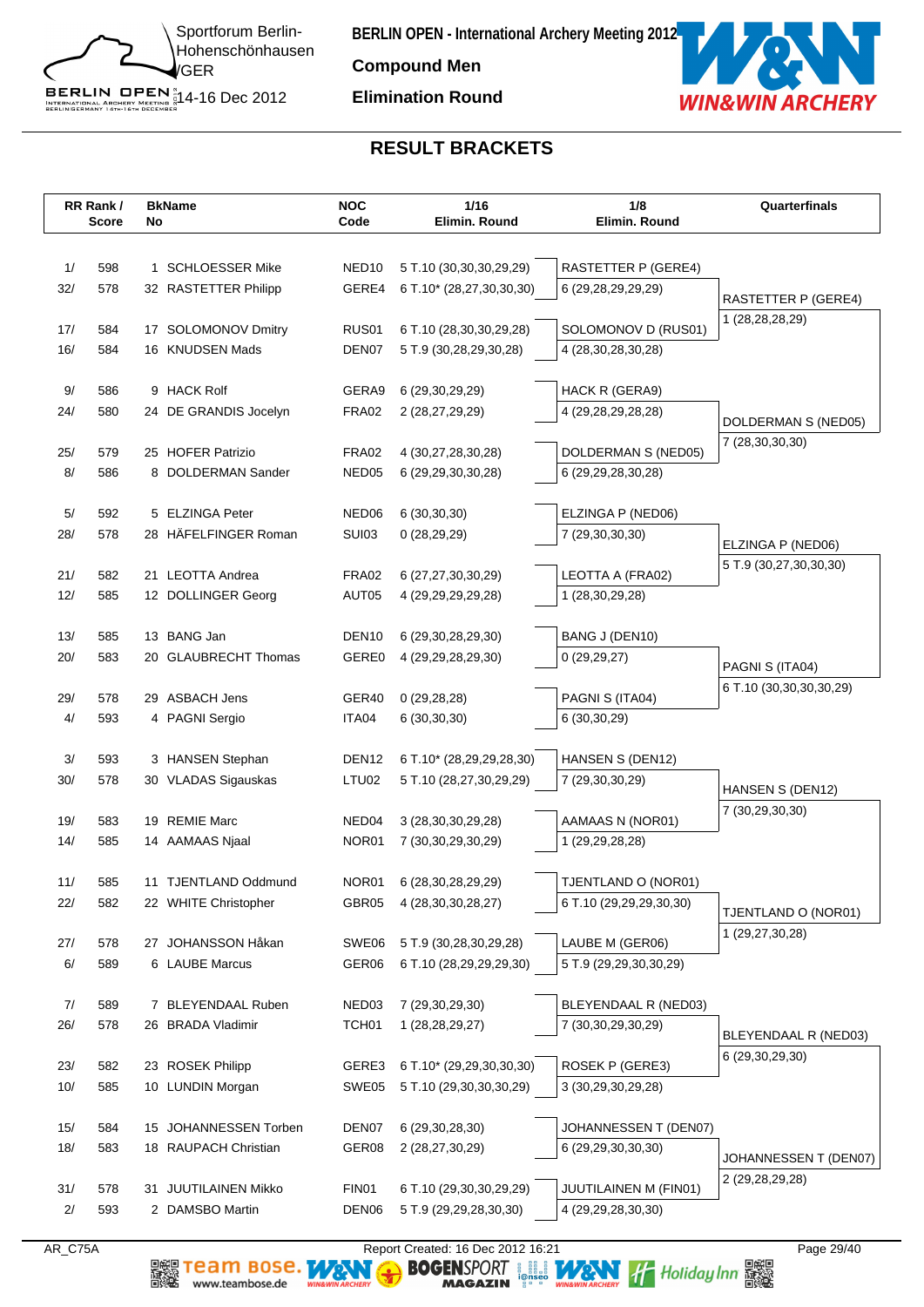![](_page_29_Picture_0.jpeg)

**Compound Women**

**Final Round**

![](_page_29_Picture_4.jpeg)

#### **RESULT BRACKETS**

![](_page_29_Figure_6.jpeg)

![](_page_29_Figure_7.jpeg)

**BOGENSPORT LET MANY of Holiday Inn RESERVED MAGAZIN** 

**Team Bose.** 

www.teambose.de

麣

WS

٧

**MAGAZIN**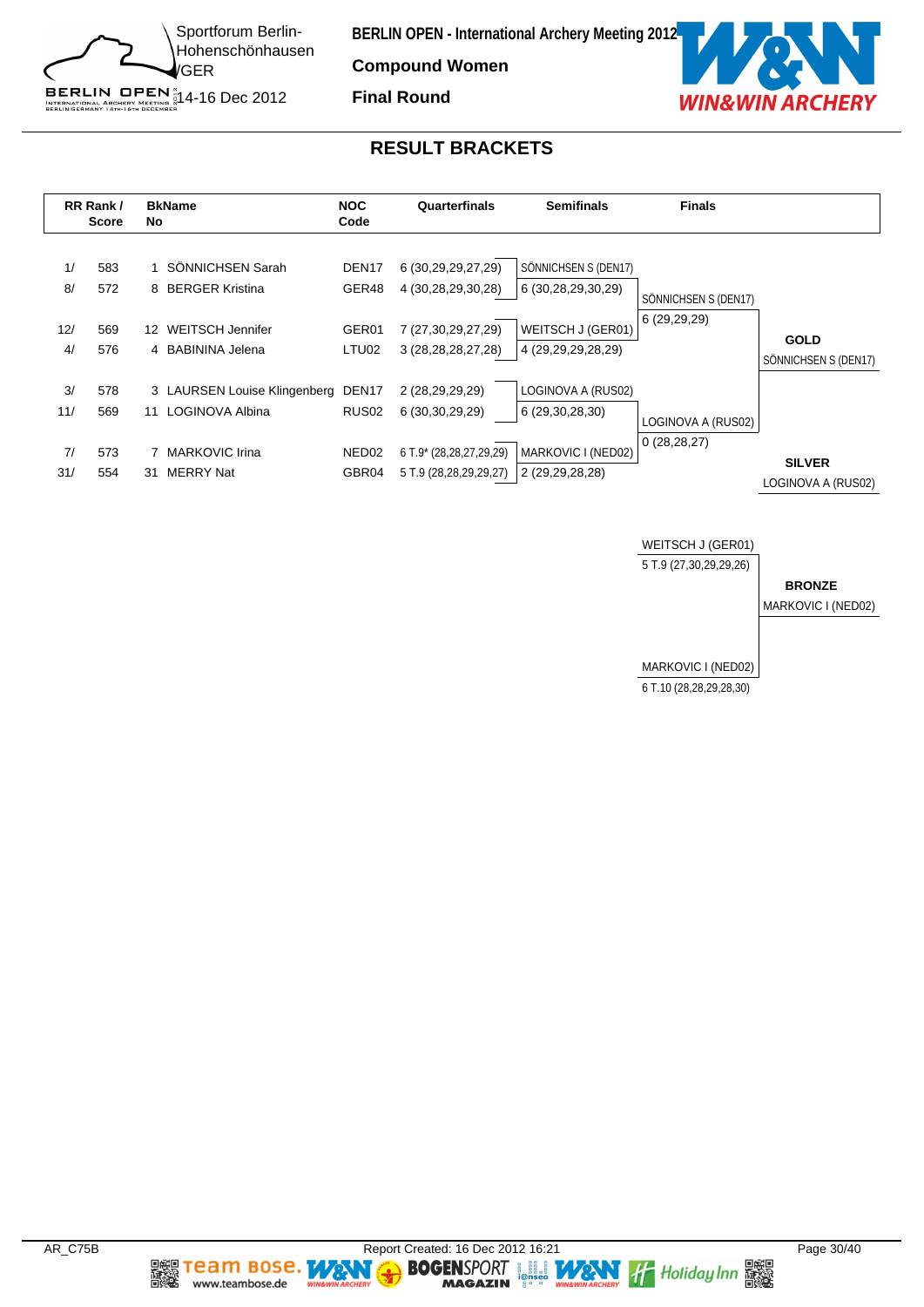![](_page_30_Picture_0.jpeg)

**Compound Women**

#### **Elimination Round**

![](_page_30_Picture_4.jpeg)

# **RESULT BRACKETS**

|            | RR Rank/     |              | <b>BkName</b>                             | <b>NOC</b>        | 1/16                                         | 1/8                                  | Quarterfinals           |
|------------|--------------|--------------|-------------------------------------------|-------------------|----------------------------------------------|--------------------------------------|-------------------------|
|            | <b>Score</b> | No           |                                           | Code              | Elimin. Round                                | Elimin. Round                        |                         |
|            |              |              |                                           |                   |                                              |                                      |                         |
| 1/         | 583          | $\mathbf{1}$ | SÖNNICHSEN Sarah                          | DEN <sub>17</sub> | 6 (29,28,29)                                 | SÖNNICHSEN S (DEN17)                 |                         |
| 32/        | 554          |              | 32 PROBST Eva-Maria                       | AUT02             | 0(28, 26, 27)                                | 6 (29,30,29,29)                      | SÖNNICHSEN S (DEN17)    |
| 17/        | 563          |              |                                           | DEN <sub>10</sub> |                                              | OLEKSEJENKO J (LAT01)                | 6 (30,29,29,27,29)      |
| 16/        | 565          |              | 17 BANG Margaret<br>16 OLEKSEJENKO Julija | LAT01             | 2 (30, 27, 27, 27)<br>6 (28, 30, 28, 28)     | 2 (29,29,28,29)                      |                         |
|            |              |              |                                           |                   |                                              |                                      |                         |
| 9/         | 572          |              | 9 SIMPSON Nichola                         | GBR04             | 6 (28, 28, 29, 28)                           | SIMPSON N (GBR04)                    |                         |
| 24/        | 559          |              | 24 WAGNER Ramona                          | GERD <sub>6</sub> | 2 (27,28,27,28)                              | 5 T.10 (27,29,28,29,28)              |                         |
|            |              |              |                                           |                   |                                              |                                      | <b>BERGER K (GER48)</b> |
| 25/        | 559          |              | 25 BUMKE Heike                            | GER42             | 0(27, 27, 27)                                | <b>BERGER K (GER48)</b>              | 4 (30,28,29,30,28)      |
| 8/         | 572          |              | 8 BERGER Kristina                         | GER48             | 6(29, 29, 30)                                | 6 T.10* (30,28,28,28,29)             |                         |
|            |              |              |                                           |                   |                                              |                                      |                         |
| 5/         | 575          |              | 5 ANASTASIA Anastasio                     | ITA05             | 6 (29,30,29)                                 | ANASTASIA A (ITA05)                  |                         |
| 28/        | 556          |              | 28 MECKELBURG Lara                        | GER60             | 0(28, 27, 28)                                | 2 (29,28,29,28)                      | WEITSCH J (GER01)       |
|            |              |              |                                           |                   |                                              |                                      | 7 (27,30,29,27,29)      |
| 21/<br>12/ | 561<br>569   |              | 21 AKCAKAYA Cicek<br>12 WEITSCH Jennifer  | GERE3<br>GER01    | 3 (28, 28, 27, 30, 27)<br>7 (28,29,29,28,28) | WEITSCH J (GER01)<br>6 (29,29,30,28) |                         |
|            |              |              |                                           |                   |                                              |                                      |                         |
| 13/        | 567          |              | 13 GRANITZA Karina                        | GER54             | 6 (29,27,29,30)                              | <b>GRANITZA K (GER54)</b>            |                         |
| 20/        | 562          |              | 20 GRYDELAND Runa                         | NOR <sub>02</sub> | 2 (28, 29, 28, 27)                           | 5 T.10 (26,30,29,28,27)              |                         |
|            |              |              |                                           |                   |                                              |                                      | BABININA J (LTU02)      |
| 29/        | 555          |              | 29 ANEAR Erika                            | AUS01             | 0(27, 27, 27)                                | BABININA J (LTU02)                   | 3 (28, 28, 28, 27, 28)  |
| 4/         | 576          |              | 4 BABININA Jelena                         | LTU02             | 6 (29,28,28)                                 | 6 T.10* (30,28,28,28,29)             |                         |
|            |              |              |                                           |                   |                                              |                                      |                         |
| $3/$       | 578          |              | 3 LAURSEN Louise Klingenberg DEN17        |                   | 6 (30,29,28,29)                              | LAURSEN LK (DEN17)                   |                         |
| 30/        | 555          |              | 30 RASTERT Iveta                          | GER02             | 2 (28, 29, 28, 28)                           | 6 (29,29,30,28)                      | LAURSEN LK (DEN17)      |
| 19/        | 562          |              | 19 ANDERSSON Anneli                       | SWE07             | 1 (27, 29, 27, 27)                           | SHKOLNA M (UKR02)                    | 2 (28,29,29,29)         |
| 14/        | 567          |              | 14 SHKOLNA Mariya                         | <b>UKR02</b>      | 7 (29, 29, 28, 28)                           | 2 (29,28,29,28)                      |                         |
|            |              |              |                                           |                   |                                              |                                      |                         |
| 11/        | 569          |              | 11 LOGINOVA Albina                        | RUS <sub>02</sub> | 6 (29, 29, 28, 28)                           | LOGINOVA A (RUS02)                   |                         |
| 22/        | 560          |              | 22 EMMERICH Jutta                         | GER60             | 2 (27,27,28,28)                              | 7 (27,29,28,29,29)                   |                         |
|            |              |              |                                           |                   |                                              |                                      | LOGINOVA A (RUS02)      |
| 27/        | 557          |              | 27 HASCHA Petra                           | GERE4             | 3 (27,27,30,29,28)                           | SCHALL V (GER02)                     | 6 (30,30,29,29)         |
| 6/         | 573          |              | 6 SCHALL Velia                            | GER02             | 7 (27,28,30,29,29)                           | 3 (27, 29, 28, 28, 27)               |                         |
|            |              |              |                                           |                   |                                              |                                      |                         |
| 7/         | 573          |              | 7 MARKOVIC Irina                          | NED <sub>02</sub> | 7 (28,28,29,29,28)                           | MARKOVIC I (NED02)                   |                         |
| 26/        | 558          |              | 26 IMHOFF Susanne                         | GERE3             | 3 (28, 29, 27, 27, 27)                       | 6 (27,30,28,28)                      | MARKOVIC I (NED02)      |
| 23/        | 559          |              | 23 MEIßNER Janine                         | GERG1             | 3 (28, 28, 27, 29, 29)                       | PFEIFER B (GERD6)                    | 6 T.9* (28,28,27,29,29) |
| 10/        | 569          |              | 10 PFEIFER Bianca                         | GERD <sub>6</sub> | 7 (28,28,28,29,30)                           | 2 (26,29,28,28)                      |                         |
|            |              |              |                                           |                   |                                              |                                      |                         |
| 15/        | 566          |              | 15 WIESE Ulrike                           | GERA0             | 6 (30, 30, 28, 30)                           | WIESE U (GERA0)                      |                         |
| 18/        | 563          |              | 18 ROSEK Iris                             | GERE3             | 2 (27, 29, 29, 27)                           | 1 (28,27,27,27)                      |                         |
|            |              |              |                                           |                   |                                              |                                      | MERRY N (GBR04)         |
| 31/        | 554          |              | 31 MERRY Nat                              | GBR04             | 6 (30,28,26,29,29)                           | MERRY N (GBR04)                      | 5 T.9 (28,28,29,29,27)  |
| 2/         | 581          |              | 2 DIAKOVA Viktoria                        | UKR03             | 4 (27,27,28,30,28)                           | 7 (28,28,29,29)                      |                         |

www.teambose.de

AR\_C75A Report Created: 15 Dec 2012 20:25<br> **Report Created: 15 Dec 2012 20:25** Page 31/40<br> **RAGAZIN** Press, MAGAZIN Press, MAGAZIN PRESS, MAGAZIN PRESS, MAGAZIN PRESS, MAGAZIN PRESS, MAGAZIN PRESS, PRESS, PRESS, PRESS, PRE **DE Team Bose.** WANT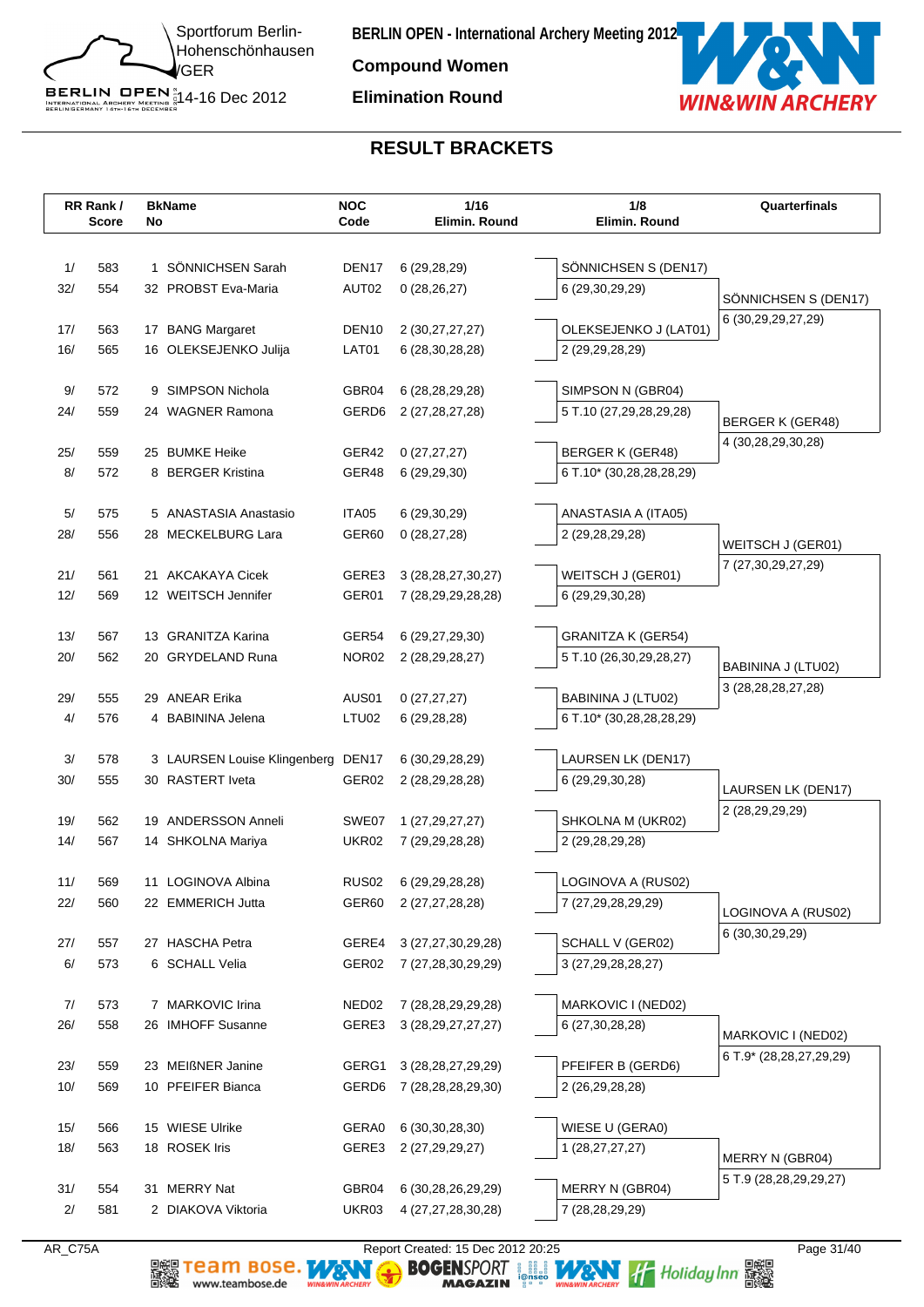![](_page_31_Picture_0.jpeg)

**Recurve Men**

BERLIN OPEN<sup>N</sup><br>INTERNATIONAL ARCHERY MEETING N<br>BERLINGERMANY 14th-16th DECEMBER

**Qualification Round**

![](_page_31_Picture_5.jpeg)

**RESULTS After 60 Arrows (Session: 4) - After 60 Arrows (Session: 1) - After 60 Arrows (Session: 3) - After 60 Arrows (Session: 2)**

| Rank                    | <b>Back No.Name</b> |                                               | <b>NOC</b>                             | 18m-1<br>18m-2                      | 10's     | 9's      | <b>Score</b> |
|-------------------------|---------------------|-----------------------------------------------|----------------------------------------|-------------------------------------|----------|----------|--------------|
| $\mathbf{1}$            | 027B                | <b>SCHMITZ Carlo</b>                          | GER08                                  | 298 / 1 296 / 1                     | 54       | 6        | 594          |
| $\overline{\mathbf{c}}$ | 021B                | VAN DER VEN Rick                              | NED01                                  | 296 / 2 294 / 2                     | 51       | 8        | 590          |
| 3                       | 025D                | <b>RIEGER Cedric</b>                          | GERA4                                  | 291 / 5 293 / 3                     | 46       | 12       | 584          |
| 4                       | 015B                | BIDAULT Jérôme                                | <b>FRA01</b>                           | 290 / 8 292 / 5                     | 46       | 11       | 582          |
| 5                       | 021D                | <b>KAHLLUND Florian</b>                       | GERA3                                  | 291 / 5 291 / 7                     | 43       | 16       | 582          |
| 6                       | 031A                | <b>BAGER Dennis</b>                           | DEN <sub>05</sub>                      | 288 /15 293 / 4                     | 43       | 15       | 581          |
| $\overline{7}$          | 031B                | <b>HARTMANN Daniel</b>                        | GER19                                  | 289 /11 291 / 7                     | 43       | 14       | 580          |
| 8<br>9                  | 026D                | <b>WEISS Christian</b><br>023B LAURSEN Bjarne | GERA5                                  | 292 / 4 288 / 18<br>292 / 3 285 /26 | 42<br>41 | 16<br>17 | 580          |
| 10                      | 028D                | ROHRBERG Sebastian                            | DEN <sub>13</sub><br>GERB7             | 288 /14 289 /15                     | 40       | 17       | 577<br>577   |
| 11                      | 027A                | <b>AGUILAR Guillermo</b>                      | CHI01                                  | 290 / 9 286 / 22                    | 38       | 20       | 576 CT       |
| 12                      | 018A                | <b>LIEKE Fabian</b>                           | GER32                                  | 286 /24 290 /10                     | 38       | 20       | 576 CT       |
| 13                      | 024D                | <b>FAUCHERON Thomas</b>                       | LUX01                                  | 284 /30 291 /6                      | 42       | 12       | 575          |
| 14                      | 008D                | <b>NILSSON Stefan</b>                         | SWE02                                  | 287 /16 288 /17                     | 41       | 15       | 575          |
| 15                      | 029D                | WECKMÜLLER Maximilian                         | GERC2                                  | 290 / 9 285 /28                     | 37       | 21       | 575          |
| 16                      | 015C                | <b>ROHRBECK Holger</b>                        | GER58                                  | 284 /30 290 /10                     | 39       | 17       | 574          |
| 17                      | 009A                | <b>LAURSEN Martin</b>                         | DEN <sub>17</sub>                      | 285 /28 289 /15                     | 37       | 20       | 574 CT       |
| 18                      | 003C                | <b>HASENFUß Thomas</b>                        | GER97                                  | 287 /18 287 /20                     | 37       | 20       | 574 CT       |
| 19                      | 024C                | SEIBOLD Jürgen                                | GER29                                  | 291 / 5 282 / 40                    | 38       | 18       | 573          |
| 20                      | 020D                | <b>HERZIG Sven</b>                            | GER94                                  | 286 /21 287 /21                     | 36       | 23       | 573          |
| 21                      | 010B                | <b>MAYR Camilio</b>                           | GER08                                  | 284 /30 289 /13                     | 36       | 21       | 573          |
| 22                      | 023C                | <b>GIESA Sven</b>                             | GER26                                  | 287 /20 286 /24                     | 35       | 23       | 573          |
| 23                      | 026B                | <b>TUCHSCHERER Dirk</b>                       | GER08                                  | 289 /13 282 /41                     | 34       | 24       | 571          |
| 24<br>25                | 015D<br>021D        | <b>TONELLI Amedeo</b>                         | ITA03<br>POL01                         | 281 /46 289 /13<br>283 /38 287 /19  | 37<br>34 | 16<br>22 | 570<br>570   |
| 26                      | 031D                | <b>SWIECZAK Maurycy</b><br><b>OBST Oliver</b> | GERE4                                  | 286 /21 283 /39                     | 35       | 22       | 569          |
| 27                      | 006D                | VAN DEN BOGAART Hennie                        | NED <sub>09</sub>                      | 284 /30 285 /28                     | 34       | 21       | 569          |
| 28                      | 023A                | <b>DORNHOFER Heribert</b>                     | AUT02                                  | 284 /30 284 /32                     | 33       | 23       | 568          |
| 29                      | 004A                | <b>PAULINYI Luis</b>                          | GBR06                                  | 283 /38 285 /30                     | 31       | 26       | 568          |
| 30                      | 030A                | <b>GALBERG Mathias</b>                        | DEN04                                  | 287 /17 280 /51                     | 34       | 19       | 567          |
| 31                      | 009A                | <b>SKOERIES Eric</b>                          | GER30                                  | 277 /61 290 /12                     | 33       | 23       | 567          |
| 32                      | 024A                | <b>DECKERS Michaël</b>                        | BEL01                                  | 285 /26 281 /43                     | 42       | 12       | 566 SO T.10  |
| 33                      | 019B                | <b>MOHR Adolf</b>                             | GER99                                  | 281 /48 285 /26                     | 31       | 25       | 566 SO T.10  |
| 34                      | 010A                | <b>EICHHOLZ Paul</b>                          | GER30                                  | 282 /41 284 /32                     | 31       | 25       | 566 SO T.9   |
| 35                      | 017B                | <b>FRANZ Norbert</b>                          | GER29                                  | 281 /47 285 /30                     | 31       | 24       | 566 SO T.9   |
| 36                      | 017C                | DE VRIES Volker                               | GER71                                  | 285 /28 281 /47                     | 30       | 26       | 566 SO T.8   |
| 37                      | 011C                | LANGKABEL Rick                                | GERB4                                  | 285 /27 281 /44                     | 32       | 24       | 566 SO T.7   |
| 38                      | 007D                | <b>SKALBERG Andreas</b>                       | SWE02                                  | 286 /24 277 /68                     | 31       | 21       | 563          |
| 39<br>40                | 019D<br>010D        | RIJAVEC Jan<br>DUB Vojtech                    | SLO <sub>06</sub><br>TCH <sub>01</sub> | 283 /36 280 /49<br>283 /35 280 /53  | 30<br>30 | 24<br>23 | 563<br>563   |
| 41                      | 022B                | <b>WIESER Felix</b>                           | GER57                                  | 283 /36 280 /53                     | 29       | 25       | 563          |
| 42                      | 012C                | <b>KEIB Heiko</b>                             | GERB7                                  | 282 /43 281 /45                     | 28       | 28       | 563          |
| 43                      | 032C                | <b>BREMER Tilman</b>                          | GER79                                  | 282 /40 280 /53                     | 32       | 21       | 562          |
| 44                      | 020B                | <b>WINKELMEYER Nils</b>                       | GERA0                                  | 276 /77 286 /22                     | 28       | 26       | 562          |
| 45                      | 016B                | <b>BALMOSAN Aurel</b>                         | GER18                                  | 277 /65 284 /32                     | 31       | 21       | 561          |
| 46                      | 013D                | ZAPLETAL Jan                                  | TCH <sub>03</sub>                      | 279 /57 282 /42                     | 27       | 28       | 561          |
| 47                      | 020B                | <b>BAUMANN Christian</b>                      | GER38                                  | 287 /18 273 /83                     | 36       | 16       | 560          |
| 48                      | 018C                | <b>GAUDING Burkhard</b>                       | GERE1                                  | 282 /42 278 /63                     | 30       | 22       | 560          |
| 49                      | 017D                | <b>STRAJHAR Klemen</b>                        | SLO01                                  | 286 /23 274 /81                     | 29       | 24       | 560          |
| 50                      | 009B                | <b>KRAMER Jannis</b>                          | GER43                                  | 277 /66 283 /38                     | 28       | 26       | 560          |
| 51                      | 032B                | SCHÜTTENBERG Hendric                          | GER24                                  | 279 /53 279 /60                     | 30       | 26       | 558          |
| 52                      | 018D                | PEDRYS Roman                                  | GER86                                  | 280 /51 278 /64                     | 25       | 28       | 558          |
| 53                      | 024D                | <b>SCHAAF Simeon</b>                          | GER98                                  | 267 /107 290 / 9                    | 41       | 13       | 557          |
| 54                      | 030C                | GÖLZ Dominic                                  | GER14                                  | 274 /83 283 /36                     | 30       | 19       | 557          |
| 54                      | 008C<br>029C        | <b>MAYR Andreas</b><br>ULLMANN Jan            | GERB9<br>GER56                         | 274 /84 283 /35<br>278 /58 279 /57  | 30<br>29 | 19       | 557<br>557   |
| 56<br>57                | 011D                | <b>HUDEC Miroslav</b>                         | TCH <sub>01</sub>                      | 277 /70 280 /49                     | 24       | 21<br>30 | 557          |
| 58                      | 002A                | <b>ANDERSEN Mads</b>                          | DEN <sub>17</sub>                      | 276 /77 281 /46                     | 24       | 29       | 557          |
| 59                      | 016C                | <b>WILD Christian</b>                         | GERD <sub>0</sub>                      | 281 /49 275 /75                     | 29       | 23       | 556          |
| 60                      | 018B                | <b>AUGNER Manuel</b>                          | GER95                                  | 280 /51 276 /74                     | 23       | 30       | 556          |
| 61                      | 001A                | <b>GYS Lenthy</b>                             | BEL04                                  | 277 /62 278 /61                     | 29       | 20       | 555          |
| 62                      | 014D                | <b>LAI Holger</b>                             | GERF7                                  | 282 /43 273 /84                     | 28       | 20       | 555          |
| 63                      | 024B                | <b>MEIER Jens</b>                             | GER02                                  | 276 /76 279 /57                     | 26       | 25       | 555          |
| 64                      | 027C                | <b>LAMMERICH Jörg</b>                         | GER42                                  | 277 /68 278 /66                     | 23       | 30       | 555          |
| 65                      | 023D                | <b>BERTOLINI Alvise</b>                       | ITA02                                  | 277 /72 278 /64                     | 22       | 31       | 555          |

AR\_C73A Report Created: 15 Dec 2012 20:25<br> **REPORT 1989 TEAM BOSE.** WAS REPORT 1989 WAS REPORT TO HOLD FOR PAGE 2012<br>
THE HOLD CONTROVERY CONTROVERY AND CONTROLLED TO A REPORT TO THE POST OF THE POST OF THE POST OF THE POS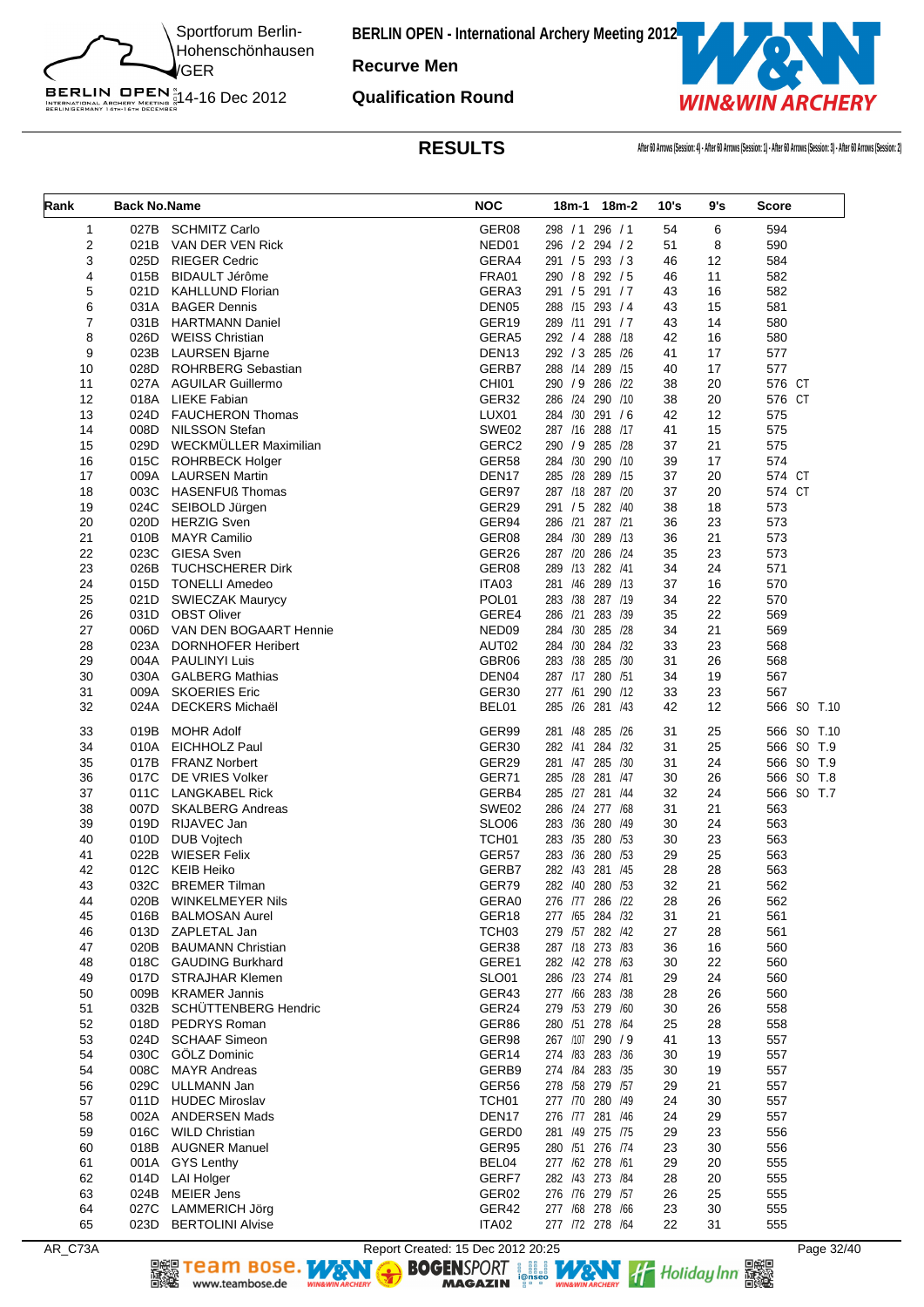![](_page_32_Picture_0.jpeg)

**Recurve Men**

**Qualification Round**

BERLIN OPEN<sup>N</sup><br>INTERNATIONAL ARCHERY MEETING N<br>BERLINGERMANY 14th-16th DECEMBER

![](_page_32_Picture_4.jpeg)

**RESULTS After 60 Arrows (Session: 4) - After 60 Arrows (Session: 1) - After 60 Arrows (Session: 3) - After 60 Arrows (Session: 2)**

| Rank | <b>Back No.Name</b> |                               | <b>NOC</b>        |                   | 18m-1 18m-2 | 10's | 9's | <b>Score</b> |
|------|---------------------|-------------------------------|-------------------|-------------------|-------------|------|-----|--------------|
| 66   | 017D                | <b>WOLF Markus</b>            | GER83             | 277 /70 277 /67   |             | 24   | 28  | 554          |
| 67   | 004C                | <b>HEINKEL Yannic</b>         | GERA2             | 277 /68 277 /69   |             | 21   | 32  | 554          |
| 68   | 007B                | <b>KREHER Fritjof</b>         | GER71             | 289 /11 264 /124  |             | 33   | 16  | 553          |
| 69   | 014B                | <b>SPRENGER Karsten</b>       | GER63             | 274 /86 279 /56   |             | 27   | 22  | 553          |
| 70   | 008C                | <b>HALSKOV Aske</b>           | DEN <sub>02</sub> | 274 /87 279 /59   |             | 25   | 24  | 553          |
| 71   | 016D                | <b>APPELS Jesher</b>          | NED04             | 267 /108 285 /25  |             | 28   | 26  | 552          |
| 72   | 011A                | <b>WAHL Stephan</b>           | GER38             | 269 /105          | 283 /36     | 27   | 20  | 552          |
| 73   | 003B                | <b>BENGFORT Thomas</b>        | <b>GER55</b>      | 276 /73 276 /73   |             | 26   | 22  | 552          |
| 74   | 025D                | <b>NAJORKA Lars</b>           | GERF6             | 280 /50 272 /91   |             | 24   | 27  | 552          |
| 75   | 026A                | <b>CORREIA Jerome</b>         | GERD <sub>5</sub> | 275 /80 276 /71   |             | 29   | 22  | 551          |
| 76   | 013C                | RASCHDORF, Axel               | GERB7             | 279 /55 272 /89   |             | 27   | 22  | 551          |
| 77   | 013B                | <b>BATHE Matthias</b>         | GER54             | 281 /45 269 /102  |             | 32   | 18  | 550          |
| 78   | 002B                | <b>STUCKE Till</b>            | GER53             | 279 /54 271 /95   |             | 27   | 26  | 550          |
| 79   | 014A                | <b>CHRISTOCHOWITZ Dirk</b>    | GER47             | 277 /59 273 /88   |             | 26   | 22  | 550          |
| 80   | 012C                | <b>KLEINSORG Tobias</b>       | GERD1             | 277 /67 273 /85   |             | 24   | 24  | 550          |
| 81   | 015A                | <b>OSWALD Manuel</b>          | GER28             | 276 /74 274 /82   |             | 23   | 27  | 550          |
| 82   | 019C                | JOSEPHS Ingo                  | GERE1             | 274 /84 275 /78   |             | 24   | 22  | 549          |
| 83   | 028A                | <b>CARLÉ Nicolai</b>          | DEN <sub>02</sub> | 277 /62 272 /93   |             | 23   | 24  | 549          |
| 84   | 006A                | <b>ÜBLER David</b>            | GER04             | 273 /92 275 /79   |             | 22   | 25  | 548          |
| 85   | 001D                | PÖTSCH Jörg                   | GERD4             | 270 /98 276 /70   |             | 25   | 22  | 546          |
| 86   | 010A                | <b>TIMMINS David</b>          | GBR04             | 270 /97 275 /77   |             | 25   | 25  | 545          |
| 87   | 031C                | <b>SCHMIDT Dirk</b>           | GER63             | 276 /74 269 /103  |             | 24   | 22  | 545          |
| 88   | 018A                | <b>STALLBAUM Tim</b>          | GER <sub>30</sub> | 275 /81 270 /99   |             | 24   | 21  | 545          |
| 89   | 026C                | <b>HEIM Michael</b>           | GERE2             | 266 /113 278 /61  |             | 26   | 22  | 544          |
| 90   | 025B                | <b>ELSASSER Henrik</b>        | GER02             | 273 /90 271 /94   |             | 25   | 21  | 544          |
| 91   | 019C                | <b>HALM Torsten</b>           | GER71             | 277 /60 267 /112  |             | 22   | 26  | 544          |
| 92   | 009B                | <b>JAEGER Rene</b>            | GER76             | 273 /91           | 271<br>/96  | 22   | 24  | 544          |
| 93   | 017A                | <b>SCHMIDT Carlo</b>          | GER30             | 271 /95 273 /86   |             | 20   | 25  | 544          |
| 94   | 013A                | <b>NOTTEBAUM Detlef</b>       | GER46             | 274 /89 270 /100  |             | 19   | 30  | 544          |
| 95   | 020D                | <b>LACIGA Jakub</b>           | TCH <sub>01</sub> | 262 /119 280 /48  |             | 26   | 23  | 542          |
| 96   | 020C                | <b>BROSI Clemens</b>          | GERF <sub>2</sub> | 262 /120 280 /51  |             | 24   | 22  | 542          |
| 97   | 030B                | <b>WERNER Boris</b>           | GER19             | 277 /64 265 /121  |             | 24   | 21  | 542          |
| 98   | 019A                | SCHADE Björn                  | GER30             | 269 /104          | 272 /89     | 24   | 19  | 541          |
| 99   | 011D                | <b>SCHWERTMANN Martin</b>     | GERE5             | 267 /109 274 /80  |             | 21   | 24  | 541          |
| 100  | 005D                | VAN DUIVENBODE Paul           | NED07             | 269 /105 271 /97  |             | 20   | 24  | 540          |
| 101  | 014A                | <b>SCHULZE Michael</b>        | GER11             | 270 /100 270 /101 |             | 20   | 23  | 540          |
| 102  | 025A                | <b>SCHOMMERS Nicolas</b>      | BEL03             | 270 /101 269 /105 |             | 18   | 26  | 539          |
| 103  | 007C                | <b>GOTTA Nik</b>              | GERB8             | 265 /115 273 /86  |             | 20   | 26  | 538          |
| 104  | 005C                | <b>HEIMBECK Jan</b>           | GERB2             | 270 /102 267 /115 |             | 16   | 27  | 537          |
| 105  | 016B                | LÖHR Philipp                  | GER90             | 270 /103 267 /114 |             | 15   | 30  | 537          |
| 106  | 028C                | <b>BÜTTNER Ralf</b>           | GER56             | 270 /96 266 /118  |             | 25   | 21  | 536          |
| 107  | 008D                | <b>MARSH Chris</b>            | GBR01             | 271 /94 265 /120  |             | 24   | 26  | 536          |
| 108  |                     | 013C SPECKLIN Jan             | GERD <sub>2</sub> | 276 /77 260 /136  |             | 19   | 28  | 536          |
| 109  |                     | 018D CEHNER Gašper            | <b>SLO03</b>      | 267 /110 269 /106 |             | 15   | 29  | 536          |
| 110  | 025A                | <b>KOVAR Kamil</b>            | TCH <sub>01</sub> | 263 /117 272 /91  |             | 18   | 25  | 535          |
| 111  | 019B                | <b>CALOVINI Klaus</b>         | GER38             | 266 /114 269 /104 |             | 16   | 25  | 535          |
| 112  | 026A                | <b>MEDINA Christian</b>       | CHI01             | 274 /87 260 /137  |             | 17   | 29  | 534          |
| 113  | 032D                | <b>KOHLER David</b>           | GERF8             | 271 /93 262 /132  |             | 21   | 17  | 533          |
| 114  | 014C                | <b>KOMISCHKE Konrad</b>       | GERC2             | 266 /112 265 /123 |             | 19   | 21  | 531          |
| 115  | 003A                | <b>KRIEG Gabor</b>            | GER87             | 256 /137 275 /76  |             | 18   | 21  | 531          |
| 116  | 011B                | <b>MEIßNER Falko</b>          | GER45             | 265 /116 266 /119 |             | 13   | 29  | 531          |
| 117  | 007A                | <b>NEHLS Frank</b>            | GER30             | 262 /122 268 /107 |             | 20   | 21  | 530          |
| 118  | 024B                | <b>KUHLIG Erik</b>            | GERE7             | 262 /124 268 /108 |             | 19   | 19  | 530          |
| 119  | 018C                | <b>DEGNER Bernd</b>           | GER71             | 267 /111 263 /127 |             | 18   | 26  | 530          |
| 120  | 012D                | <b>BALDIN Dennis- Hartmut</b> | GERE8             | 262 /123 267 /111 |             | 18   | 20  | 529          |
| 121  | 025C                | <b>KOLDE Nils</b>             | GER39             | 262 /118 266 /117 |             | 24   | 25  | 528          |
| 122  | 013D                | <b>EHLERT Michael</b>         | GERF6             | 275 /82 253 /154  |             | 24   | 24  | 528          |
| 123  | 012D                | <b>JURAK Pavel</b>            | TCH <sub>02</sub> | 261 /126 264 /126 |             | 14   | 28  | 525          |
| 124  | 002D                | <b>KOPLIN Thimo</b>           | GERD9             | 262 /125 263 /130 |             | 12   | 26  | 525          |
| 125  | 020A                | <b>WÄCHTER Nico</b>           | GER41             | 248 /159 276 /71  |             | 19   | 25  | 524          |
| 126  | 012B                | KLÜPPEL Christopher           | GER85             | 259 /130 265 /122 |             | 19   | 16  | 524          |
| 127  | 023C                | <b>KASCHULL Mario</b>         | GERF1             | 279 /55 244 /165  |             | 26   | 21  | 523          |
| 128  | 010C                | <b>MARTENS Fabian</b>         | GERC4             | 255 /139 268 /109 |             | 19   | 17  | 523          |
| 129  | 022A                | <b>SACHSE Oliver</b>          | GER30             | 256 /136 266 /116 |             | 20   | 19  | 522          |
| 130  |                     | 005B KOCH Joachim             | GER67             | 259 /129 262 /133 |             | 14   | 25  | 521          |

www.teambose.de

AR\_C73A Report Created: 15 Dec 2012 20:25<br> **Report Created: 15 Dec 2012 20:25** Page 33/40<br> **RAGAZIN** Press, MAGAZIN Press, MAGAZIN Press, MAGAZIN PRESS, MAGAZIN PRESS, MAGAZIN PRESS, MAGAZIN PRESS, PRESS, PAGE 33/40 **DEE TEAM BOSE.**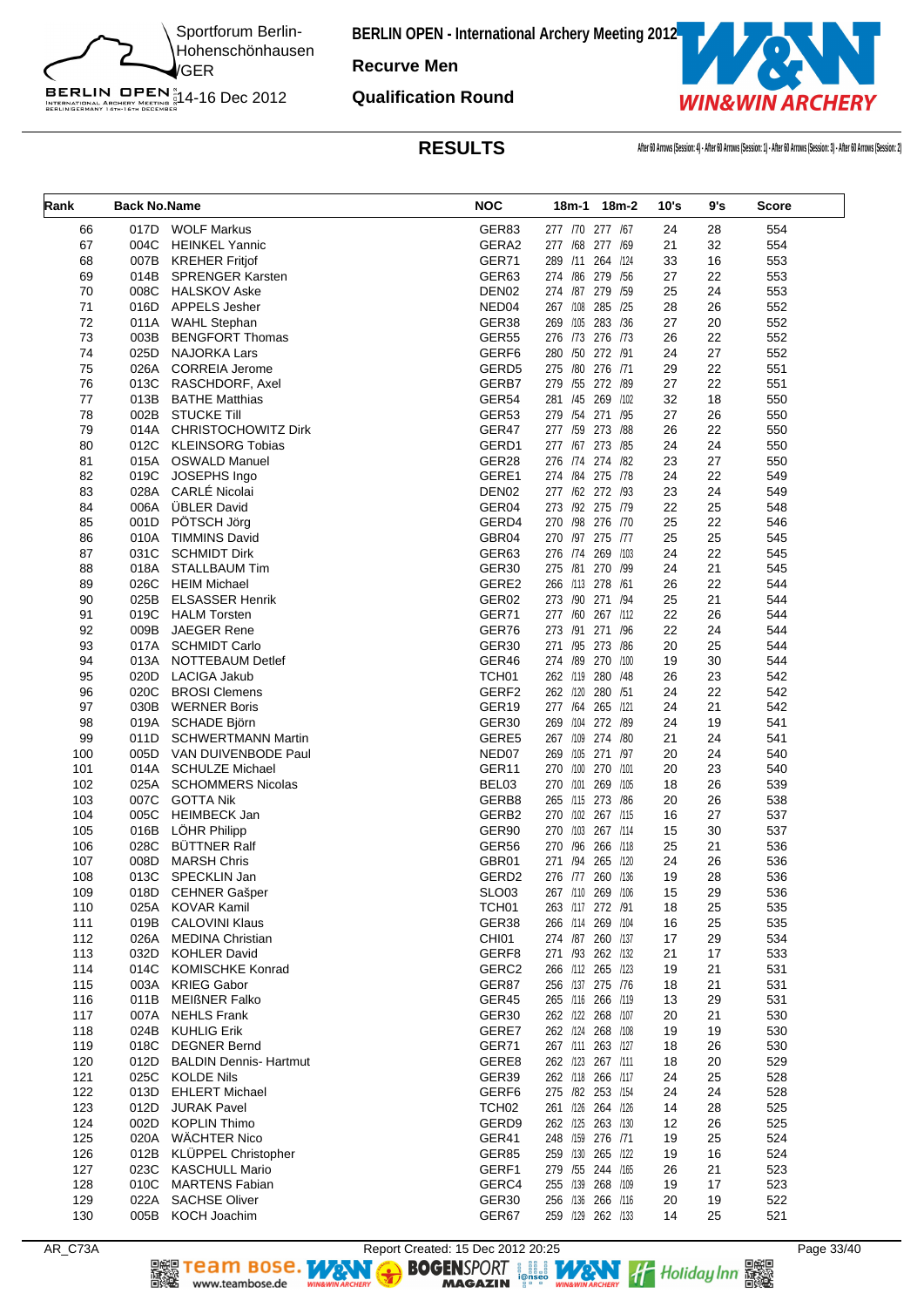![](_page_33_Picture_0.jpeg)

**Recurve Men**

BERLIN OPEN<sup>N</sup><br>INTERNATIONAL ARCHERY MEETING N<br>BERLINGERMANY 14th-16th DECEMBER

**Qualification Round**

![](_page_33_Picture_5.jpeg)

**RESULTS After 60 Arrows (Session: 4) - After 60 Arrows (Session: 1) - After 60 Arrows (Session: 3) - After 60 Arrows (Session: 2)**

| Rank       | <b>Back No.Name</b> |                                                  | <b>NOC</b>        |                                        | 18m-1 18m-2 | 10's   | 9's      | <b>Score</b> |
|------------|---------------------|--------------------------------------------------|-------------------|----------------------------------------|-------------|--------|----------|--------------|
| 131        | 013A                | KOBIELA Heinz                                    | GER11             | 250 /154 271 /98                       |             | 12     | 29       | 521          |
| 132        | 005A                | <b>WITT Christoph</b>                            | GER03             | 270 /98 250 /157                       |             | 22     | 21       | 520          |
| 133        | 028B                | <b>SCHNEIDER Arnold</b>                          | GER19             | 253 /146 267 /110                      |             | 19     | 15       | 520          |
| 134        | 029B                | <b>RUHLAND Michael</b>                           | GER19             | 254 /142 263 /128                      |             | 22     | 15       | 517          |
| 135        | 010D                | <b>MECKFESSEL Peter</b>                          | GERE5             | 259 /127 258 /144                      |             | 20     | 19       | 517          |
| 136        | 011C                | <b>HEISLER Matthias</b>                          | GERD <sub>0</sub> | 257 /135 260 /135                      |             | 19     | 21       | 517          |
| 137        |                     | 004B SPARDING Simon-Julius                       | GER60             | 262 /121 255 /151                      |             | 18     | 19       | 517          |
| 138        | 006C                | <b>AUGENREICH Julian</b>                         | GERB8             | 259 /132 257 /150                      |             | 10     | 27       | 516          |
| 139        |                     | 002C VISCHER Kevin                               | GER96             | 255 /138 259 /138                      |             | 24     | 15       | 514          |
| 140        | 017C                | <b>STRAUB Mario</b>                              | GERD <sub>0</sub> | 250 /153 264 /125                      |             | 13     | 24       | 514          |
| 141        | 010C                | VAN DER STRAETEN Steffen                         | GERA4             | 255 /141 258 /143                      |             | 15     | 22       | 513          |
| 142        | 011B                | <b>PAULI Claus</b>                               | GER81             | 254 /143 258 /145                      |             | 16     | 18       | 512          |
| 143        | 026C                | <b>LAMMERICH Jens</b>                            | GER42             | 248 /158 263 /129                      |             | 18     | 19       | 511          |
| 144        | 032A                | <b>WELTZ Thomas</b>                              | DEN <sub>08</sub> | 250 /152 261 /134                      |             | 14     | 24       | 511          |
| 145        | 017A                | <b>LIEKE Michael</b>                             | GER32             | 252 /150 259 /140                      |             | 14     | 20       | 511          |
| 146        | 008B                | JAEGER Björn                                     | GER76             | 254 /145 257 /149                      |             | 10     | 33       | 511          |
| 147        | 004D                | <b>MATUSCH Oliver</b>                            | GERF9             | 248 /160 262 /131                      |             | 16     | 14       | 510          |
| 148        | 016C                | RÖHL Carsten                                     | GER61             | 250 /154 259 /142                      |             | 6      | 32       | 509          |
| 149        | 030D                | <b>HUBER Niels</b>                               | GERD <sub>0</sub> | 254 /144 252 /155                      |             | 14     | 19       | 506          |
| 150        | 020C                | <b>WEICK Erik</b>                                | GER75             | 258 /133 247 /160                      |             | 11     | 27       | 505          |
| 151        | 008A                | <b>TSCHERNITSCH Engelbert</b>                    | GER23             | 247 /161                               | 257 /148    | 15     | 16       | 504          |
| 152        | 022D                | <b>TSCHALL Patrick</b>                           | GERA6             | 237 /174 267 /113                      |             | 13     | 27       | 504          |
| 153        | 019A                | SEELIGER Jörg                                    | GER37             | 258 /134 246 /162                      |             | 8      | 25       | 504          |
| 154        | 029A                | <b>THOMSEN Mikkel</b>                            | DEN <sub>03</sub> | 252 /149 251 /156                      |             | 16     | 27       | 503          |
| 155        | 016D                | RÖSLER Leon                                      | GER76             | 244 /163 257 /146                      |             | 14     | 25       | 501          |
| 156        | 009D                | <b>ANDERSSON Lennart</b>                         | SWE07             | 243 /164 257 /147                      |             | 15     | 17       | 500          |
| 157        | 018B                | <b>JAHN Jason</b>                                | GER33             | 243 /165 255 /152                      |             | 8      | 24       | 498          |
| 158        | 010B<br>027D        | <b>TÖNNES Christian</b>                          | GER44             | 253 /148 244 /166                      |             | 9<br>9 | 22<br>20 | 497          |
| 159<br>160 | 015D                | <b>WEIK Marco</b><br>HILDEBRANDT Carlo           | GERB0<br>GER76    | 252 /151 245 /164<br>249 /156 247 /159 |             | 14     | 21       | 497<br>496   |
| 161        | 022D                | <b>KUCOWSKI Gawe?</b>                            | POL01             | 236 /175 259 /139                      |             | 12     | 30       | 495          |
| 162        | 022C                | <b>WINKLER Felix</b>                             | GER26             | 239 /170 254 /153                      |             | 17     | 20       | 493          |
| 163        | 025B                | <b>SCHOLZ Max</b>                                | GERB6             | 253 /147 239 /169                      |             | 13     | 17       | 492          |
| 164        | 024A                | <b>WALTER Hermann</b>                            | GERE4             | 244 /162 247 /161                      |             | 11     | 19       | 491          |
| 165        | 003A                | <b>JENSEN Daniel</b>                             | DEN <sub>18</sub> | 259 /127 231 /173                      |             | 19     | 18       | 490          |
| 166        | 001C                | JEPSEN Jörg-Peter                                | GER90             | 238 /172 249 /158                      |             | 10     | 26       | 487          |
| 167        | 021B                | <b>BORMANN Manfred</b>                           | GER43             | 255 /140 231 /174                      |             | 13     | 20       | 486          |
| 168        | 003D                | <b>THEISEN Wolfgang</b>                          | GERE1             | 249 /157 237 /171                      |             | 9      | 14       | 486          |
| 169        | 025D                | KÖHLER Thomas                                    | GERD3             | 259 /131 226 /176                      |             | 12     | 18       | 485          |
| 170        | 010B                | <b>KUNZ Manfred</b>                              | GER80             | 241 /167 241 /167                      |             | 9      | 20       | 482          |
| 171        | 019D                | MICHEL Dittmar                                   | GER88             | 240 /168 241 /168                      |             | 12     | 16       | 481          |
| 172        | 024C                | <b>OPITZ Ulf</b>                                 | GERG0             | 235 /177 245 /163                      |             | 15     | 18       | 480          |
| 173        | 016A                | AMMERBACHER Andreas                              | GER30             | 241 /166 237 /170                      |             | 10     | 19       | 478          |
| 174        | 015B                | <b>DUARTE Fabio</b>                              | GER70             | 215 /186 259 /141                      |             | 11     | 18       | 474          |
| 175        | 022C                | <b>MILAZ Dominik</b>                             | GER75             | 240 /168 232 /172                      |             | 12     | 14       | 472          |
| 176        | 015C                | <b>BORHO Christopher</b>                         | GERD <sub>0</sub> | 239 /171 224 /177                      |             | 7      | 18       | 463          |
| 177        | 009C                | RÖTTING Andreas                                  | GERC3             | 230 /182 227 /175                      |             | 13     | 15       | 457          |
| 178        | 023A                | <b>GASPARIC Milan</b>                            | GERE4             | 234 /178 223 /179                      |             | 12     | 11       | 457          |
| 179        | 022A                | <b>LUTHARDT Thomas</b>                           | GER88             | 234 /179 223 /178                      |             | 8      | 16       | 457          |
| 180        | 021C                | <b>ROSENBERG Michael</b>                         | GER75             | 238 /173 218 /181                      |             | 6      | 14       | 456          |
| 181        | 023B                | MOCZKO Andreas                                   | GERE6             | 236 /176 219 /180                      |             | 10     | 15       | 455          |
| 182        | 017B                | DE SIMONE Max                                    | GER91             | 230 /181 206 /183                      |             | 18     | 10       | 436          |
| 183        | 011A                | <b>TAMLYN Marc</b>                               | GBR04             | 223 /184 211 /182                      |             | 4      | 16       | 434          |
| 184        | 021A                | <b>FENGLER Martin</b>                            | GER30             | 225 /183 192 /185                      |             | 5      | 16       | 417          |
| 185        | 023D                | <b>WUTTGE Sebastian</b>                          | GER89             | 222 /185 194 /184                      |             | 8      | 12       | 416          |
| 186        | 026D                | <b>BIERNATH Joachim</b>                          | GERD <sub>8</sub> | 205 /187 181 /186                      |             | 6      | 10       | 386          |
| 187        | 025C                | <b>DOST Stefan</b>                               | GERC1             | 173 /189 178 /187                      |             | 4      | 12       | 351          |
| 188        | 009D                | <b>SCHWERTMANN Nils</b>                          | GERE5             | 197 /188 138 /188                      |             | 2      | 8        | 335          |
| 189<br>190 | 012A<br>013B        | <b>ENGELMANN Dieter</b><br><b>SEMBDNER Heiko</b> | GER38<br>GER85    | 164 /190 117 /189<br>232 /180          | $O$ /190    | 4<br>2 | 6<br>11  | 281<br>232   |
| 191        |                     | 015A VELTEROP Wolmar                             | GER30             | 77 /191                                | $O$ /190    | 0      | 2        | 77           |
|            |                     |                                                  |                   |                                        |             |        |          |              |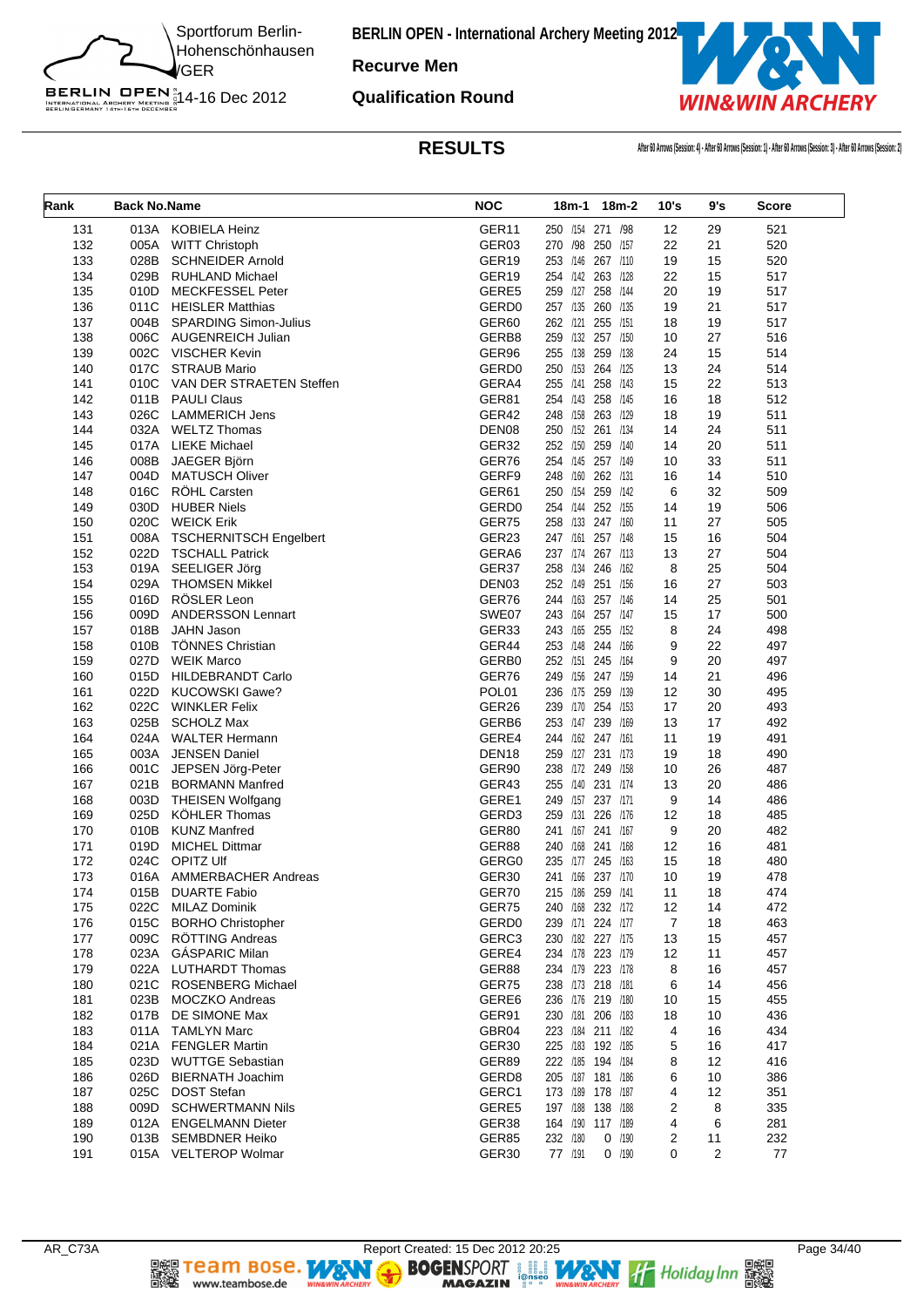![](_page_34_Picture_0.jpeg)

**Recurve Women**

**Qualification Round**

![](_page_34_Picture_4.jpeg)

**RESULTS After 60 Arrows (Session: 4) - After 60 Arrows (Session: 1) - After 60 Arrows (Session: 3) - After 60 Arrows (Session: 2)**

| Rank         | <b>Back No.Name</b> |                                  | <b>NOC</b>        |                 | 18m-1 18m-2 | 10's           | 9's | Score       |
|--------------|---------------------|----------------------------------|-------------------|-----------------|-------------|----------------|-----|-------------|
| $\mathbf{1}$ |                     | 006A JANG Hye Jin                | KOR01             | 293 / 3 295 / 2 |             | 48             | 12  | 588         |
| 2            | 008A                | CHUN Sung Eun                    | KOR01             | 289 / 7 298 / 1 |             | 50             | 9   | 587         |
| 3            | 005B                | FOLKARD Naomi                    | KOR01             | 294 / 2 293 / 4 |             | 47             | 13  | 587         |
| 4            | 006B                | UNRUH Lisa                       | GER <sub>30</sub> | 294 / 1         | 292 / 5     | 47             | 12  | 586         |
| 5            |                     | 031A SEGINA Tatiana              | <b>RUS02</b>      | 290 / 5 295 / 2 |             | 46             | 13  | 585         |
| 6            | 007B                | <b>RICHTER Elena</b>             | GER30             | 292 / 4 288 / 8 |             | 42             | 16  | 580         |
| 7            |                     | 031D HAIDN-TSCHALOVA Veronika    | GER57             | 289 / 8         | 290 / 7     | 42             | 15  | 579         |
| 8            |                     | 009A KIM Min Jung                | KOR01             | 290 / 5 283 /16 |             | 36             | 21  | 573         |
| 9            | 008B                | <b>WINTER Karina</b>             | GER30             | 284 /10 288 /8  |             | 34             | 24  | 572         |
| 10           | 005D                | <b>LAURSEN Anne Marie</b>        | DEN <sub>13</sub> | 279 /20         | 291/6       | 35             | 20  | 570         |
| 11           | 006D                | VALEEVA Natalia                  | ITA06             | 283 /11 285 /11 |             | 32             | 24  | 568         |
| 12           | 007D                | <b>DER KINDEREN Annemarie</b>    | NED <sub>08</sub> | 283 /12 284 /13 |             | 31             | 25  | 567         |
| 13           |                     | 008C STRUYF Sabine               | BEL02             | 282 /14 284 /12 |             | 32             | 23  | 566         |
| 14           | 009D                | LIONETTI Pia Carmen Maria        | ITA04             | 281 /15 283 /15 |             | 32             | 21  | 564         |
| 15           |                     | 030A SILAKOVA (GONCHAROVA) Sofia | RUS <sub>01</sub> | 285 / 9 278 /24 |             | 29             | 25  | 563         |
| 16           |                     | 004C EIBECK Pia                  | GERB4             | 279 /20         | 284 /14     | 28             | 27  | 563         |
| 17           | 017D                | <b>DEDEN Esther</b>              | NED02             | 276 /29 287 /10 |             | 27             | 29  | 563 CT      |
| 18           | 028A                | TOMASI Jessica                   | <b>ITA02</b>      | 280 /18 283 /17 |             | 27             | 29  | 563 CT      |
| 19           | 007C                | VAN DER LOOY Sandra              | NED <sub>12</sub> | 278 /22 282 /18 |             | 30             | 20  | 560         |
| 20           | 028C                | <b>UNGLAUBE Zinayida</b>         | GER76             | 279 /19 279 /22 |             | 29             | 22  | 558         |
| 21           | 008B                | <b>BOZIC Brina</b>               | <b>SLO04</b>      | 277 /24 280 /21 |             | 28             | 22  | 557         |
| 22           | 017B                | <b>HEINS Mascha</b>              | GERA7             | 280 /17 277 /26 |             | 25             | 28  | 557         |
| 23           | 018D                | DE VRIES Shireen                 | NED <sub>02</sub> | 276 /27 280 /20 |             | 28             | 22  | 556         |
| 24           | 006C                | LAAN Sarina                      | NED <sub>02</sub> | 283 /12 273 /29 |             | 26             | 24  | 556         |
| 25           | 016C                | <b>ROBISCH Annedore</b>          | GERB3             | 281 /16 272 /31 |             | 24             | 26  | 553         |
| 26           | 008D                | VALENTIN Alina                   | GER71             | 276 /27 276 /27 |             | 25             | 25  | 552         |
| 27           | 009C                | <b>HOLT CASPERSEN Nynne</b>      | DEN04             | 269 /38         | 281 /19     | 27             | 20  | 550         |
| 28           | 032C                | KRAUTZ Laura                     | GER <sub>30</sub> | 271 /35 279 /23 |             | 22             | 29  | 550         |
| 29           | 004B                | <b>BAUER Katharina</b>           | GER49             | 277 /24 270 /35 |             | 22             | 25  | 547         |
| 30           |                     | 015B FREIMANN Katharina          | GER71             | 270 /37 273 /28 |             | 21             | 25  | 543         |
| 31           |                     | 001B SAUERWALD Carina            | GER36             | 276 /26         | 266 /42     | 22             | 21  | 542 SO T.10 |
| 32           | 030D                | BORMANN Uta                      | GER43             | 273 /32 269 /36 |             | 21             | 23  | 542 SO T.9  |
| 33           | 008A                | <b>BRUNTINK José</b>             | NED <sub>09</sub> | 272 /33         | 270 /34     | 21             | 25  | 542 SO T.8  |
| 34           | 015C                | <b>HEIMBECK Petra</b>            | GERB2             | 268 /42 272 /30 |             | 19             | 27  | 540         |
| 35           |                     | 003A FROTSCHER Antie             | GBR04             | 274 /31 263 /48 |             | 16             | 29  | 537         |
| 36           | 007D                | SCHMIDT Verena                   | GER63             | 265 /45 271 /32 |             | 20             | 26  | 536         |
| 37           | 012B                | KYSLEIKO Katernya                | UKR03             | 269 /39 267 /41 |             | 18             | 24  | 536         |
| 38           | 007B                | <b>LOHR Anette</b>               | GER90             | 277 /23 258 /58 |             | 23             | 26  | 535         |
| 39           | 005C                | WEINMEISTER Vanessa              | GERC8             | 270 /36         | 265 /44     | 21             | 22  | 535         |
| 40           | 005B                | <b>HEITMANN</b> Inga             | GER54             | 266 /43 268 /37 |             | 20             | 23  | 534         |
| 41           | 015A                | <b>BÖHNKE Julia</b>              | GER <sub>14</sub> | 255 /55         | 277 /25     | 25             | 22  | 532         |
| 42           | 006D                | SCHNEIDER-BORNS Jutta            | GERG0             | 268 /40 264 /47 |             | 15             | 29  | 532         |
| 43           | 002C                | <b>GRAMER Sarah</b>              | GER93             | 272 /33 258 /60 |             | 15             | 28  | 530         |
| 44           | 018A                | <b>NORDMEYER Britta</b>          | GER61             | 262 /49 267 /40 |             | 17             | 24  | 529         |
| 45           | 009B                | <b>OSWALD Lisa</b>               | GER42             | 268 /41 260 /51 |             | 18             | 26  | 528         |
| 46           | 006B                | <b>FRAMME Petra</b>              | GER74             | 275 /30 251 /71 |             | 21             | 23  | 526         |
| 47           | 028D                | <b>EBERLEIN Josefine</b>         | GERB5             | 265 /46 260 /54 |             | 10             | 32  | 525         |
| 48           | 019A                | <b>KOCH Kerstin</b>              | GER67             | 260 /52 261 /50 |             | 19             | 19  | 521         |
| 49           | 018B                | <b>HABERMANN Frauke</b>          | GERA8             | 261 /51 260 /52 |             | 17             | 22  | 521         |
| 50           | 029B                | <b>FRIEDRICH Sofie</b>           | GERC4             | 255 /56 265 /45 |             | 11             | 25  | 520         |
| 51           | 004D                | <b>WEYERS</b> Eva                | GERF6             | 263 /47 257 /65 |             | 10             | 28  | 520         |
| 52           | 003D                | MECKFESSEL Claudia               | GERE5             | 254 /57 264 /46 |             | 19             | 22  | 518         |
| 53           | 006C                | <b>KRUSCHINA Hannah</b>          | GERD7             | 250 /60 268 /37 |             | 15             | 22  | 518         |
| 54           | 016B                | <b>JAEGER Birte</b>              | GER76             | 259 /53 257 /62 |             | 15             | 27  | 516         |
| 55           | 015D                | LO MANTO Yvonne                  | GERD4             | 256 /54 259 /56 |             | 11             | 25  | 515         |
| 56           |                     | 007C HEILEMANN Julia             | GERE1             | 242 /72 270 /33 |             | 16             | 22  | 512         |
| 57           |                     | 017A FLÄSCHNER Caren             | GER61             | 250 /60 261 /49 |             | 15             | 20  | 511         |
| 58           | 016A                | <b>FREYWALD Cynthia</b>          | GER30             | 253 /59 258 /59 |             | 13             | 22  | 511         |
| 59           |                     | 005D EHLERT Iris                 | GERF <sub>6</sub> | 250 /60 260 /53 |             | 11             | 23  | 510         |
| 60           |                     | 032A GÄBLER Regina               | GER <sub>15</sub> | 242 /70 267 /39 |             | 16             | 18  | 509         |
| 61           | 003B                | MEIßNER Otgontschimeg            | GER45             | 262 /48 247 /73 |             | 12             | 20  | 509         |
| 62           | 002B                | <b>SCHWERTMANN Sonja</b>         | GER37             | 254 /58 255 /68 |             | $\overline{7}$ | 23  | 509         |
| 63           | 019B                | <b>WARRLICH Simone</b>           | GERB1             | 266 /43 241 /81 |             | 17             | 26  | 507         |
| 64           |                     | 014B KOPZORA Teveza              | CZE01             | 248 /65 259 /55 |             | 14             | 19  | 507         |
| 65           |                     | 006A LEMKE Jana                  | GER12             | 250 /63 257 /63 |             | 13             | 20  | 507         |

AR\_C73A Report Created: 15 Dec 2012 20:25<br> **Report Created: 15 Dec 2012 20:25** Page 35/40<br> **RAGAZIN** Press, MAGAZIN Press, MAGAZIN PRESS, MAGAZIN PRESS, MAGAZIN PRESS, MAGAZIN PRESS, MAGAZIN PRESS, PRESS, PAGE 35/40 **DE Team Bose.** WANT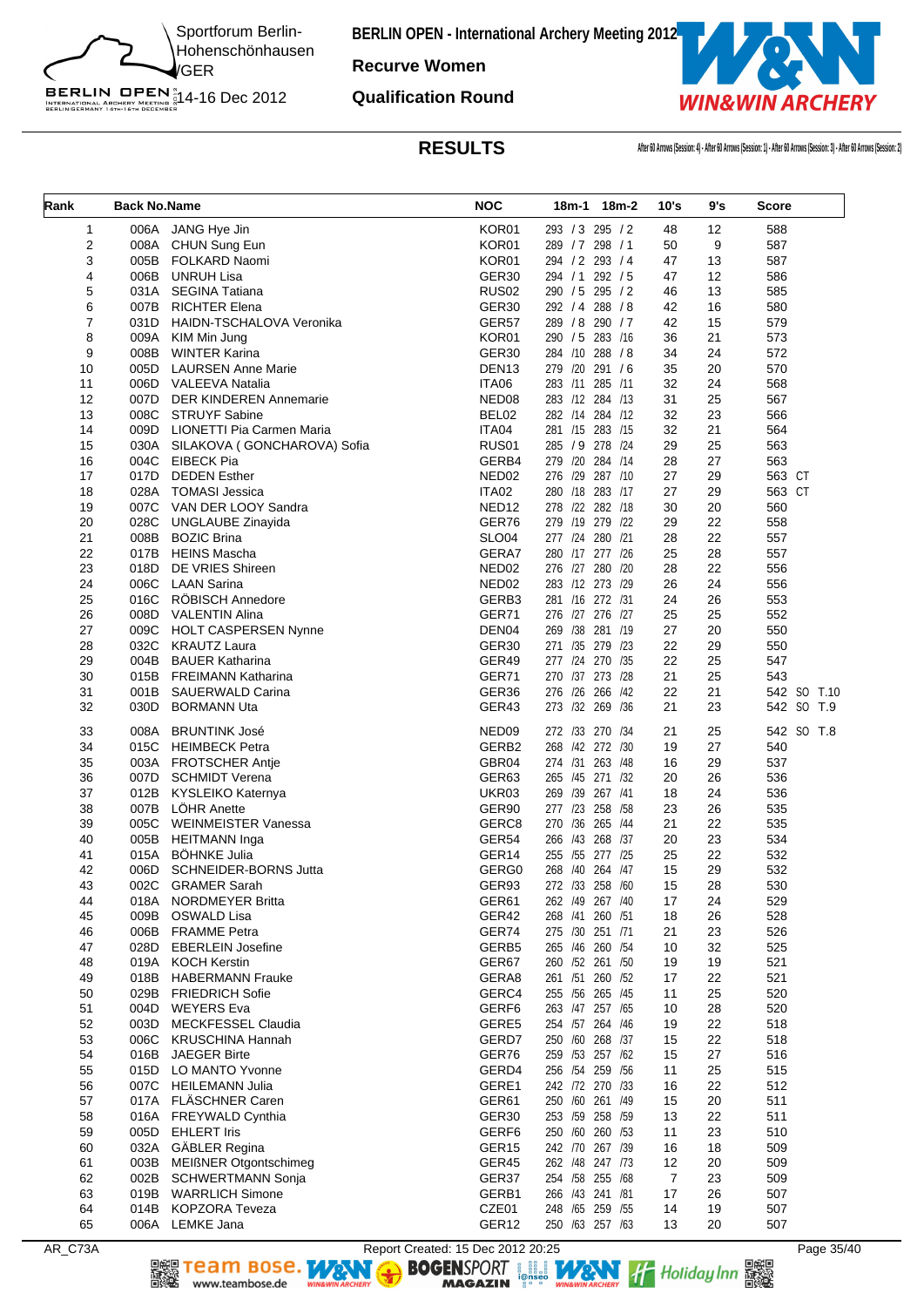![](_page_35_Picture_0.jpeg)

**Recurve Women**

**Qualification Round**

![](_page_35_Picture_4.jpeg)

**RESULTS After 60 Arrows (Session: 4) - After 60 Arrows (Session: 1) - After 60 Arrows (Session: 3) - After 60 Arrows (Session: 2)**

| Rank | <b>Back No.Name</b> |                           | <b>NOC</b>        | $18m-1$<br>$18m-2$       | 10's           | 9's | <b>Score</b> |  |
|------|---------------------|---------------------------|-------------------|--------------------------|----------------|-----|--------------|--|
| 66   | 027A                | <b>CAVALLINI Patrizia</b> | ITA01             | /64<br>258 /61<br>249    | 12             | 23  | 507          |  |
| 67   | 028B                | <b>KROPPEN Michelle</b>   | GERC <sub>2</sub> | 235<br>/79<br>265 /43    | 13             | 16  | 500          |  |
| 68   | 014D                | <b>SCHWAMBERGER Anna</b>  | GER04             | 243<br>/69<br>257<br>/64 | 10             | 16  | 500          |  |
| 69   | 001D                | <b>DREßLER Astrid</b>     | GERE1             | /50<br>/83<br>262<br>238 | 8              | 24  | 500          |  |
| 70   | 010A                | <b>BRAUN Verena</b>       | GER02             | /66<br>253 /70<br>246    | 12             | 24  | 499          |  |
| 71   | 003B                | <b>GIEßEL Sabine</b>      | GERE4             | /68<br>251<br>/72<br>244 | 16             | 16  | 495          |  |
| 72   | 017C                | CASPARY-RASCHDORF Nicole  | GERB7             | 255 /67<br>235<br>/77    | 12             | 22  | 490          |  |
| 73   | 014C                | <b>WITT Evelyn</b>        | GER <sub>03</sub> | /82 259 /57<br>231       | 9              | 24  | 490          |  |
| 74   | 001C                | <b>BOLLWICH Daniela</b>   | GER90             | /67<br>246<br>241<br>/82 | 9              | 21  | 487          |  |
| 75   | 032D                | <b>DUMKE Dagmar</b>       | GER <sub>35</sub> | /71<br>245 /75<br>242    | 8              | 17  | 487          |  |
| 76   | 019D                | GULLROOS Johanna          | SWE02             | /83<br>/66<br>230<br>256 | 9              | 21  | 486          |  |
| 77   | 029A                | <b>STROBBE Eleonora</b>   | ITA02             | 246 /74<br>240<br>/74    | 8              | 19  | 486          |  |
| 78   | 030C                | <b>WOLF Andrea</b>        | GER83             | /81<br>231<br>254<br>/69 | 13             | 16  | 485          |  |
| 79   | 027D                | RÖLLER Jamina             | GERA0             | /80<br>234<br>244 /77    | 10             | 19  | 478          |  |
| 80   | 005C                | <b>LAAN Daisy</b>         | NED <sub>02</sub> | /78<br>242 /80<br>235    | $\overline{7}$ | 17  | 477          |  |
| 81   | 018C                | <b>HANSEN Jaqueline</b>   | GERC <sub>6</sub> | /87<br>237<br>/76<br>229 | 9              | 19  | 466          |  |
| 82   | 002A                | <b>COSSADE Eleonore</b>   | FRA03             | /84<br>237 /84<br>225    | 6              | 20  | 462          |  |
| 83   | 027C                | <b>HILDEBRANDT Silvia</b> | GER76             | /89<br>243<br>/79<br>214 | $\overline{7}$ | 19  | 457          |  |
| 84   | 027B                | <b>DOST Ute</b>           | GERC1             | 216 /90<br>239<br>/75    | 12             | 15  | 455          |  |
| 85   | 007A                | <b>HEISE Friederike</b>   | GER <sub>32</sub> | /91<br>244 /78<br>209    | 11             | 15  | 453          |  |
| 86   | 001A                | <b>FRANTZEN Sussie</b>    | DEN <sub>17</sub> | /85<br>223<br>228 /88    | 9              | 14  | 451          |  |
| 87   | 002D                | <b>HAGELÜKEN Denise</b>   | GERE1             | /73<br>209<br>/92<br>241 | 8              | 20  | 450          |  |
| 88   | 029D                | <b>BAUMANN Martina</b>    | GER38             | /86<br>218<br>/87<br>231 | 12             | 18  | 449          |  |
| 89   | 003C                | <b>WETZKE Vivien</b>      | GERF <sub>6</sub> | /94<br>245 /75<br>203    | 9              | 16  | 448          |  |
| 90   | 029C                | <b>FRIEDRICH Antje</b>    | GER78             | /92 235<br>/85<br>205    | 8              | 20  | 440          |  |
| 91   | 031B                | <b>KÖHLER Gabriele</b>    | GERD <sub>3</sub> | /90<br>218<br>/89<br>213 | 9              | 10  | 431          |  |
| 92   | 004A                | <b>MEASURES Angelina</b>  | GBR04             | /88<br>214 /91<br>216    | 6              | 17  | 430          |  |
| 93   | 016D                | <b>HONDL-MEYER Annett</b> | GERF4             | /86<br>206 /93<br>221    | 8              | 13  | 427          |  |
| 94   | 031C                | <b>SCHMIDT Susann</b>     | GER88             | /95<br>202 /94<br>181    | 6              | 10  | 383          |  |
| 95   | 019C                | <b>HEISLER Annkathrin</b> | GERD <sub>0</sub> | /96<br>153 /95<br>174    | 5              | 3   | 327          |  |
| 96   | 032B                | <b>GRÜNEFELD Anna</b>     | GER <sub>16</sub> | /96<br>204<br>/93<br>0   | 5              | 8   | 204          |  |
| 97   | 005A                | <b>SCHULZE Susanne</b>    | GER11             | /97<br>/96<br>102<br>0   | 1              | 3   | 102          |  |
|      |                     |                           |                   |                          |                |     |              |  |

**DEE TEAM BOSE.**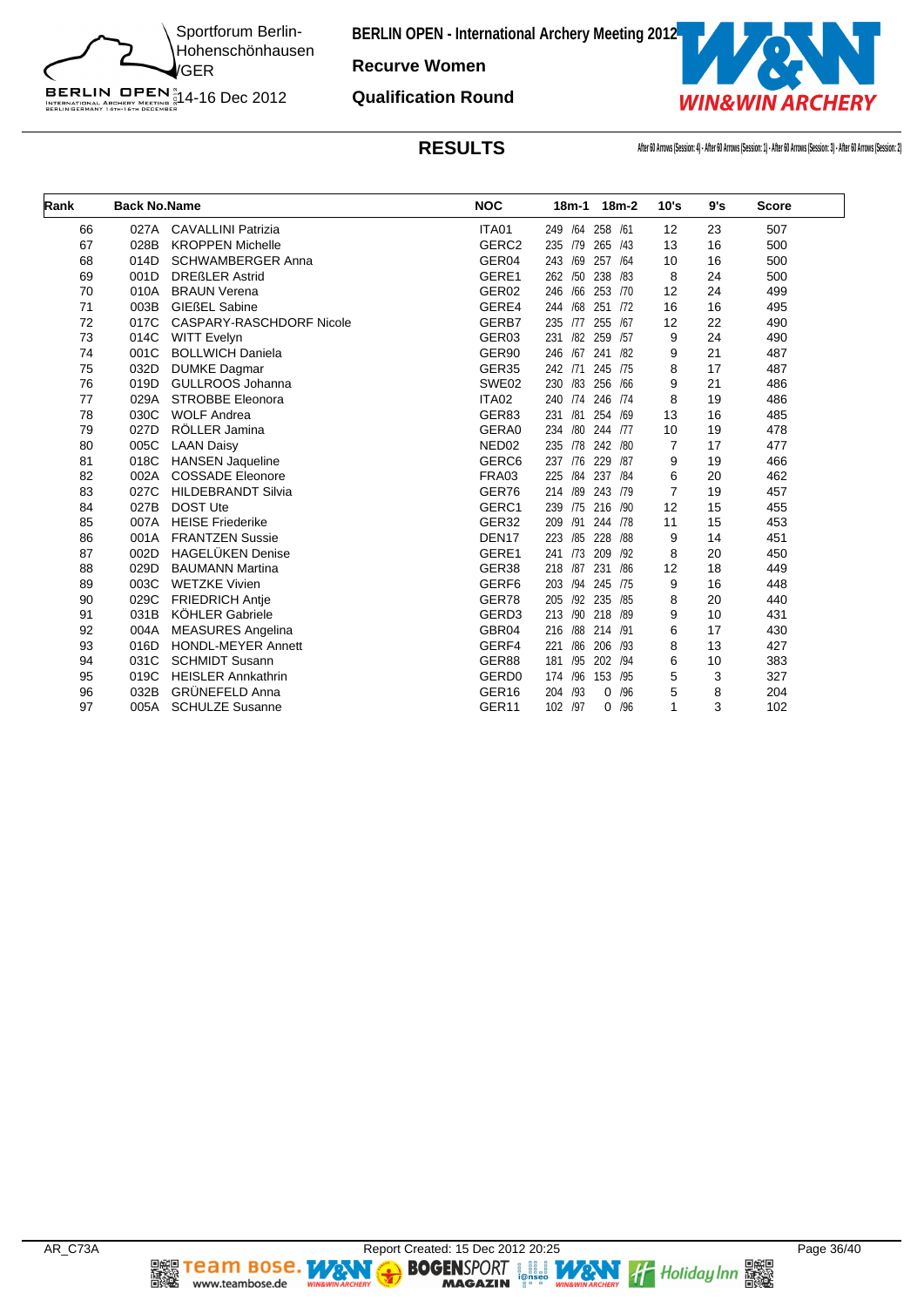![](_page_36_Picture_0.jpeg)

**Compound Men**

**Qualification Round**

BERLIN OPEN<sup>N</sup><br>INTERNATIONAL ARCHERY MEETING N<br>BERLINGERMANY 14th-16th DECEMBER

![](_page_36_Picture_4.jpeg)

**RESULTS After 60 Arrows (Session: 4) - After 60 Arrows (Session: 2) - After 60 Arrows (Session: 3) - After 60 Arrows (Session: 1)**

| Rank     | <b>Back No.Name</b> |                                                  | <b>NOC</b>            |                                    | 18m-1 18m-2 | 10's     | 9's            | <b>Score</b>     |
|----------|---------------------|--------------------------------------------------|-----------------------|------------------------------------|-------------|----------|----------------|------------------|
| 1        | 015D                | <b>SCHLOESSER Mike</b>                           | NED <sub>10</sub>     | 299 / 1 299 / 1                    |             | 58       | 2              | 598              |
| 2        | 018A                | <b>DAMSBO Martin</b>                             | DEN06                 | 294 / 7 299 / 1                    |             | 53       | $\overline{7}$ | 593 CT           |
| 3        | 025A                | <b>HANSEN Stephan</b>                            | DEN <sub>12</sub>     | 295 / 2 298 / 3                    |             | 53       | 7              | 593 CT           |
| 4        | 020C                | <b>PAGNI Sergio</b>                              | ITA04                 | 295 / 2 298 / 3                    |             | 53       | $\overline{7}$ | 593 CT           |
| 5        | 013D                | <b>ELZINGA Peter</b>                             | NED06                 | 295 / 2 297 / 5                    |             | 52       | 8              | 592              |
| 6        | 010C                | <b>LAUBE Marcus</b>                              | GER <sub>06</sub>     | 295 / 2 294 /10                    |             | 49       | 11             | 589 CT           |
| 7        | 011D                | <b>BLEYENDAAL Ruben</b>                          | NED03                 | 292 /15 297 / 5                    |             | 49       | 11             | 589 CT           |
| 8        | 012D                | DOLDERMAN Sander                                 | NED05                 | 294 / 7 292 /13                    |             | 46       | 14             | 586 CT           |
| 9        | 027C                | <b>HACK Rolf</b>                                 | GERA9                 | 294 / 7 292 / 13                   |             | 46       | 14             | 586 CT           |
| 10       | 005C                | <b>LUNDIN Morgan</b>                             | SWE05                 | 294 / 7                            | 291<br>/20  | 45       | 15             | 585 CT           |
| 11       | 016D                | <b>TJENTLAND Oddmund</b>                         | NOR01                 | 291 /17 294 /10                    |             | 45       | 15             | 585 CT           |
| 12       | 005A                | <b>DOLLINGER Georg</b>                           | AUT05                 | 290 /23 295 / 7                    |             | 45       | 15             | 585 CT           |
| 13       | 010B                | <b>BANG Jan</b>                                  | DEN <sub>10</sub>     | 293 /13 292 /13                    |             | 45       | 15             | 585 CT           |
| 14       | 029B                | <b>AAMAAS Njaal</b>                              | NOR <sub>01</sub>     | 290 /23 295 / 7                    |             | 45       | 15             | 585 CT           |
| 15       | 019A                | JOHANNESSEN Torben                               | DEN07                 | 295 / 2 289 / 34                   |             | 44       | 16             | 584 CT           |
| 16       | 020A                | <b>KNUDSEN Mads</b>                              | DEN07                 | 294 / 7                            | 290 /28     | 44       | 16             | 584 CT           |
| 17       | 002D                | <b>SOLOMONOV Dmitry</b>                          | RUS01                 | 293 /13 291 /20                    |             | 44       | 16             | 584 CT           |
| 18       | 024B                | <b>RAUPACH Christian</b>                         | GER08                 | 291 /17 292 /13                    |             | 43       | 17             | 583 CT           |
| 19       | 029A                | <b>REMIE Marc</b>                                | NED04                 | 288 /31                            | 295/7       | 43       | 17             | 583 CT           |
| 20<br>21 | 014C                | <b>GLAUBRECHT Thomas</b>                         | GERE0<br><b>FRA02</b> | 291 /17 292 /13<br>291 /17 291 /20 |             | 43       | 17             | 583 CT           |
|          | 024A                | <b>LEOTTA Andrea</b><br><b>WHITE Christopher</b> |                       | 292 /15 290 /28                    |             | 42<br>42 | 18             | 582 CT<br>582 CT |
| 22<br>23 | 013B<br>021D        |                                                  | GBR05<br>GERE3        | 291 /17 291 /20                    |             | 42       | 18<br>18       | 582 CT           |
| 24       | 022A                | <b>ROSEK Philipp</b><br>DE GRANDIS Jocelyn       | <b>FRA02</b>          | 294 / 7 286 / 61                   |             | 41       | 18             | 580              |
| 25       | 026A                | <b>HOFER Patrizio</b>                            | <b>FRA02</b>          | 288 /31                            | 291 /20     | 39       | 21             | 579              |
| 26       | 027D                | <b>BRADA Vladimir</b>                            | TCH <sub>01</sub>     | 286 /49 292 /13                    |             | 38       | 22             | 578 CT           |
| 27       | 026D                | JOHANSSON Håkan                                  | SWE06                 | 291 /17 287 /53                    |             | 38       | 22             | 578 CT           |
| 28       | 018D                | HÄFELFINGER Roman                                | <b>SUI03</b>          | 288 /31                            | 290 /28     | 38       | 22             | 578 CT           |
| 29       | 020B                | <b>ASBACH Jens</b>                               | GER40                 | 290 /23 288 /43                    |             | 38       | 22             | 578 CT           |
| 30       |                     | 010D VLADAS Sigauskas                            | LTU02                 | 286 /49 292 /13                    |             | 38       | 22             | 578 CT           |
| 31       | 011B                | JUUTILAINEN Mikko                                | FIN01                 | 290 /23 288 /43                    |             | 38       | 22             | 578 CT           |
| 32       | 015C                | <b>RASTETTER Philipp</b>                         | GERE4                 | 287 /42 291 /20                    |             | 38       | 22             | 578 CT           |
| 33       | 008C                | <b>JUST Falk</b>                                 | GER77                 | 290 /23                            | 287<br>/53  | 37       | 23             | 577              |
| 33       | 014A                | <b>KOBATH Bruno</b>                              | AUT02                 | 288 /31 289 /34                    |             | 37       | 23             | 577              |
| 33       | 012B                | NOTT Jon                                         | FIN01                 | 288 /31 289 /34                    |             | 37       | 23             | 577              |
| 33       | 019B                | <b>SCHOTT Timo</b>                               | GER40                 | 289 /29                            | 288<br>/43  | 37       | 23             | 577              |
| 37       | 016B                | <b>TITSCHER Paul</b>                             | GER <sub>08</sub>     | 283 /73 293 /12                    |             | 45       | 14             | 576              |
| 38       | 024A                | <b>FRANTZEN Claus</b>                            | DEN <sub>11</sub>     | 287 /42 289 /33                    |             | 37       | 22             | 576              |
| 39       | 006B                | ANDERSEN Joachim                                 | DEN09                 | 287 /42 289 /34                    |             | 36       | 24             | 576              |
| 39       | 028D                | <b>GAUTSCHI Lukas</b>                            | <b>SUI05</b>          | 286 /49 290 /28                    |             | 36       | 24             | 576              |
| 39<br>39 | 031A                | <b>HEIGENHAUSER Roman</b>                        | GER48                 | 288 /31 288 /43                    |             | 36<br>36 | 24<br>24       | 576              |
|          | 023C                | <b>KNECHTEL Kai</b><br>LÜPKEMANN Henning         | GER72<br>GER06        | 289 /29 287 /53                    |             |          |                | 576<br>575       |
| 43<br>44 | 013C<br>024C        | <b>FRAMME Georg</b>                              | GER74                 | 287 /40 288 /43<br>286 /49 289 /34 |             | 37<br>35 | 22<br>25       | 575              |
| 44       | 022B                | <b>TAUTZ Sebastian</b>                           | GER08                 | 288 /31 287 /53                    |             | 35       | 25             | 575              |
| 44       | 023A                | <b>VARECHON Dimitri</b>                          | <b>FRA02</b>          | 287 /42 288 /43                    |             | 35       | 25             | 575              |
| 47       | 010A                | <b>BÜHNEMANN Alexander</b>                       | GERC7                 | 288 /31 286 /62                    |             | 34       | 26             | 574              |
| 48       | 027D                | <b>BRUNNER Rainer</b>                            | <b>SUI05</b>          | 284 /66 289 /34                    |             | 33       | 27             | 573              |
| 48       | 019C                | <b>EINARSSON Kristmann</b>                       | ISL01                 | 284 /66 289 /34                    |             | 33       | 27             | 573              |
| 50       | 013A                | <b>BERNHUBER Gerald</b>                          | AUT02                 | 281 /83 291 /20                    |             | 41       | 18             | 572              |
| 50       | 026B                | <b>HALLMANN Günter</b>                           | GER64                 | 283 /73 289 /34                    |             | 41       | 18             | 572              |
| 52       | 024D                | <b>ANDREY Christophe</b>                         | <b>SUI01</b>          | 287 /42 285 /65                    |             | 35       | 24             | 572              |
| 53       | 029C                | <b>SERNA Jonas</b>                               | LTU01                 | 281 /84 291 /20                    |             | 34       | 24             | 572              |
| 54       |                     | 020D ARNESSON Emil                               | SWE03                 | 287 /42 285 /67                    |             | 32       | 28             | 572              |
| 54       | 025D                | <b>FRIBERG Mats</b>                              | SWE01                 | 287 /42 285 /67                    |             | 32       | 28             | 572              |
| 54       | 016C                | <b>HORNUNG Henrik</b>                            | GERE4                 | 282 /80 290 /28                    |             | 32       | 28             | 572              |
| 54       | 015B                | <b>KLINGNER Lars</b>                             | GER08                 | 284 /66 288 /43                    |             | 32       | 28             | 572              |
| 54       | 030A                | <b>LAMMERICH Marc</b>                            | GER42                 | 283 /77 289 /34                    |             | 32       | 28             | 572              |
| 59       | 028D                | <b>REITMEIER Filip</b>                           | TCH <sub>01</sub>     | 285 /57 286 /62                    |             | 31       | 29             | 571              |
| 59       | 028B                | SIEBERT Freddy                                   | GER36                 | 284 /66 287 /53                    |             | 31       | 29             | 571              |
| 59       | 024C                | <b>SPIES Manuel</b>                              | GERA4                 | 290 /23 281 /98                    |             | 31       | 29             | 571              |
| 62       | 032B                | STELLMACH Hagen                                  | GER82<br>GER08        | 285 /57 285 /66                    |             | 32       | 27             | 570              |
| 63<br>64 | 006D<br>023B        | <b>SCHAFER Thorben</b><br><b>GRETEN Dieter</b>   | GER52                 | 286 /49 284 /74                    |             | 31<br>30 | 28<br>30       | 570<br>570       |
| 65       |                     | 023D CHUGUNOV Anton                              | RUS01                 | 285 /57 285 /67<br>287 /41 282 /86 |             | 30       | 29             | 569              |
|          |                     |                                                  |                       |                                    |             |          |                |                  |

www.teambose.de

AR\_C73A Report Created: 15 Dec 2012 20:25 Page 37/40<br> **Report Created: 15 Dec 2012 20:25** Page 37/40<br> **RAGAZIN** Press, MAGAZIN Press, MAGAZIN Press, MAGAZIN PRESS, MAGAZIN PRESS, MAGAZIN PRESS, MAGAZIN PRESS, PRESS, PAGE 3 Team Bose. WEN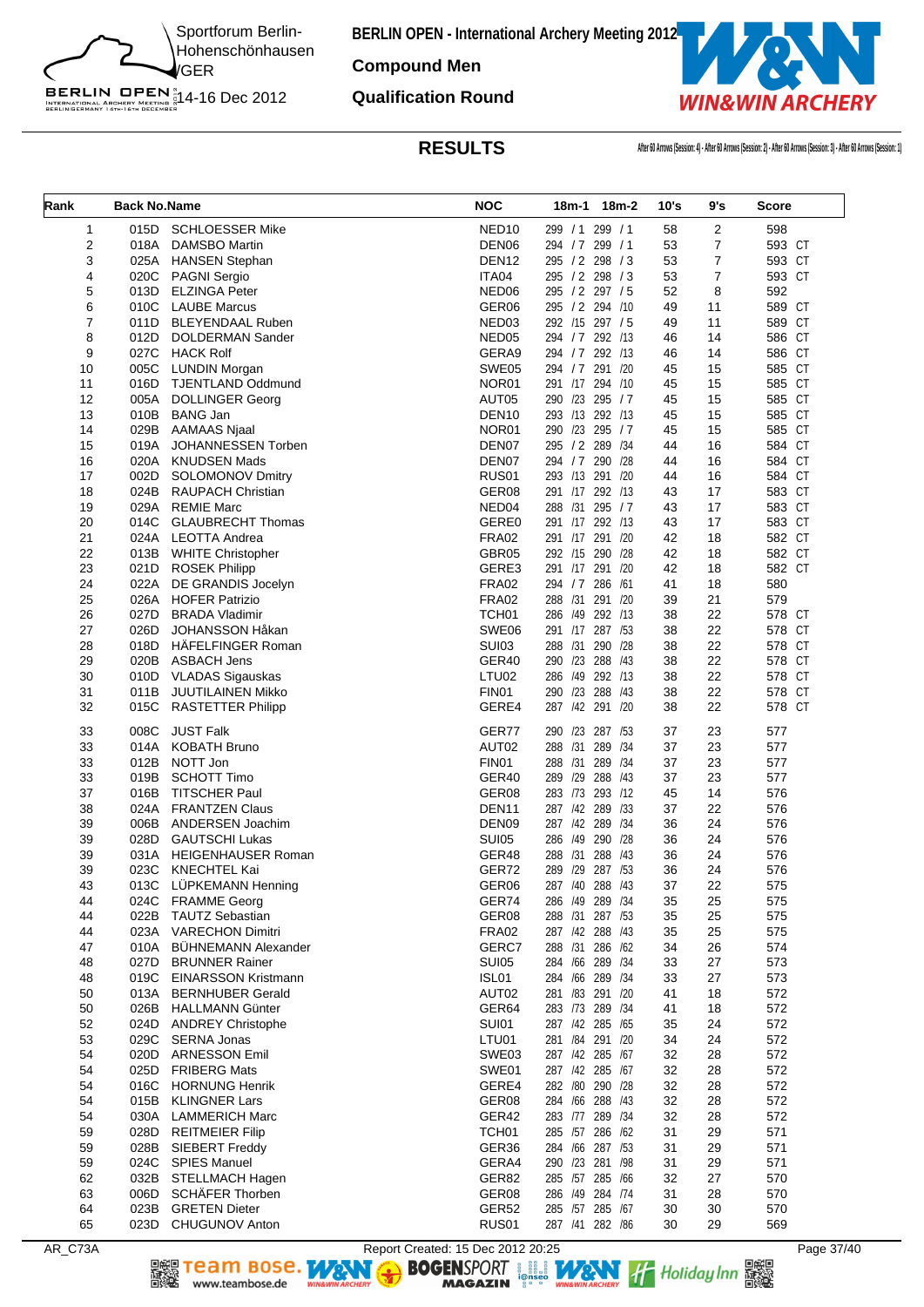![](_page_37_Picture_0.jpeg)

**Compound Men**

**Qualification Round**

BERLIN OPEN<sup>N</sup><br>INTERNATIONAL ARCHERY MEETING N<br>BERLINGERMANY 14th-16th DECEMBER

![](_page_37_Picture_4.jpeg)

**RESULTS After 60 Arrows (Session: 4) - After 60 Arrows (Session: 2) - After 60 Arrows (Session: 3) - After 60 Arrows (Session: 1)**

| Rank       | <b>Back No.Name</b> |                                                     | <b>NOC</b>        |                                        | 18m-1 18m-2  | 10's     | 9's      | Score      |
|------------|---------------------|-----------------------------------------------------|-------------------|----------------------------------------|--------------|----------|----------|------------|
| 65         | 016A                | <b>FAUSTMANN Martin</b>                             | AUT02             | 281 / 85 288 / 43                      |              | 30       | 29       | 569        |
| 67         | 025C                | <b>GONSER Justus</b>                                | GER89             | 285 /57 284 /76                        |              | 29       | 31       | 569        |
| 67         | 029A                | <b>SZRES Attila</b>                                 | GER23             | 285 /57 284 /76                        |              | 29       | 31       | 569        |
| 69         | 023B                | <b>SCHÄFER Malte</b>                                | GER08             | 284 /64 284 /74                        |              | 30       | 28       | 568        |
| 70         | 021A                | LVOVSKYY Dmytro                                     | UKR03             | 288 /31 280 /102                       |              | 29       | 30       | 568        |
| 71         | 021A                | <b>ISRAELSSON Pär</b>                               | SWE04             | 283 75 284 73                          |              | 30       | 27       | 567        |
| 72         | 015A                | <b>MLINARIC Stefan</b>                              | AUT02             | 283 /75 284 /76                        |              | 28       | 31       | 567        |
| 73         | 017B                | <b>HEEG Tobias</b>                                  | GER08             | 282 /80 285 /67                        |              | 27       | 33       | 567        |
| 73         | 029B                | <b>LANDGRAF Hans-Ulrich</b>                         | GER68             | 280 /95 287 /53                        |              | 27       | 33       | 567        |
| 73         | 011A                | <b>NICHTERL Andreas</b>                             | AUT01<br>GERE3    | 280 /95 287 /53<br>285 /57 282 /86     |              | 27       | 33       | 567        |
| 73<br>77   | 002A<br>012A        | <b>VOSS Rainer</b><br><b>BITTERMANN Klaus</b>       | AUT01             | 284 /66 282 /83                        |              | 27<br>27 | 33<br>32 | 567<br>566 |
| 77         | 005D                | <b>KOVAL Serhiy</b>                                 | UKR01             | 285 /56 281 /98                        |              | 27       | 32       | 566        |
| 77         | 018B                | <b>KRASTEL Bernd</b>                                | GER <sub>17</sub> | 284 /64 282 /86                        |              | 27       | 32       | 566        |
| 77         | 022B                | <b>MATTHES Sandro</b>                               | GER50             | 280 /92 286 /62                        |              | 27       | 32       | 566        |
| 81         | 026C                | <b>MARSCHAR Klaus</b>                               | GER89             | 284 /66 282 /86                        |              | 26       | 34       | 566        |
| 82         | 004B                | RATZMANN Holger                                     | GERE6             | 277 /115 288 /43                       |              | 27       | 31       | 565        |
| 83         | 032C                | LUKASIEWICZ Christoph                               | GERF5             | 285 /57 280 /102                       |              | 26       | 33       | 565        |
| 83         | 030D                | <b>MAGERA Andriy</b>                                | UKR04             | 286 /49 279 /108                       |              | 26       | 33       | 565        |
| 83         | 006C                | VOGE Michael                                        | GER01             | 280 /92 285 /67                        |              | 26       | 33       | 565        |
| 86         | 029D                | SHKOLNYY Kostyantyn                                 | UKR02             | 281 /87 284 /76                        |              | 25       | 35       | 565        |
| 87         | 024D                | <b>KALADAMIS George</b>                             | GRE01             | 277 /114 287 /53                       |              | 27       | 31       | 564        |
| 88         | 023A                | <b>USCHOUNIG Daniel Sebastian</b>                   | AUT03             | 279 /103 285 /67                       |              | 25       | 34       | 564        |
| 89         | 006A                | <b>PHILLIPS Kevin</b>                               | <b>USA01</b>      | 281 /87 283 /81                        |              | 24       | 36       | 564        |
| 89         | 019D                | <b>TOMSIC Niko</b>                                  | <b>SUI05</b>      | 283 /77 281 /98                        |              | 24       | 36       | 564        |
| 91         | 025B                | <b>HESSE Christian</b>                              | GER60             | 275 /124 288 /43                       |              | 33       | 25       | 563        |
| 92         | 002B                | <b>BLOHM Heimo</b>                                  | GERE4             | 281 / 85 282 / 83                      |              | 25       | 33       | 563        |
| 92         | 028A                | PETRAGLIO Tiziano                                   | <b>FRA02</b>      | 282 /79 281 /96                        |              | 25       | 33       | 563        |
| 94         | 007A                | OH Jeung Woo                                        | KOR01             | 281 /87 282 /86                        |              | 23       | 37       | 563        |
| 95         | 032A                | <b>BAßLER Michael</b>                               | <b>GER50</b>      | 286 /49 276 /120                       |              | 31       | 28       | 562        |
| 96         | 024B                | <b>KLOß Thorsten</b><br><b>CASSANI Ralf</b>         | GER60             | 278 /110 284 /76<br>280 /92 282 /86    |              | 24       | 34<br>36 | 562        |
| 97<br>98   | 026D<br>021C        | <b>JUST Valentino</b>                               | SUI05<br>GER45    | 280 /95 282 /86                        |              | 23<br>22 | 38       | 562<br>562 |
| 99         | 007B                | <b>HECKES Willi</b>                                 | GER13             | 279                                    | /101 282 /83 | 24       | 33       | 561        |
| 100        | 001B                | <b>BETTIN Heinz</b>                                 | GERE4             | 279 /101 282 /86                       |              | 23       | 35       | 561        |
| 101        | 003A                | <b>TAPAN Erdal</b>                                  | GERE3             | 279 /107 282 /86                       |              | 21       | 39       | 561        |
| 102        | 002C                | <b>CLAUSSEN Michael</b>                             | GERF0             | 277 /112 283 /81                       |              | 25       | 32       | 560        |
| 103        | 004A                | <b>PRELL Uwe</b>                                    | GERE3             | 279 /107 281 /96                       |              | 21       | 38       | 560        |
| 104        | 025C                | <b>HARTWICH Jimmy</b>                               | GERB2             | 282 /80 278 /117                       |              | 20       | 40       | 560        |
| 104        | 009A                | <b>LANGEN Daniel</b>                                | GER63             | 281 /87 279 /112                       |              | 20       | 40       | 560        |
| 106        | 014D                | <b>SCHLOESSER Bas</b>                               | NED <sub>10</sub> | 280 /91 279 /112                       |              | 21       | 38       | 559        |
| 107        | 025B                | <b>BRUNN Heiko</b>                                  | GER <sub>17</sub> | 277 /115 282 /86                       |              | 21       | 37       | 559        |
| 108        | 007A                | <b>BRÜNING Henry</b>                                | GER08             | 280 /95 279 /108                       |              | 20       | 39       | 559        |
| 108        |                     | 014B HURST Andreas                                  | GER02             | 284 /66 275 /125                       |              | 20       | 39       | 559        |
| 110        |                     | 026A BRINK Marcel                                   | GER05             | 279 /107 280 /104                      |              | 19       | 41       | 559        |
| 111        |                     | 025A BURRI Kevin                                    | FRA02             | 279 /103 279 /106                      |              | 21       | 36       | 558        |
| 112        |                     | 001C HANNAPPEL Hans Georg                           | GERE9             | 277 /118 281 /98                       |              | 19       | 40       | 558        |
| 112        |                     | 022C HEIN Fin Lukas                                 | GER54             | 280 /95 278 /116                       |              | 19       | 40       | 558        |
| 114        |                     | 017C HERZOG Ralf                                    | GERF3             | 279 /100 278 /114                      |              | 23       | 31       | 557        |
| 115<br>116 | 027A<br>017D        | <b>KUTTLER Sebastian</b><br>DANILET Dorinel-Neculai | GER23<br>ROM01    | 277 /113 279 /108<br>277 /120 277 /118 |              | 21<br>19 | 34<br>38 | 556<br>554 |
| 117        |                     | 022D REICH Andreas                                  | GERE4             | 278 /111 275 /123                      |              | 16       | 41       | 553        |
| 118        |                     | 027A SPRING Martin                                  | <b>FRA02</b>      | 279 /103 273 /130                      |              | 22       | 36       | 552        |
| 119        | 011C                | <b>HENTSCHEL Ronni</b>                              | GER69             | 279 /103 273 /135                      |              | 16       | 40       | 552        |
| 120        | 008B                | <b>JUNCKER Maximilian</b>                           | GER <sub>30</sub> | 272 /131 279 /108                      |              | 22       | 35       | 551        |
| 121        | 028C                | TELLE Uwe                                           | GERC9             | 276 /121 275 /123                      |              | 17       | 37       | 551        |
| 122        |                     | 022D DE VRIES Kylian                                | NED <sub>02</sub> | 273 /128 278 /114                      |              | 16       | 39       | 551        |
| 123        | 004C                | <b>GRUSCHWITZ Gernod</b>                            | GERF1             | 277 /118 274 /129                      |              | 14       | 43       | 551        |
| 124        | 003C                | THOMAS Jens                                         | GERF1             | 271 /135 280 /104                      |              | 13       | 46       | 551        |
| 125        | 030B                | <b>COSTANTINI Raffaele</b>                          | GER81             | 276 /123 274 /127                      |              | 16       | 40       | 550        |
| 126        | 009D                | <b>TORNOW Peter</b>                                 | GERB3             | 277 /115 273 /134                      |              | 16       | 38       | 550        |
| 126        |                     | 027B ZIEMER Harald                                  | GER27             | 273 /127 277 /119                      |              | 16       | 38       | 550        |
| 128        |                     | 021B HAUSLER Michael                                | GBR02             | 276 /121 273 /131                      |              | 19       | 33       | 549        |
| 129        |                     | 012C HARBRECHT Christopher                          | GER73             | 275 /125 273 /133                      |              | 14       | 41       | 548        |
| 130        |                     | 007D SUDHOLT Olaf                                   | GER22             | 272 /134 276 /122                      |              | 13       | 43       | 548        |

▓

www.teambose.de

AR\_C73A Report Created: 15 Dec 2012 20:25<br> **Report Created: 15 Dec 2012 20:25** Page 38/40<br> **RAGAZIN** Press, MAGAZIN Press, MAGAZIN PRESS, MAGAZIN PRESS, MAGAZIN PRESS, MAGAZIN PRESS, MAGAZIN PRESS, PRESS, PRESS, PRESS, PRE Team Bose. WEN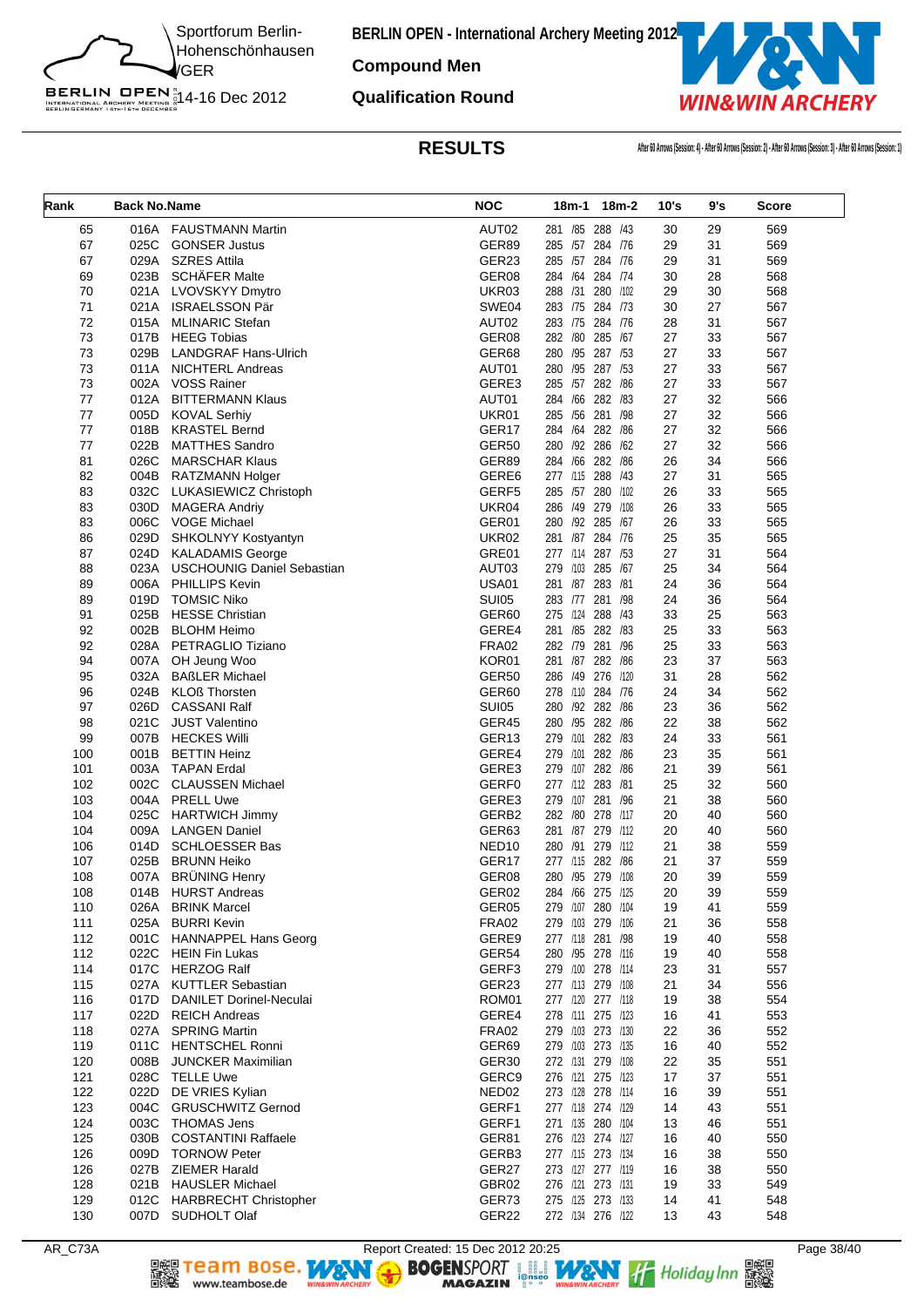![](_page_38_Picture_0.jpeg)

**Compound Men**

**Qualification Round**

![](_page_38_Picture_4.jpeg)

**RESULTS After 60 Arrows (Session: 4) - After 60 Arrows (Session: 2) - After 60 Arrows (Session: 3) - After 60 Arrows (Session: 1)**

| Rank | <b>Back No.Name</b> |                         | <b>NOC</b>        | $18m-2$<br>18m-1           | 10's | 9's | <b>Score</b> |
|------|---------------------|-------------------------|-------------------|----------------------------|------|-----|--------------|
| 131  | 022B                | <b>MUSIL Petr</b>       | TCH <sub>01</sub> | 275<br>273<br>/128<br>/125 | 11   | 46  | 548          |
| 132  | 005B                | <b>BOMBUSKAR Milan</b>  | SVK01             | 273<br>/128<br>272<br>/138 | 10   | 46  | 545          |
| 133  | 009B                | <b>ADLER Frank</b>      | GER66             | 1126<br>270<br>273<br>/141 | 21   | 37  | 543          |
| 134  | 026C                | <b>HEßE Jörg</b>        | GERB3             | /132<br>272<br>270<br>/142 | 14   | 38  | 542          |
| 135  | 026B                | <b>DIETZ Daniel</b>     | GER27             | 270<br>/136<br>271<br>/139 | 13   | 37  | 541          |
| 136  | 018C                | <b>LORENZ Andreas</b>   | GERE2             | 272<br>/133<br>269<br>/144 | 11   | 41  | 541          |
| 137  | 017A                | <b>PATAKI Stefan</b>    | AUT02             | 266<br>/141<br>273<br>/131 | 10   | 42  | 539          |
| 138  | 007C                | <b>KOSS Daniel</b>      | GER77             | 267<br>/139<br>272<br>/136 | 8    | 43  | 539          |
| 139  | 031C                | <b>CLAUSSEN Collin</b>  | <b>GERF0</b>      | 266<br>/140<br>272<br>/136 | 11   | 37  | 538          |
| 139  | 029D                | <b>IMHOFF Jörg</b>      | GERE3             | /137<br>270<br>268<br>/143 | 11   | 37  | 538          |
| 141  | 008D                | <b>SCHOB Christian</b>  | GER34             | 267<br>/138<br>267<br>/145 | 9    | 38  | 534          |
| 142  | 027B                | <b>MÜLLER Martin</b>    | GER64             | /145<br>279<br>254<br>/106 | 18   | 35  | 533          |
| 143  | 029C                | <b>SLIWA Mariusz</b>    | GERD <sub>5</sub> | /144<br>256<br>274<br>/127 | 8    | 42  | 530          |
| 144  | 031D                | <b>MAGERA Vasiliy</b>   | UKR04             | /146<br>276<br>253<br>1121 | 17   | 31  | 529          |
| 145  | 022C                | PÖßIGER Christian       | GER84             | 257<br>/143<br>271<br>/140 | 4    | 43  | 528          |
| 146  | 009C                | <b>SCHNAUDT Horst</b>   | GER <sub>69</sub> | /142<br>264<br>262<br>/146 |      | 38  | 526          |
| 147  | 031B                | <b>STELLMACH Ansgar</b> | GER82             | /147<br>253<br>259<br>/147 | 13   | 29  | 512          |
| 148  | 023D                | KÖHNE Hans Christoph    | GERE4             | /148<br>249<br>254<br>/148 | 10   | 39  | 503          |
| 149  | 001D                | DELSORDO Stefano        | ITA02             | 228<br>/149<br>243<br>/149 | 4    | 29  | 471          |
| 150  | 023C                | <b>KRAUßE Dirk</b>      | GER88             | /150<br>165<br>/150<br>0   | 4    | 13  | 165          |

**DEE TEAM BOSE.**